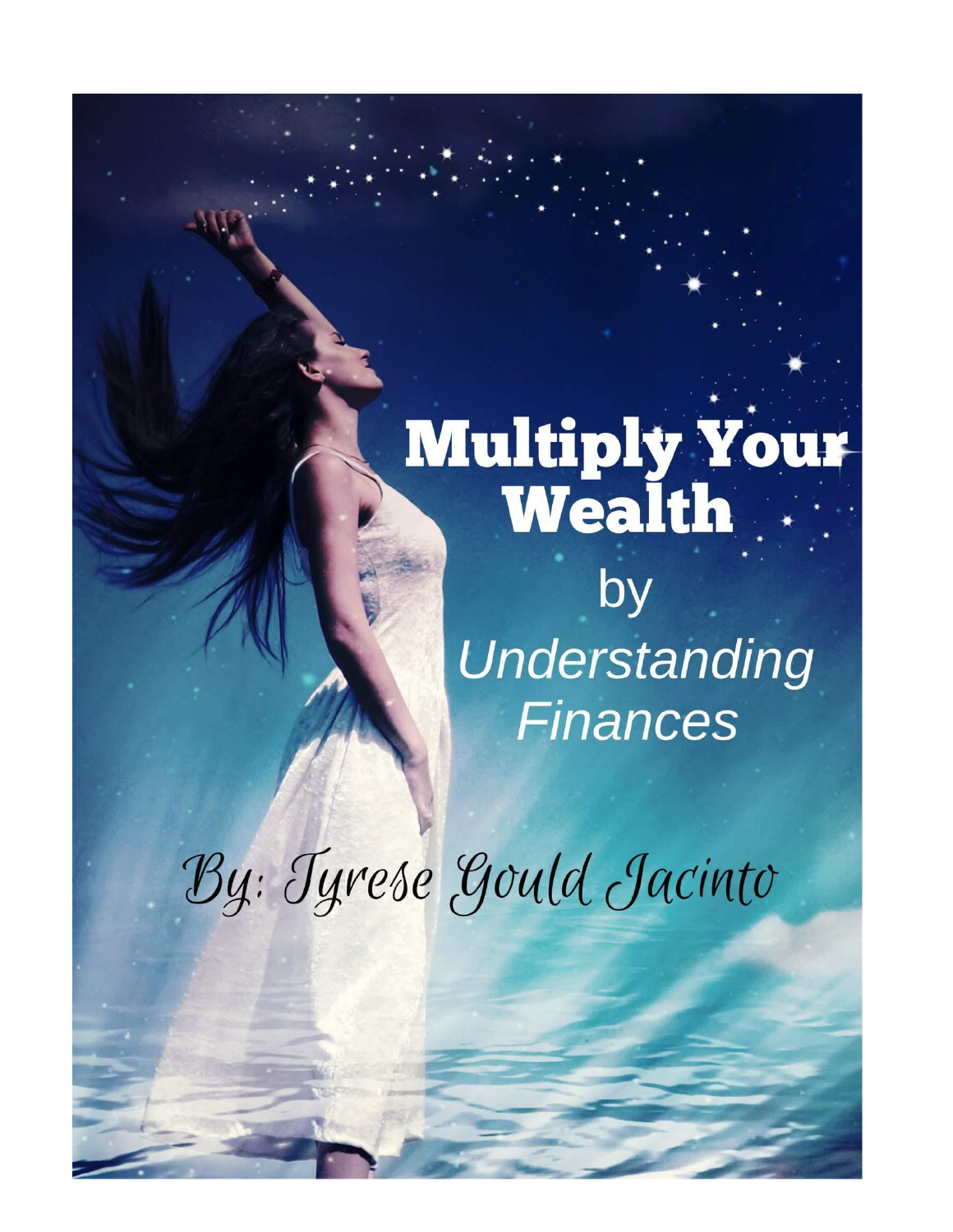

"You are meant to be wealthy!"

#### LEGAL NOTICE

I have strived to be as accurate and complete as possible in the creation of this report, notwithstanding the fact that I do not warrant or represent at any time that the contents within are accurate due to the rapidly changing nature of the financial market.

While all attempts have been made to verify information provided in this publication, the Publisher assumes no responsibility for errors, omissions, or contrary interpretation of the subject matter herein. Any perceived slights of specific persons, peoples, or organizations are unintentional.

In practical advice books, like anything else in life, there are no guarantees of income made. Readers are cautioned to rely on their own judgment about their individual circumstances to act accordingly.

This book is not intended for use as a source of legal, business, accounting or financial advice. All readers are advised to seek services of competent professionals in legal, business, accounting, and finance field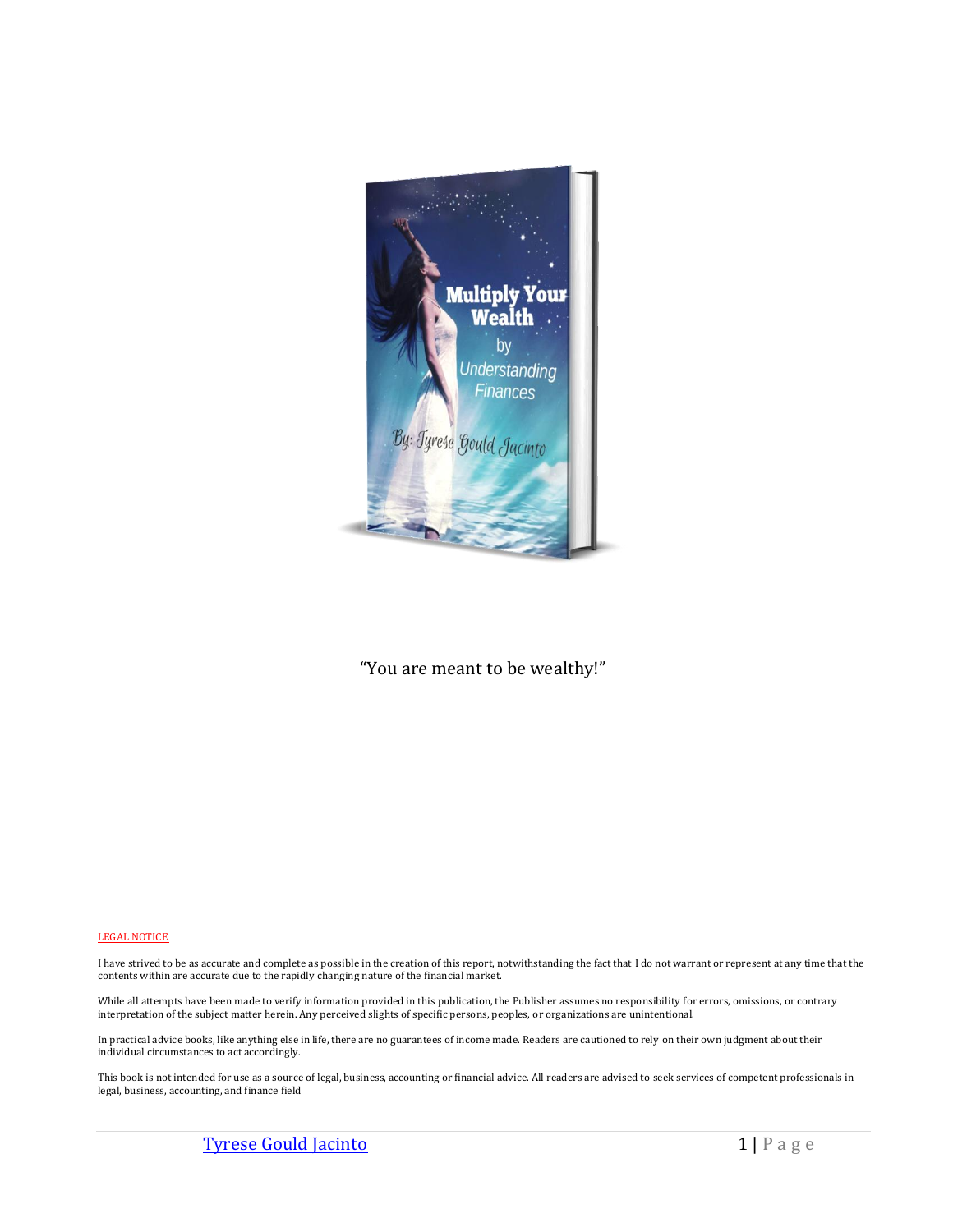# **Table of Contents**

| HINTS, TIPS, TOOLS AND TRICKS FOR SETTING UP A FAMILY MASTER PLAN  19           |
|---------------------------------------------------------------------------------|
|                                                                                 |
|                                                                                 |
|                                                                                 |
| Assist you in handling unforeseen increases in costs and unplanned expenses  31 |
| Enable families to make large spending reductions at the appropriate times 32   |
|                                                                                 |
|                                                                                 |
|                                                                                 |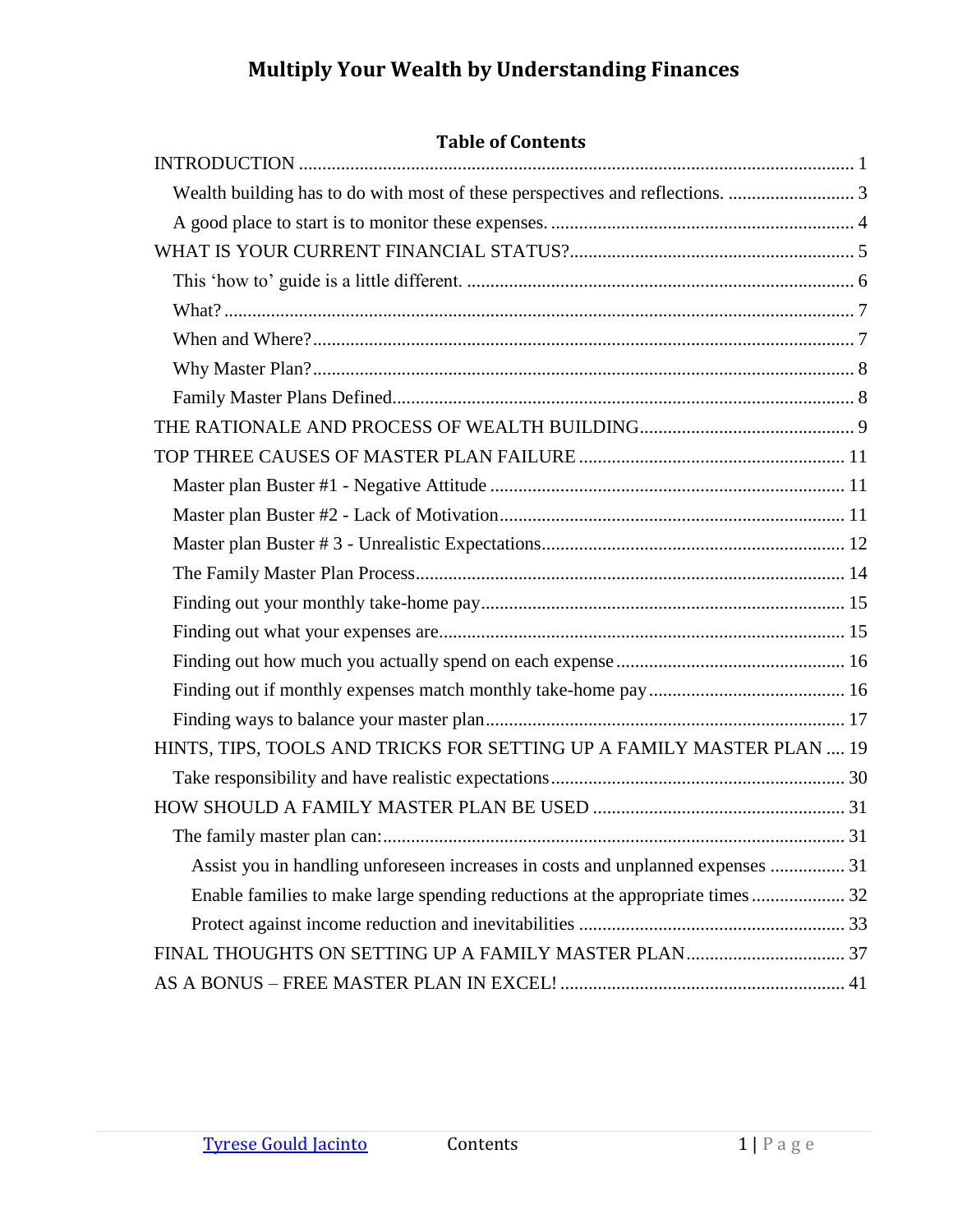# <span id="page-3-0"></span>**INTRODUCTION**

We will attempt to take a positive approach to wealth building, as a family oriented, userfriendly, financial management and planning tool and life-enabler.

However, when reflecting on family wealth building and inquiring as to why not more families are actually using it, it becomes self-evident that similar skepticism runs rampant and deep in reality and society, even globally so.

Once you start probing family master plans, expending time and energy researching the subject in-depth, it becomes quite clear, that most families are caught in a vicious, almost neverending cycle of "What comes in must go out."

Most families might feel that wealth building is a futile effort, unnecessarily burdening them with thoughts and ways, to go broke methodically and slowly, without the creature comforts and indulgences of our human modern-day society.

Others might voice that they feel as if they are merely throwing money away, in a neverending and dizzying spiral of spend, spend, spend. People are getting deeper and deeper into debt, no matter how hard they try to get out of it. Questions are then raised: How do we stop these courses of action? How do we change the thinking around family fiscal discipline?

Put simply, in "How to set up a Family Master plan", we focus in on how to empower families to set up better, more realistic master plans, stick to them and celebrate their successes (and learn from their failures!)

Families eventually do have a monthly surplus, see their savings start to grow, consolidate their debt, set aside discretionary funds and personal allowances, build their wealth and become more aware of their pro-active involvement and responsibility regarding their lives and finances. This is when excitement builds and fundamental thought patterns as well as spending attitudes are changed.

Wealth building is seen as an accurate measurement of success when significant behavioral transformation is taking place on the landscape of the family master plan, spending habits and financial patterns we observe over time!

Do you ever feel that you do not have enough cash at the end of the month to pay bills, buy necessities of life? Are you barely making a dent in your credit card debt balance, no matter how hard you try?

Here is a reality check for all of us: if we choose to spend it, it is gone for good. We cannot spend it on anything else. Are you perhaps worried about a nest egg for your golden years or savings for early retirement? Then you have arrived at a source that can provide some prudent tips on how to start, finish, implement, stick to, revise and refine a family master plan.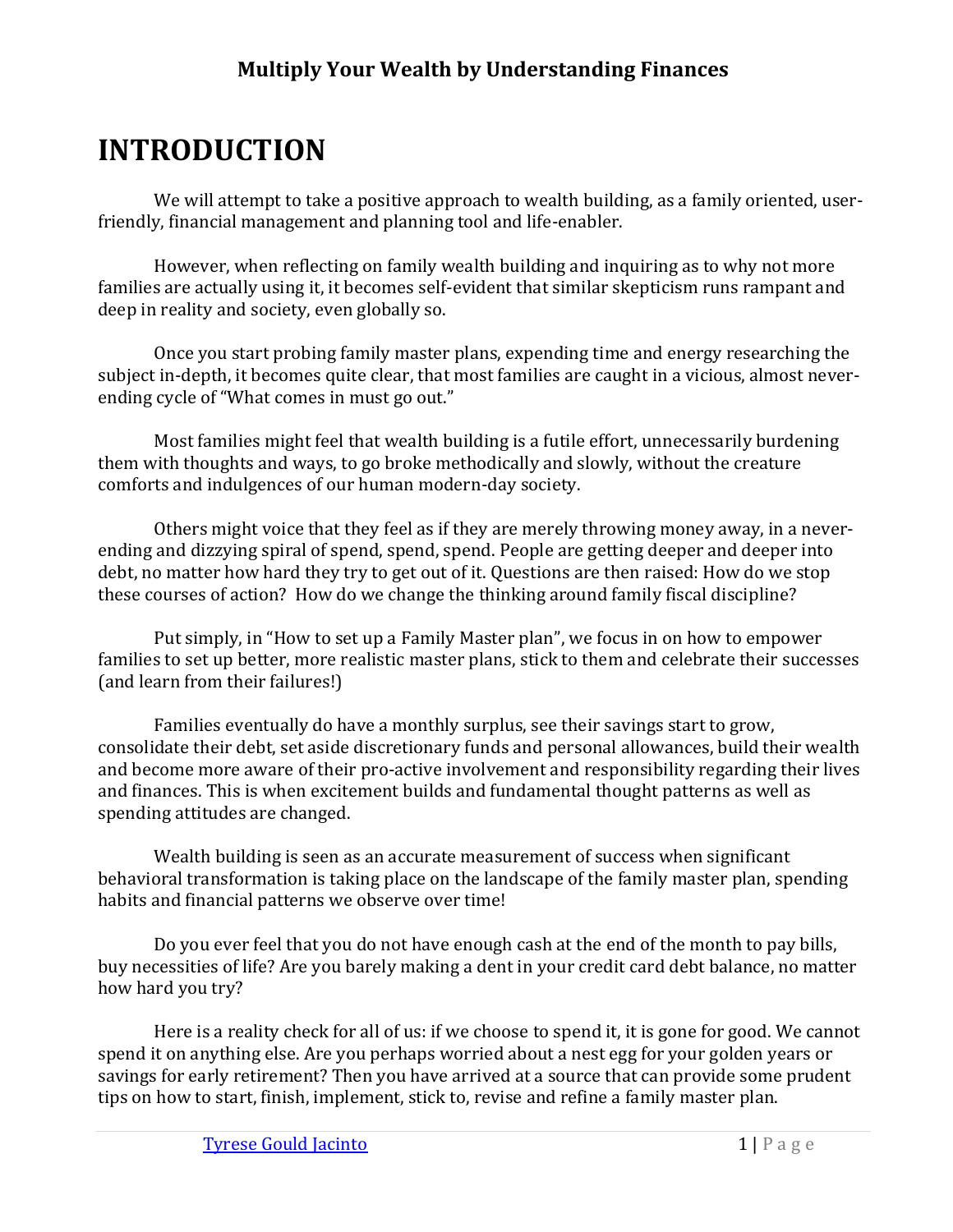The family master plan is a dynamic process, even more so than a mere static workproduct, result, process-outcome or document. It will, can and should change over time. It becomes a barometer of a family's fiscal circumstance, resources and health.

Maybe wealth building is not as much about reflecting on what you cannot have, but more about thoughts on how to stretch, invest and spend your earned dollars more wisely. In short, it is about making your money going further.

This quick-reference how-to guide was developed to assist you with setting up your own personal, household and family master plan, to help you with all of the above and more!

A couple of general money-savings will also be provided in these pages. There are also thoughts and spending patterns that need to change, in order to become fiscally more disciplined and many techniques, attitudes, habitual behaviors that we need to un-earth, evaluate and possibly change, before you even start wealth building.

For example, being a bargain hunter looking for good buys, cutting down on careless spending, being on the lookout for careless credit card spending and letting the person who handles money best in your household actually take care of it, are all good examples of what we mean.

For most households, a master plan is no more than a spending plan. Any spending plan can help you see where your money is going. It fits your spending to your income. It reflects how we get the things we want and need most, while being ready and prepared for bills we must pay every month.

For most families it is simply about making a master plan you can live with and stick to easily. It is not a difficult exercise, but one most people fear, avoid or dread because of the unknown and perceived complexity of it (sometimes wrongfully so!).

Part of the goal of this guide is to demystify family wealth building and highlight an easy systematic process to setting up a quality family master plan.

Many things actually drive our expenditure. We choose to spend our money on things we value, need, prefer or consciously choose. For some it is clothes, for others it might be something as simple as taking that yearly vacation.

Whether you are making financial decisions for yourself or your household, you might have to make some serious choices and adjustments regarding your financial freedom and situation.

"Multiply Your Wealth by Understanding Finances", is a quick-reference, easy, how-to guide, meant to take you through the typical, who, why, when, what, where and how questions typically asked when considering fiscal planning for the household and or wealth building in general for your family need, means and circumstance, now and for the future.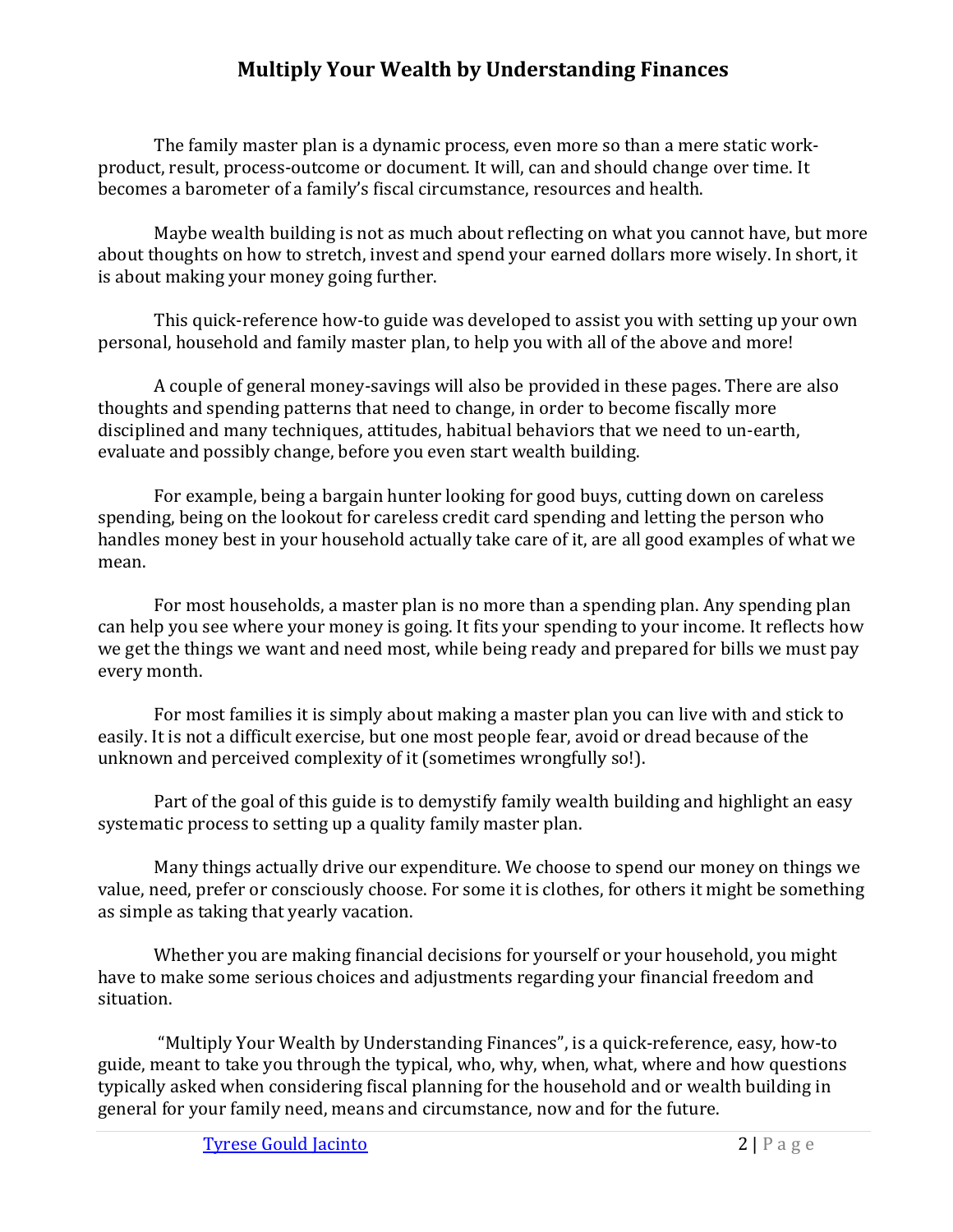Wealth building is not just about restricting spending and living a cheapskate life. It is about insights, wisdom, informed decisions, action and sustained discipline when it comes to your household financials.

This guide will invite you to learn more in these pages about systematic wealth building. It focuses on practical application and zooms in to apply these "best practice suggestions" in your own home. It empowers you to put together a dynamic, financial plan that suits your pocketbook, means and circumstance.

- Financially speaking, assess quickly where you think you and your family are today.
- What kind of a picture do you have?
- Could you come up with something?
- Did you have the data and numbers you needed?

Would you be able to plan for where you want to be and start living your life today as a fiscally sound and disciplined family with the information you have at your disposal at present?

Money makes the world go around! It is no secret that some of us have more, some have less. We deal with our own personal finances and cash management distinctly differently.

Households have varying needs, means and circumstance. Our money-management skills are also at different levels, as is our debt and savings!

# <span id="page-5-0"></span>**Wealth building has to do with most of these perspectives and reflections.**

The purpose and goal of family wealth building is: financial situational analysis and informed awareness, (ii) cutting cost, (iii) gaining control or curbing spending and (iv) Starting to save, building up wealth and liquid assets over time.

There are many phases and steps to go through when creating a master plan.

If you are looking for ways to manage your money better, making it reach and stretch further, and providing you with financial security and a more solid future, then you have come to the right place.

In this brief introduction on family master plans, we have already introduced our first couple of key questions:

- Why an e-book or how-to guide on setting up a family master plan?
- Why would or do you need a family master plan?
- What is the business case for and rationale behind family wealth building?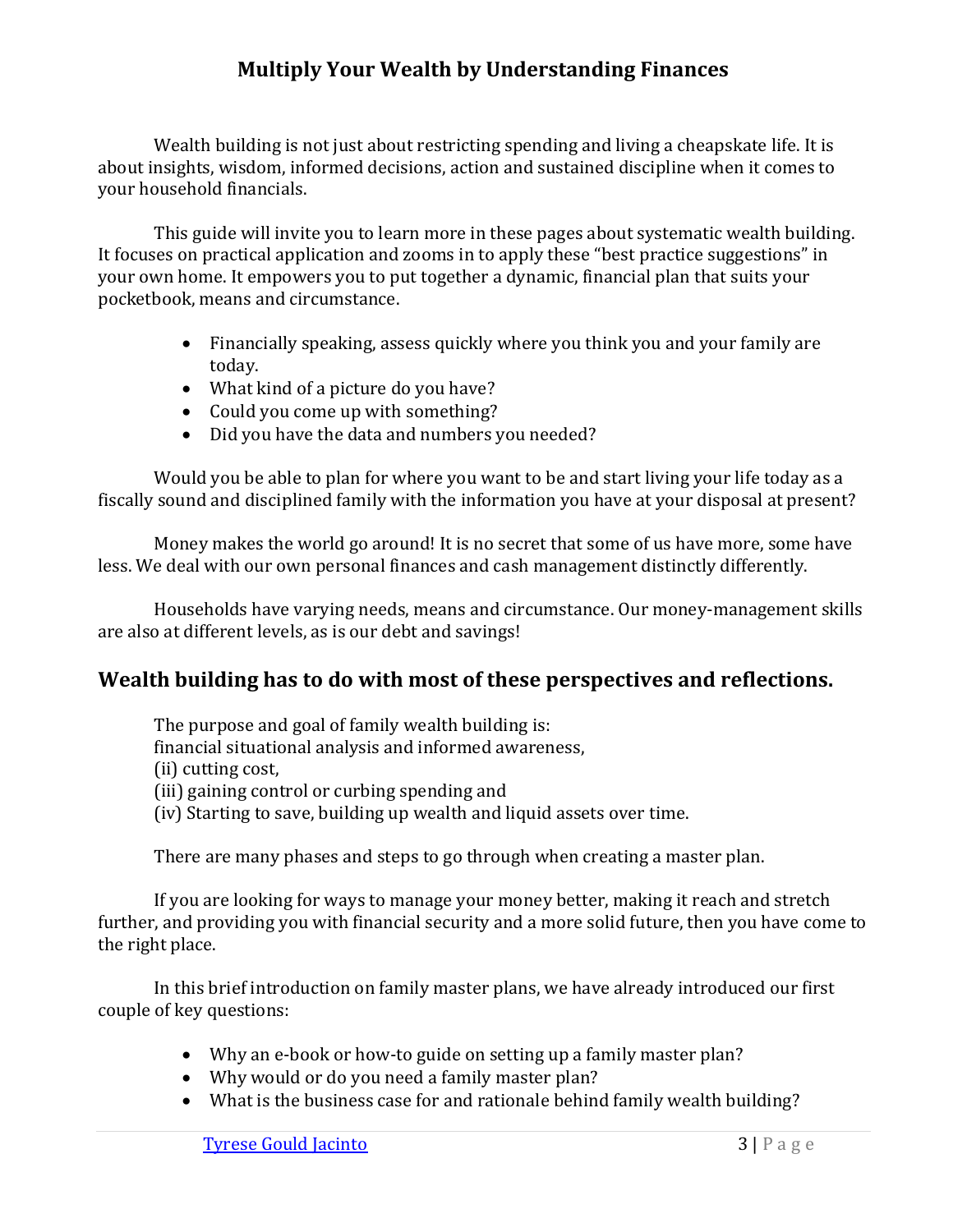• What are the benefits and advantages of a family master plan?

We elaborate a little more below. For most people, a family master plan is the equivalent of a simplistic process: money is earned and comes in; money is spent and moves out!

It is a fluid, easy-flow, one-directional, cash management process. It is driven by daily life, a spending-orientation, or no plan at all!

For most families, income is also fixed and outflow typically increases over time, as the needs of the family fluctuates and changes. Loading up on debt is also very typical for the majority of our families. If this sounds very much like a vicious circle, it is. Most families are caught up in it and constantly battle to get out.

Mostly, we think that we wisely spend our money on necessities like food and clothing, gas and household or family needs, but can rarely put a finger on where the money actually goes, let alone produce a master plan!

# <span id="page-6-0"></span>**A good place to start is to monitor these expenses.**

Take stock of your fiscal situation. Start with assessing where exactly you are in your financial life and circumstance. Most of us think we know, but we really do not.

That is, until we take the time to actually list, study and analyze the situation. Figure out what your financial worth is, look at all financial goals, and set a timeline for reaching them. Does this sound like an action plan? Where do you start?

A good suggestion is your bank statements, tax return and recent current credit report – a financial asset statement if you will -and an overview of the current situation.

The premise is simple: you cannot get to arrive where you want to be if you do not know where you are today, what it will take to get where you need to be and how to get there.

A well thought out, planned and realistic master plan will serve as a roadmap to get you there. It is a financial tool facilitating your financial dreams, goals and aspirations, making them become a reality. Wealth building will enable you to actually reach your financial targets and set goals.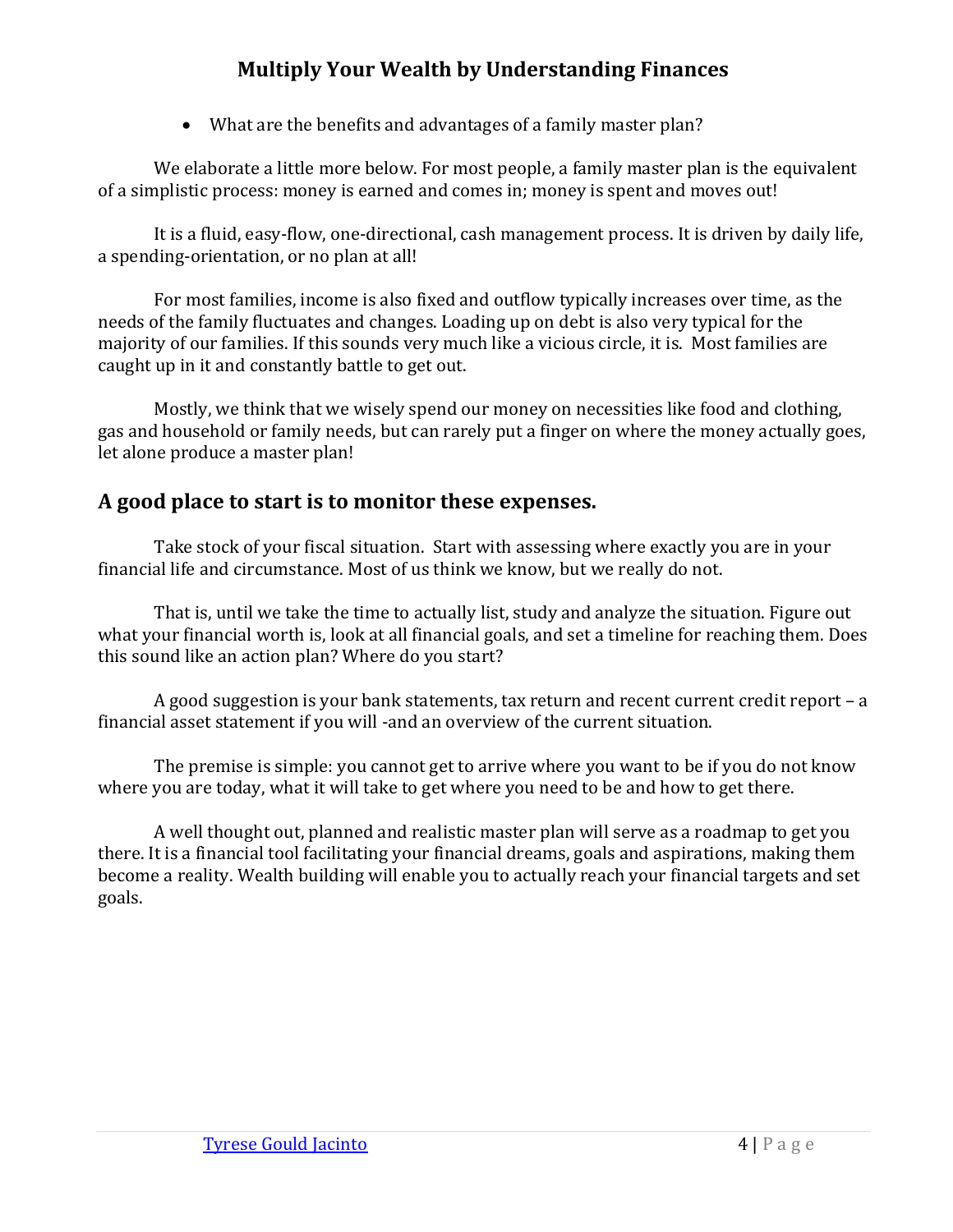# <span id="page-7-0"></span>**WHAT IS YOUR CURRENT FINANCIAL STATUS?**

How do you define financial worth? Is it cash in the bank, savings and checking accounts, RRSP's, stocks and investment portfolio?

Remember, anything you have that is of value counts. All your assets form part of your financial picture and health. Ask yourself: What is your take-home pay, after deductions? How are you paid? Is it monthly, weekly, bi-weekly? Then you need to master plan accordingly!

Think about all other sources of income, temporary, seasonal, part-time - extra income, found money and bonuses that you might have.

Maybe deciding to leave it out of your family master plan altogether is wise and advisable? (we will delve into this question a little later).

Try to find ways to do without some small creature comforts and pleasures to reap bigger rewards later.

Starting small, early and now, with discipline and commitment, a steady, consistent pace and amount every month, tracking and optimizing financial phenomena like 'compound interest' (which we will describe later), will all feed into this process.

We will take this journey into wealth building together to see how it can change lives: yesterday, today and tomorrow!

Back to listing assets and thinking about savings: consider all banks, savings and loans, credit union accounts, money market accounts, certificates of deposit, Christmas club accounts you might have. ALL LIQUID ASSETS that can be readily turned into cash need to be included.

Consolidate accounts if you have too many accounts spread out and save on banking fees. Improve tracking actual spending better and more easily. Earn higher interest and have less exposure to identity theft or fraud by getting a good handle on your current situation.

For most individuals and families alike, this step is quite a revelation. It forms the basis and baseline for deeper analysis and scrutiny.

Other assets might include things like: art, precious metals, sculptures, paintings, collections, antiques, jewelry and more.

Most of us are used to having a short-term focus on money and wealth building. A paradigm-shift is required to move us towards a more in-depth, longer-range view and planning.

Set short, mid and long-term goals, have a definite structured plan, read up on family wealth building, personal financials and fiscal management strategies. All of this will help us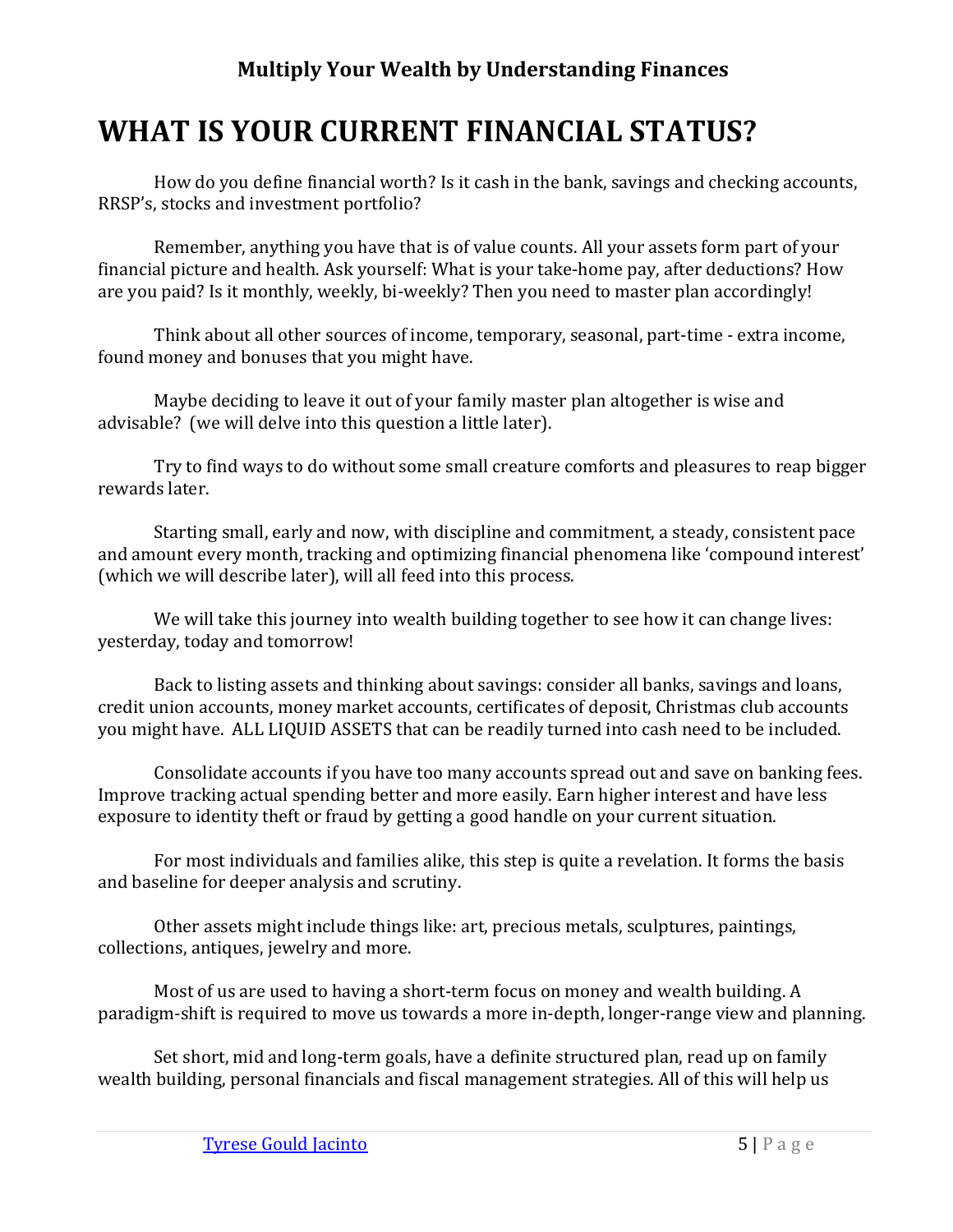focus on what is important for our needs, requirements and circumstance, while keeping financial discipline and wealth building in the forefront of our busy lives.

This is never an easy task amidst all the hustle and bustle that is our daily lives!

Most of the published literature on family wealth building in general centers around how to get out of debt, stay out of debt and live a full and prosperous life.

Some suggest frugal living is the answer and offer 'your money or your life' perspectives, where you cannot necessarily have both. There are many examples advocating the cheapskate monthly makeover that focuses on shaving costs off expenses and living frugally.

Market providers both online and offline, offer various master plan kits which offers worksheets and more and there is always the handy tip-like Coles notes and the pocket idiots' guide to living on a master plan.

Other sources focus on becoming totally debt free, debt proofing your life, getting a life and choosing simplicity or how to address credit card debt and expenditure.

# <span id="page-8-0"></span>**This 'how to' guide is a little different.**

We have chosen to take a very hands-on, practical approach to fiscal management and get you started, walking through the wealth building steps and set you up, sending you off, well and good, on-course to solid wealth building in your family and household!

This brings us to the Who, What, When, Where, Why and How part of the discussion. These form the dynamic, interacting and inter-dependent elements, systems and processes that form "family wealth building."

Who? Every family situation is uniquely different and distinctive. There is no one-sizefits-all answer and solution for everyone.

Some of the tips in this guide might apply to your unique means and circumstance, and others may not have any significant impact or practical application at all.

In general terms, you will find handy ideas, hints, process steps, practical savings suggestions and wealth building that might have gone unnoticed before.

The information provided is general and should be evaluated on an individual and contextualized basis. Remember to consult a financial advisor when making fiscal decisions that could affect the financial health, well-being and future of you and your treasured family.

There are various different families in question here too: single-income, single-parent, blended and/or extended families, double-income households, stay-at-home mothers working part-time from the home to make ends meet, social-supported and/or subsidized families,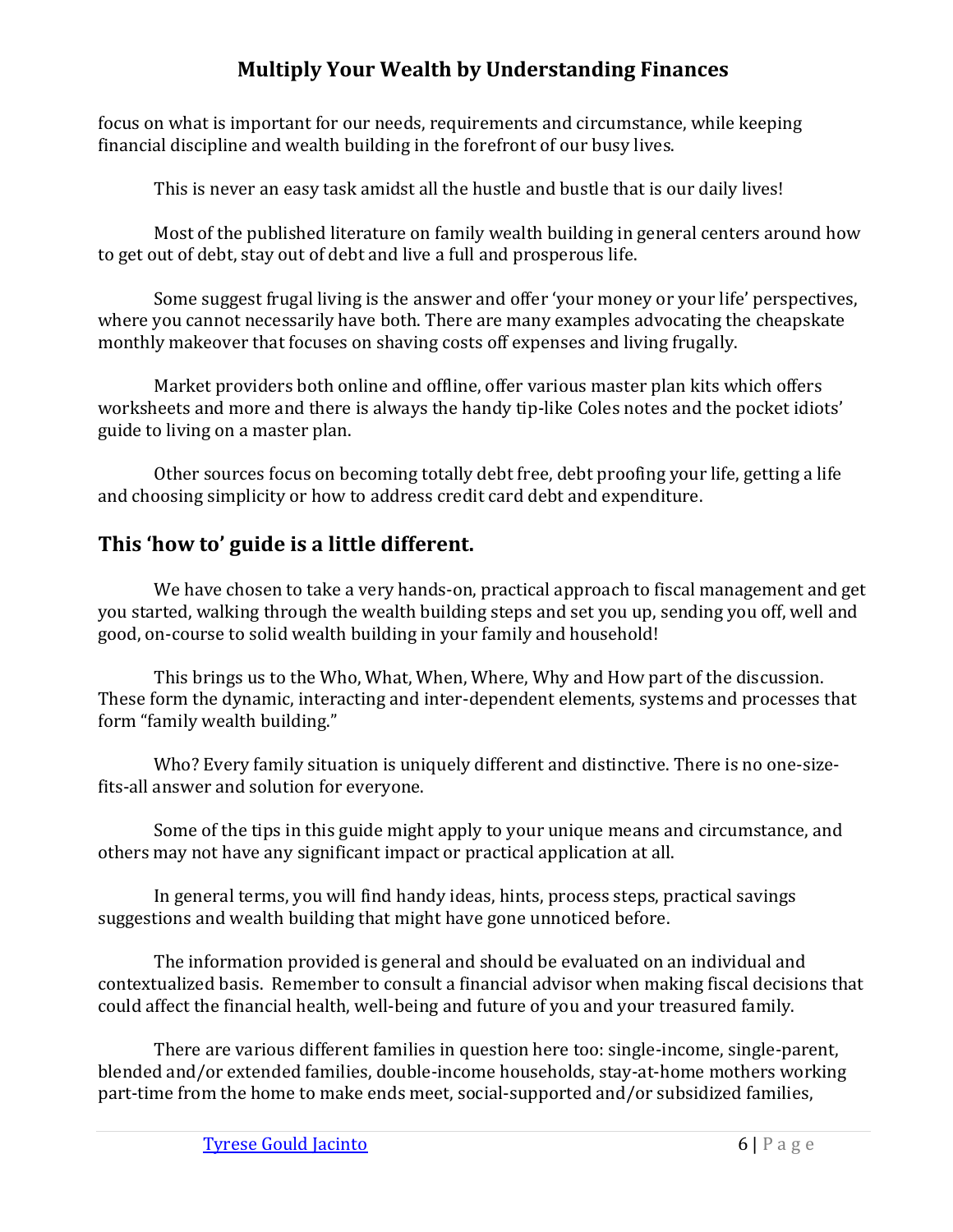families at risk, divorced household with shared parenting and financial responsibilities, debtridden or bankruptcy families and numerous others. We hope to offer something for everyone.

## **What?**

<span id="page-9-0"></span>Family wealth building is a structured process and planning activity, dealing with a family's financial resources and context.

This hands-on approach puts expense items into categories as another helpful strategy. This is done to get a better handle on the current situation and offers somewhat of a reality check to most that choose to undertake this journey.

Some of the categories could be:

Obligations – list each item under headings like: home: mortgage or rent; association fees and professional dues; insurance: health, auto, home, renters' and life; tuition, day care; loans: car loan, student loan, bank fees and interest; taxes, property taxes and so on.

Necessities – again list each item under headings like: food, groceries, gas, yard maintenance, security, pest control, utilities: gas, water, electric, garbage, sewer; school lunches, household supplies, car maintenance, monthly parking, housekeeper, household repairs, internet service, dry cleaning, cable TV and more.

Pocket expenses – treat this as a whole category, covering: lunch at work, snacks, sodas, coffee, drinks, parking, tolls, newspapers, magazines, batteries, postage, shipping, mail.

Family Allowances – another whole category including items like: parties, entertainment, weekend outing, movies, concerts, other entertainment and events, home improvements and decorating, magazine and other subscriptions, dining out and fast food, furniture.

Personal allowances - clothing, hobbies, personal recreation, books, CD's, manicures, hair, alterations, shoe repair, personal gifts, luggage, night out with friends, gardening, films, processing, video rentals, sports/recreation, family gifts, contributions, donations, computer software and other related items.

# **When and Where?**

<span id="page-9-1"></span>In the interest of brevity, we combine the next two facets. Our best assessment to answering when and where the best place and time would be to start a family master plan would be to answer unequivocally: HERE AND NOW!

It demands attention as it directly affects our daily lives and well-being. Without delay, hesitation or postponement, we need to step up and protect our family interest, financial health and future.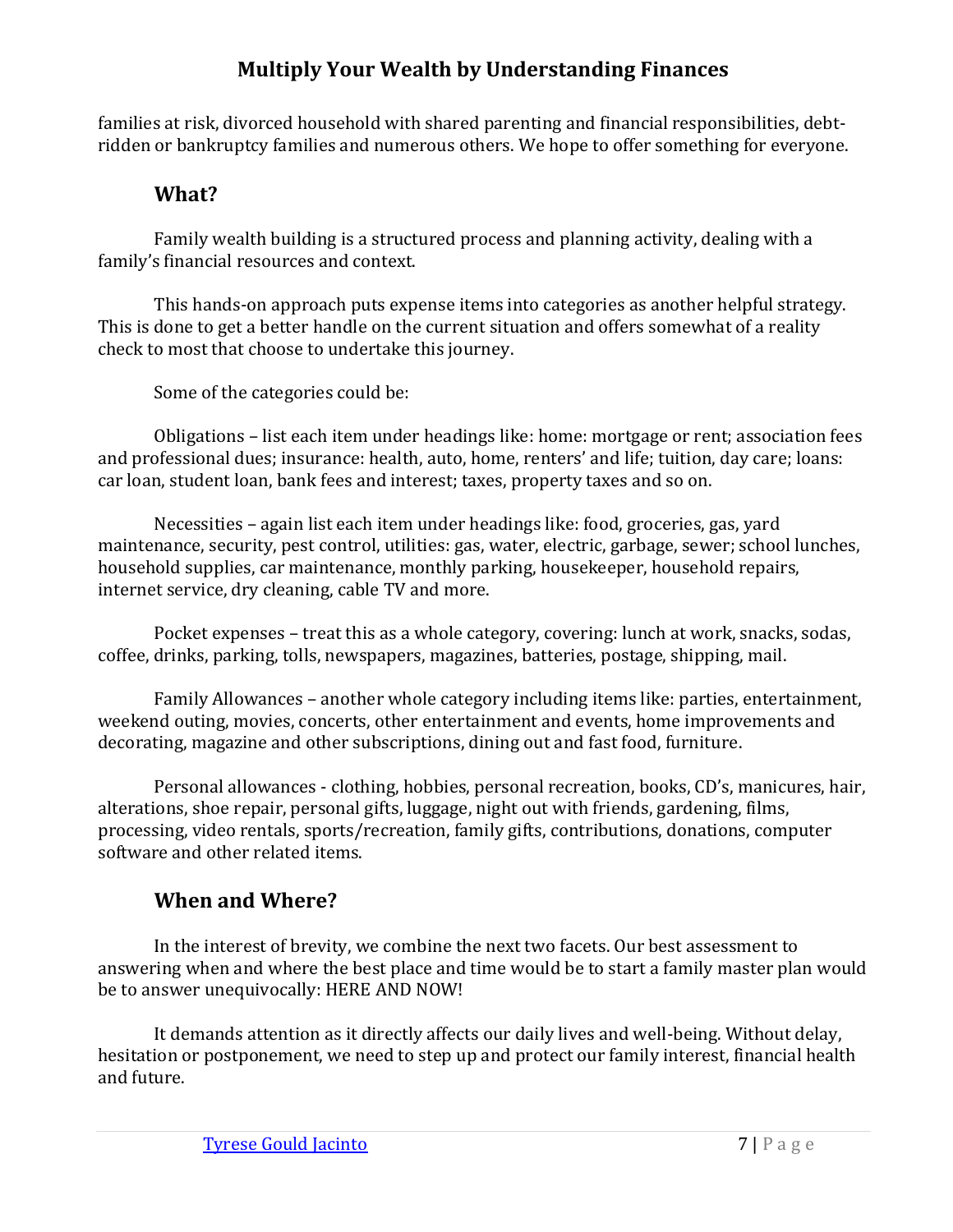Accounting brings accountability! A wealth management guru is often quoted as saying. This rings so true. It is hard to ignore, if we are confronted with objective cold hard financial facts that tell us that we are in trouble.

## **Why Master Plan?**

<span id="page-10-0"></span>Families, as mentioned before, have diverse reasons and motivations for wealth building. Briefly summarized, people master plan for a couple of reasons:

- To gain control of their financial life, monthly bills and spending
- Be prepared and avoid surprises
- Save for a major purchase
- Opt out of a vicious circle of ever-spiraling debt or spend-now-pay-later thinking
- Expand their lifestyle $(s)$
- Retire early
- Eliminate money as a source of tension and topic for argument
- Rediscover that the best things in life are FREE!
- Becoming self-reliant and empowered to know that debt does not rule their lives anymore!

We promise even more on this a little later!

# **Family Master Plans Defined**

<span id="page-10-1"></span>How to master plan? Some general strategies are helpful in assisting families to set up a master plan or master plan better.

- The first significant step is to change your thinking about money, shift your attitude toward spending, actually focus on saving money, planning ahead and driving for success
- Develop a greater awareness of how you earn, manage, save and spend money
- Awareness of how others would lure, entice and want you to spend your money (advertisers, retailers, and manufacturers)

To stop participating and playing the "Keeping-up-with-the-Jones's game," living with a false sense of wealth and security, while over-extending yourself and financial resources, beyond your means. Do not envy others and lust after things that they might have or even worse, get deeper into debt to compete or keep up appearances. It is counterproductive and can ruin lives!

- Delay purchases learn and do, sometimes without having to buy!
- Set solid financial and master plan goals for yourself and your family that you can work on individually and collectively to achieve together
- Set spending limits and stick to them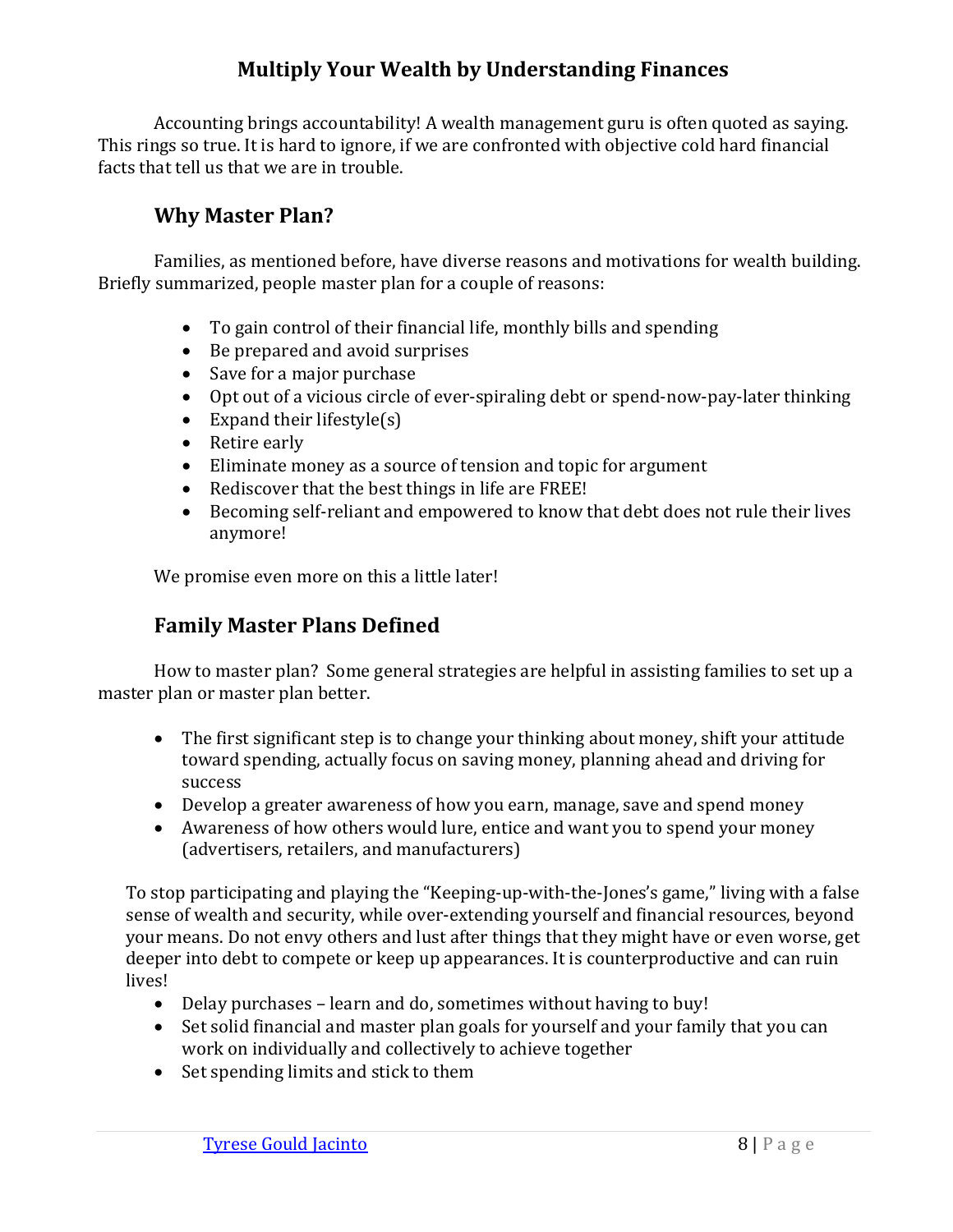- Do not make ends meet utilizing credit cards, stay away from ATM machines, cash, cash advances, do not cheat on your master plan
- Understand your income know where the money is coming from and how it varies throughout a one-year cycle
- Understand your expenses monthly and irregular, unexpected expenses
- Set a few realistic financial goals
- Know your own habits, spending, temptation, and where the areas of risk and exposure are.
- Set up savings and spending mechanisms that work, reserve and growth accounts and have the right number of credit cards
- Make an income plan detail is important
- Plan your obligations and must pay smooth out large size bills with reserve accounts
- Plan your necessities and look for ways to economize
- Set aside pocket money for daily incidentals
- Create a family allowance to cover entertainment
- Create a personal allowance
- Balance and consolidate, wise decisions and trade-offs agree and stick to it
- Live happily on a master plan
- Welcome to frugal living mode! Cutting back on living expenses alternatives for simple living
- re-examine why you work and how you live
- stop tossing your hard-earned cash away shopping, overwork, stress and debt (some refer to this as an illness quipped: 'Affluenza'!)
- celebrate when you have money left over at the end of the month indulge a little and reward yourself – rewarding patience and persistence! Not just the doing good and sticking with it

'Multiply Your Wealth by Understanding Finances', is advocating a new code of fiscal honor for our families, so to speak. It proposes family master plans, that ask for wisdom (best choices and decisions), discipline (sticking to it), honesty (no cheating), persistence and celebration when we do it right!

# <span id="page-11-0"></span>**THE RATIONALE AND PROCESS OF WEALTH BUILDING**

Here are twelve good reasons to get you started:

1. Family master plans are used as a baseline, analysis-tool and roadmap. It is a useful tool and guide. It tells you whether you are headed in the direction you want to be headed in financially. It helps you to move from spending to saving and good fiscal balance, management and responsibility. You may have goals and dreams, but if you do not set up guidelines for reaching them and you do not measure your progress, you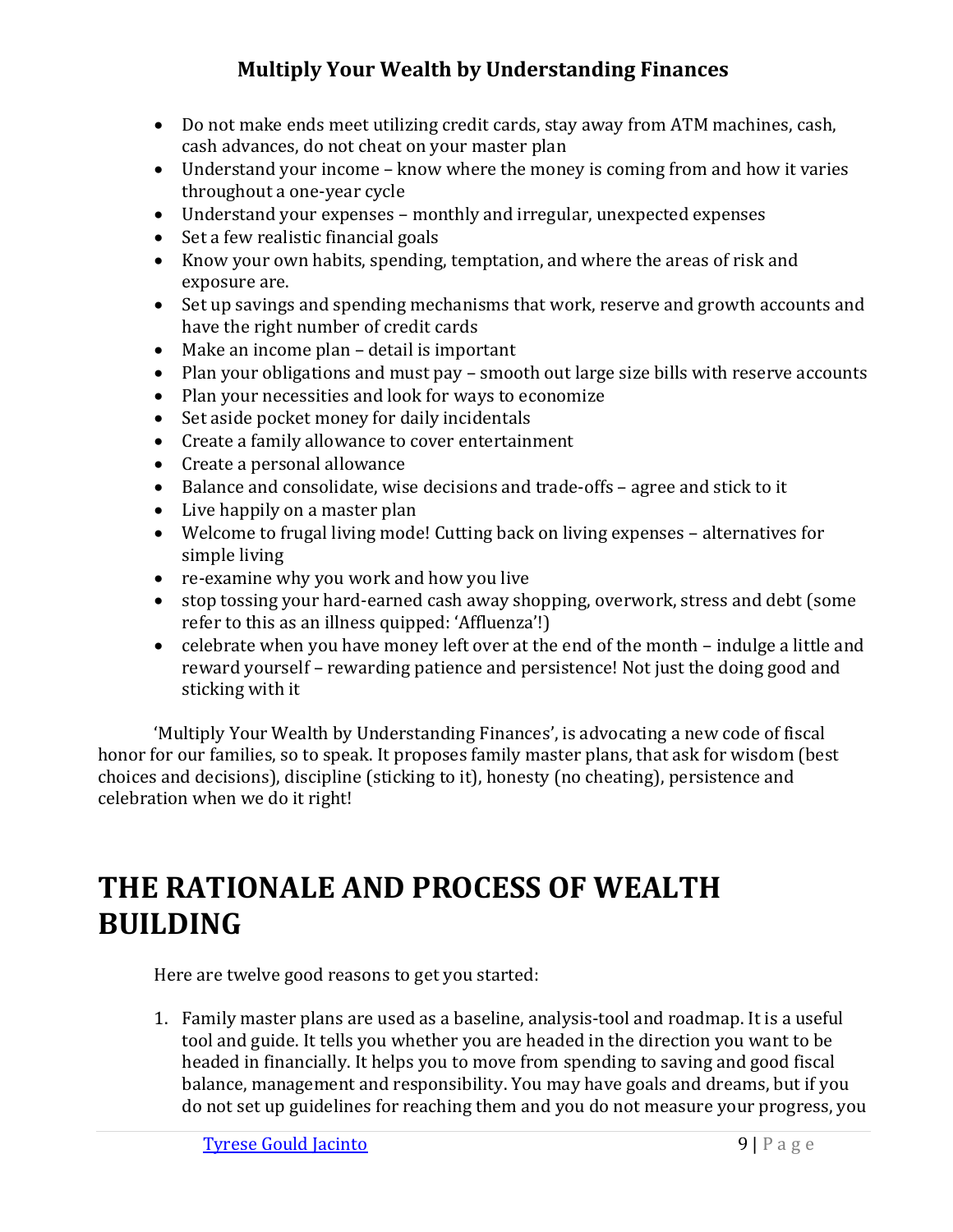may end up going so far in the wrong direction you can never make it back. Can you imagine the government or a major corporation operating without a master plan? No, and neither should you.

- 2. It is often described and justified as an empowering enabler. A master plan lets you control your money instead of your money controlling you.
- 3. A master plan is a realistic estimate and true reflection of current circumstance and means, a type of financial situation-analysis that will tell you if you are living within your means. Before the widespread use of credit cards, you could tell if you were living within your means because you had money left over after paying all your bills.

There are lots of family wealth building tools available on line that make it a fun and enjoyable task and activity, to assess and analyze your family's financial situation with minimum effort. (www.njbiznet.com/credit-repair.html)

There is also lots of free financial software and most of it sets up easily and provides you with a detailed family master plan online. It manages your finances, hassle-free and almost effortless.

Well, almost! It will require input and minimum effort through hands-on involvement in setting it up, populating, maintaining and editing it. Mvelopes.com is a good example of market offerings that are available at no cost to you, just waiting for the motivated family master planer to embrace and try it out!

Some websites offer free financial newsletters by e-mail, with lots of money saving tips, master plan advice, and other relevant personal and family-related financial information (www.planamaster plan.com).

The availability, accessibility, virtual marketplace, ease of use and more of credit cards has made the need for family master plans much less obvious. Many people do not even realize they are living far beyond their means until they are knee deep in debt, struggling to make ends meet and sinking fast into murky financial waters. Wealth building is and can be a life and money saver, a reality check, BUT ALSO a remedy!

- 4. A master plan can help you meet your savings goals. It includes a mechanism for setting aside money for savings and investments.
- 5. Following a realistic master plan frees up spare cash so you can use your money on the things that really matter to you instead of frittering it away on things you do not even remember buying.
- 6. A master plan helps your entire family focus on common goals. It is unifying families in mutual purpose and effort, working together towards a successful outcome and reward.
- 7. A master plan helps you prepare for emergencies or large or unanticipated expenses that might otherwise knock you for a loop financially.
- 8. A master plan can improve your marriage. A good master plan is not just a spending plan; it is a communication tool. Done right, a master plan can bring the two of you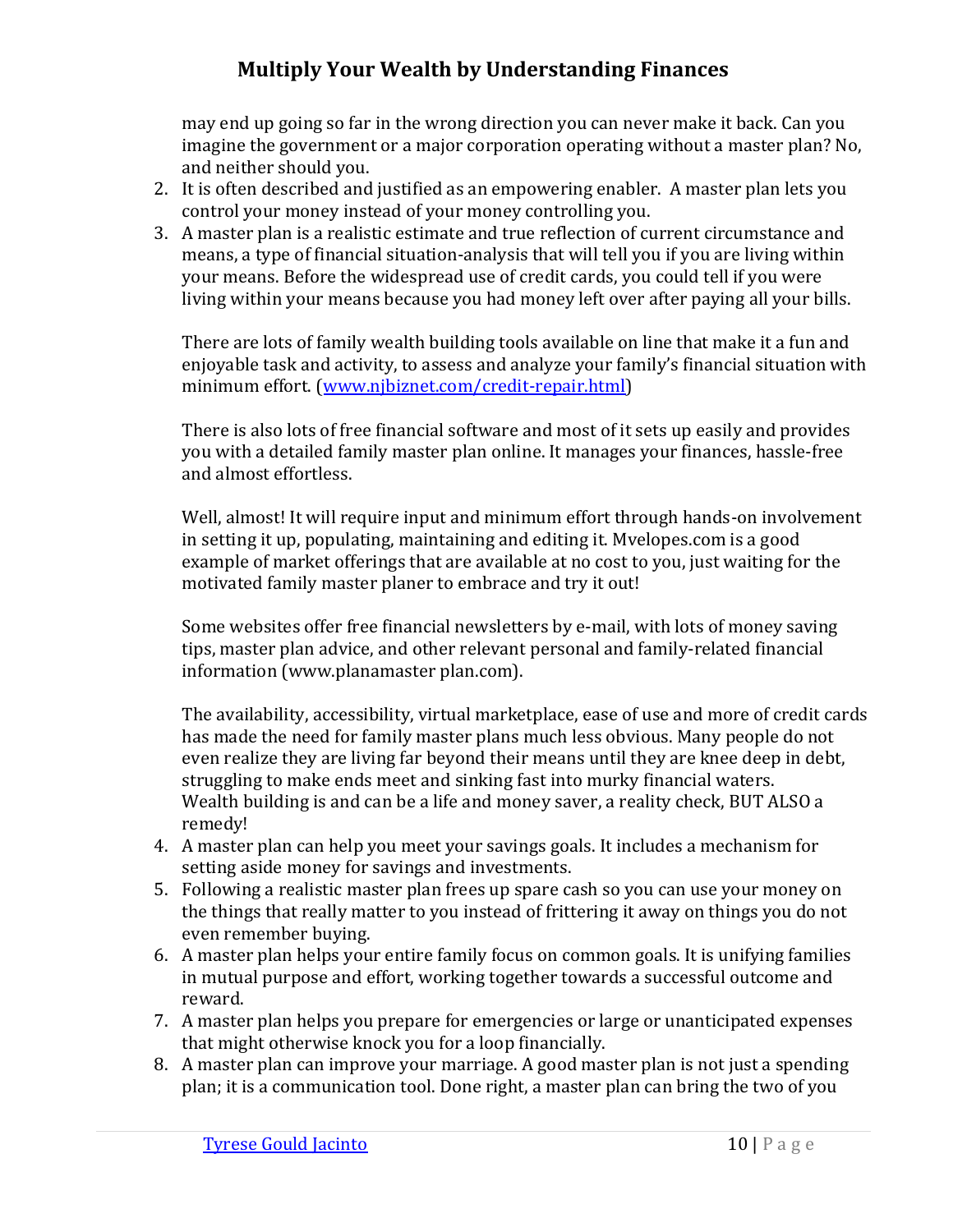closer together as you identify and work towards common goals and reduce arguments about money.

- 9. A master plan reveals areas where you are spending too much money, so you can refocus on your most important goals.
- 10. A master plan can keep you out of debt or help you get out of debt.
- 11. A master plan actually creates extra money for you to do use on things that matter to you.
- 12. A master plan helps you sleep better at night because you do not lie awake worrying about how you are going to make ends meet.

Nevertheless, despite all these wonderful reasons quoted above, people are still hesitant to commit to family wealth building as standard practice in their households. We might again want to probe a little deeper still and ask why?

# <span id="page-13-0"></span>**TOP THREE CAUSES OF MASTER PLAN FAILURE**

Many people make an honest attempt to master plan, but become discouraged and give up before they are able to accomplish any significant financial gain. The top three causes of master plan failure come into play before you even begin to set up your master plan. Awareness of these master plan busters, is your first line of defense in the Battle of the Master plan.

# **Master plan Buster #1 - Negative Attitude**

<span id="page-13-1"></span>It cannot be emphasized enough--a positive attitude about wealth building is essential to your success. If you think of wealth building in negative terms (such as a financial diet, financial handcuffs, restrictive, penny-pinching, a sacrifice, etc.), you are sure to fail, unless you are a martyr or a masochist who finds some strange reward in a punishing experience. For purposes of this article, we will assume that you are neither.

A positive attitude means you think of a master plan as a means to an end--a way to achieve your dreams and goals--and that postponing the instant gratification of spending all the money you earn is worth the rewards you will earn in the end.

# **Master plan Buster #2 - Lack of Motivation**

<span id="page-13-2"></span>What is your motivation for wealth building? Are you trying to appease a nagging spouse? Following the terms of a debt repayment plan with a consumer credit counseling agency? Complying with an agreement made in bankruptcy court? These are not bad motivations, but they are external pressures and will probably not be easy to maintain over time. The best motivations are internally generated: do you honestly believe that wealth building can help you meet your goals?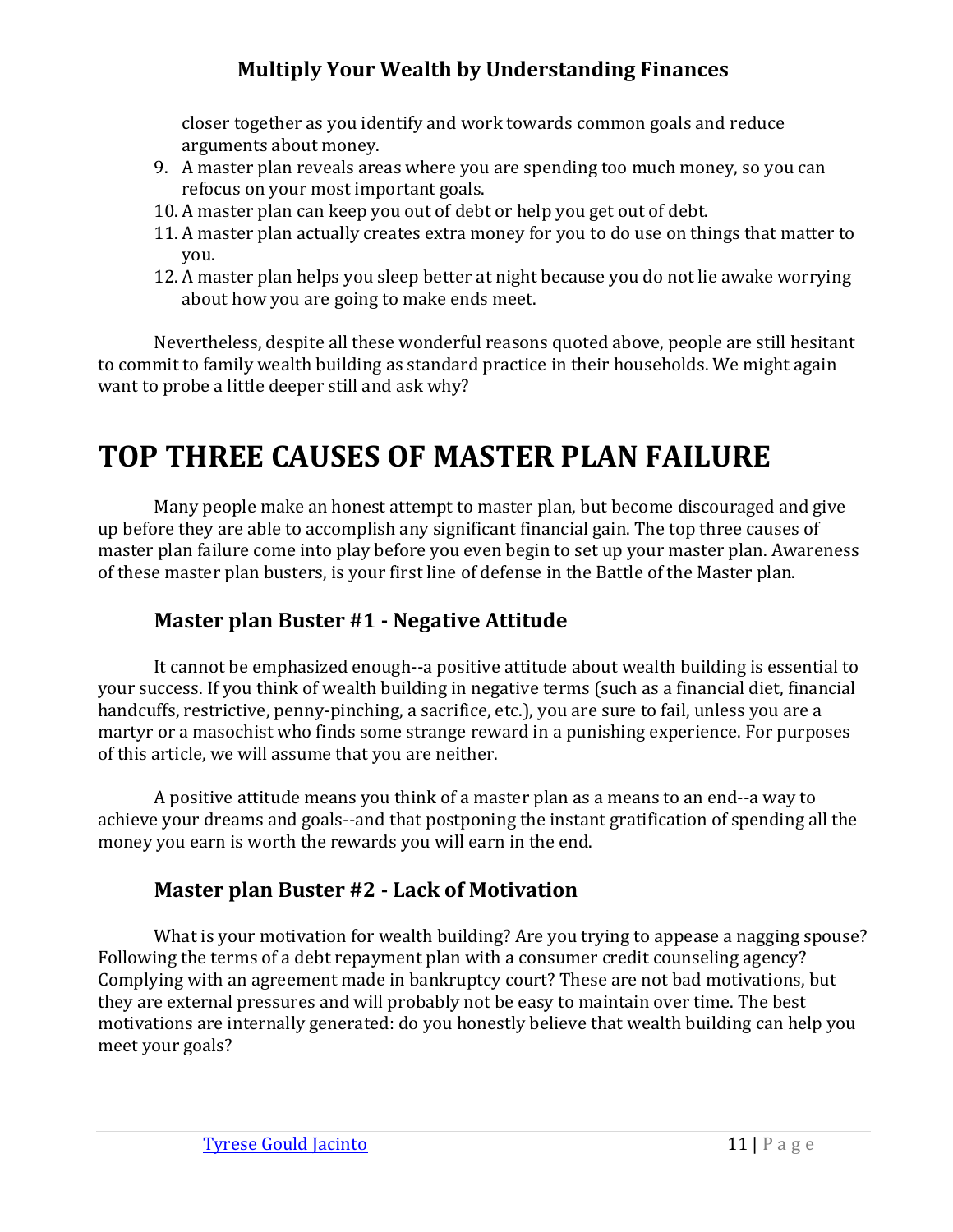If you need a little help in the motivation department, see "twelve good reasons to get started" later in this publication!

# <span id="page-14-0"></span>**Master plan Buster # 3 - Unrealistic Expectations**

What do you expect to gain from instituting and following a master plan? Do you think that setting up a master plan will reveal large caches of hidden cash or that the master plan fairy will sprinkle fairy dust over your master plan and magically transform your spending habits after a month or two of tracking expenses?

The reality is that wealth building is an endurance event--those who stick with it, through thick and thin, will come out ahead financially. Do not expect miracles. What you WILL see if you stick with it is steady, measurable progress towards the goals that really matter to you.

Starting a master plan without having a positive attitude, internal motivation, and realistic expectations, will probably set you up for failure. You can greatly increase your chances of success by ruling out the three biggest master plan busters before you even begin.

Family wealth building – just the thought of it makes most of us cringe. However, mostly, we do attempt to curb our spending and live within our means. Others fall into bad habits, habitual spending patterns or impulse shopping and over-extend themselves, landing knee-deep in debt!

Ironically, one of the first remedies for any debt consolidation or repair strategy, is to take a long hard look at the master plan and financial patterns within the household! It is almost like running a diagnostic.

To take a closer look, you are in effect placing your family dollars under a magnifying glass and microscope. This can prove both challenging and painful for most people. We hope to alleviate some of that initial discomfort and apprehension with this handy step-by-step guide and tips.

Most financial advisors will tell you that you have to reward yourself for good fiscal responsibility, discipline and habits, to increase your motivation and success levels.

Wealth building is the first step, sticking with and to it, a close second and the sometimes overlooked but ever-important reward, has to keep the motivation going! To repeat and continue to experience the benefit of the wealth building cycle and discipline could be an uphill battle, but there are calmer seas ahead.

Cash management, savings, planning for retirement, setting financial goals etc. active and hands-on, is becoming increasingly important for the survival and well-being of our families everywhere.

Be your own best expert with coming up with new ideas on how to save money, master plan better and spend less! Your unique strategies stem from a deep understanding of your own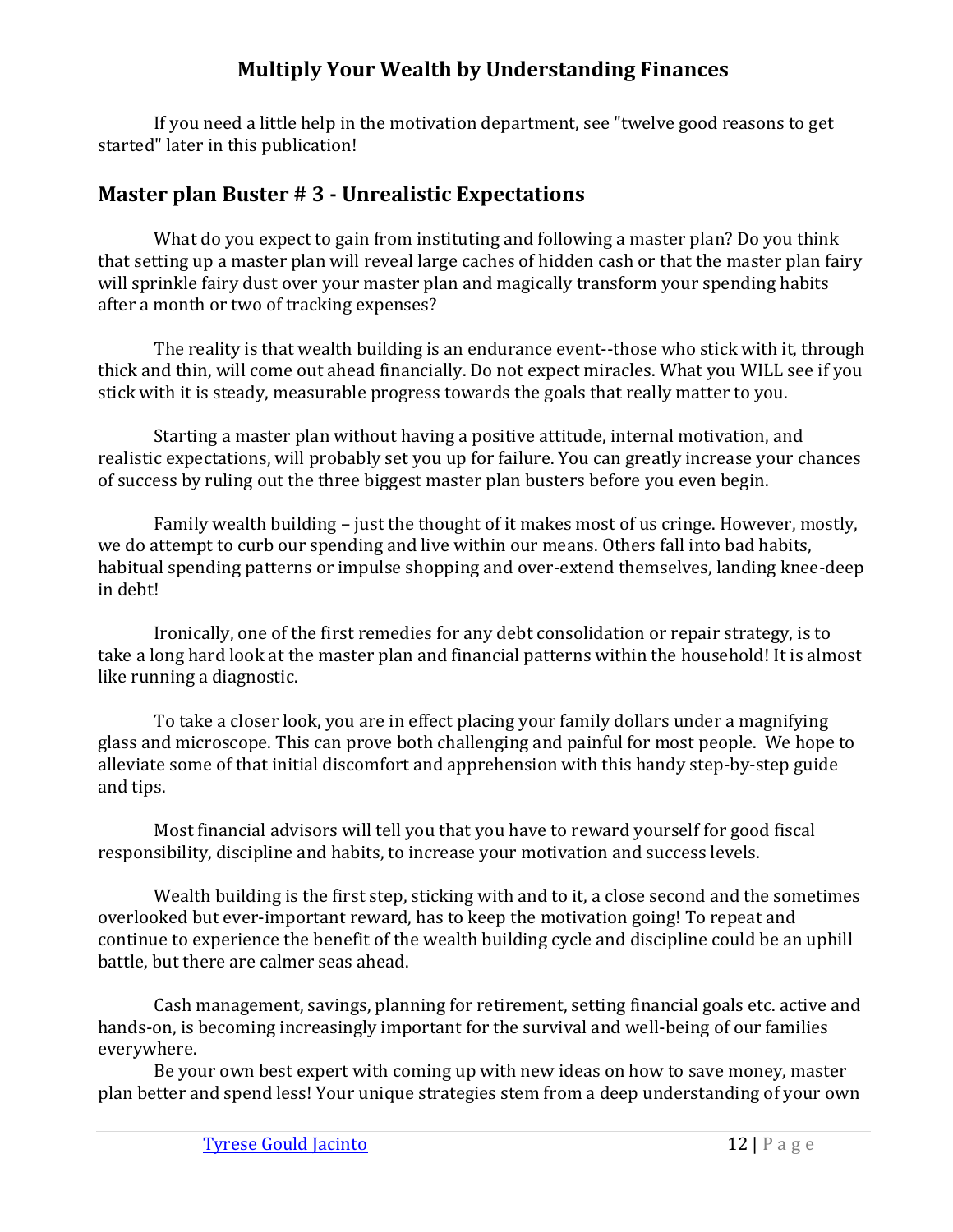situation, demands, and needs. Discover which tips and ideas work best for you. After all, fiscal management and finances are definitely not a one-size-fits-all solution environment. It is personal, customized and unique.

In the following section, we will briefly refer back to the family master plan defined and look at some of its elements and criteria, purpose and functions.

- What is a family master plan?
- What constitutes a good family master plan?
- What should it contain and look like?

What is the family master plan again? It is a pro-active, hands-on approach, focused, technical and disciplined strategy to getting a handle on the current financial situation in the home and family,

It concerns setting realistic, SMART financial goals for the household, sticking to it, celebrating successes, learning from failures and trying again if you do not succeed or get it right the first time round. It is about shifting focus completely from a mainly spending to a savings orientation. Cash and money-management 101 for everyone!

We have laid out what a family master plan is, does and affects. A brief mention of what constitutes as good family master plan and the elements that it contains as well as its appearance, format and functional role follows.

All of us have a wish list of new things that we want. There are always things we would find and places to spend our money. Take the time to make a list of these things. Let everyone who shares cost in your home to have input into making and finalizing this list. Write down what you want most. Beside the goal, write how much it will cost. Split it into goals with ongoing costs and the cost per month, and goals with a one-time cost and list the actual total cost (including all hidden fees, taxes, shipping and or other charges that might apply. Now, next to these columns, start to prioritize these goals.

Which goal comes first? You need to decide which goal on your list should come first. Talk this over with the other members of your family. If you live alone, think it over yourself. Try to list your top four goals and decide what you can fit into your master plan.

A 'good' master plan is in the eyes of the creator or beholder alike! Some suggested, but by no means comprehensive criteria follows:

- Master plan is both process and product
- Collaborative, engaged, hands-on effort
- Characterized by communication and mutual agreement
- It advocates involvement and exchange
- It is real-time and reality-based
- Factual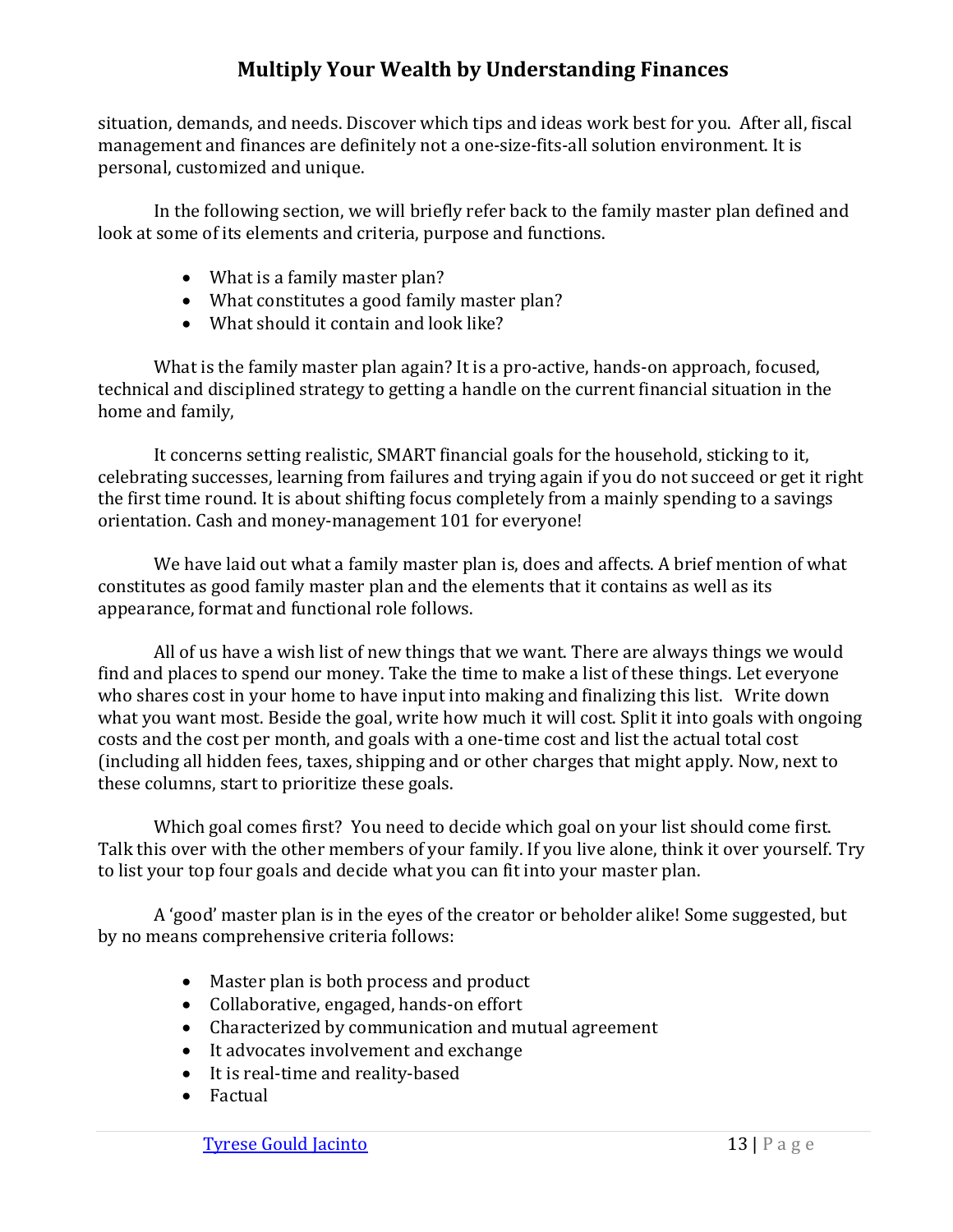- Accurate
- A financial check-up and check-in on the family finances, household dollars, situations, behaviors, and resources.
- An action-plan, future-oriented
- Offers a peak into the past, scrutinizes and enlightens the present, while planning and promising a future
- Goal and results oriented

## <span id="page-16-0"></span>**The Family Master Plan Process**

This brings us to the family master plan process. We might ask questions like:

- How to set up a family master plan?
- How should a family master plan be used?
- Insights around the tools and techniques of family wealth building could also be useful:
- Practical suggestions for setting up a master plan?
- A step-by-step summary of a family master plan process
- Hints, tips, tricks and tools for setting up a family master plan

Stay tuned for more…

To get us started and in order to set up a monthly master plan, follow these five easy steps:

| Step one:  | find out your monthly take-home pay                      |
|------------|----------------------------------------------------------|
| Step two:  | find out what your expenses are                          |
|            | Step three: find out how much you spend on each expense  |
| Step four: | see if your monthly expenses match monthly take-home pay |
|            |                                                          |

Step five: Balance your master plan. This means in your family master plan you need to ensure that you are spending matches take-home pay. It might indicate that you have to cut back on spending to balance.

It sounds too good to be true and too simplistic. However, in the end, that is all there is to this family wealth building process! Initially at least. Let us look at these steps one at a time.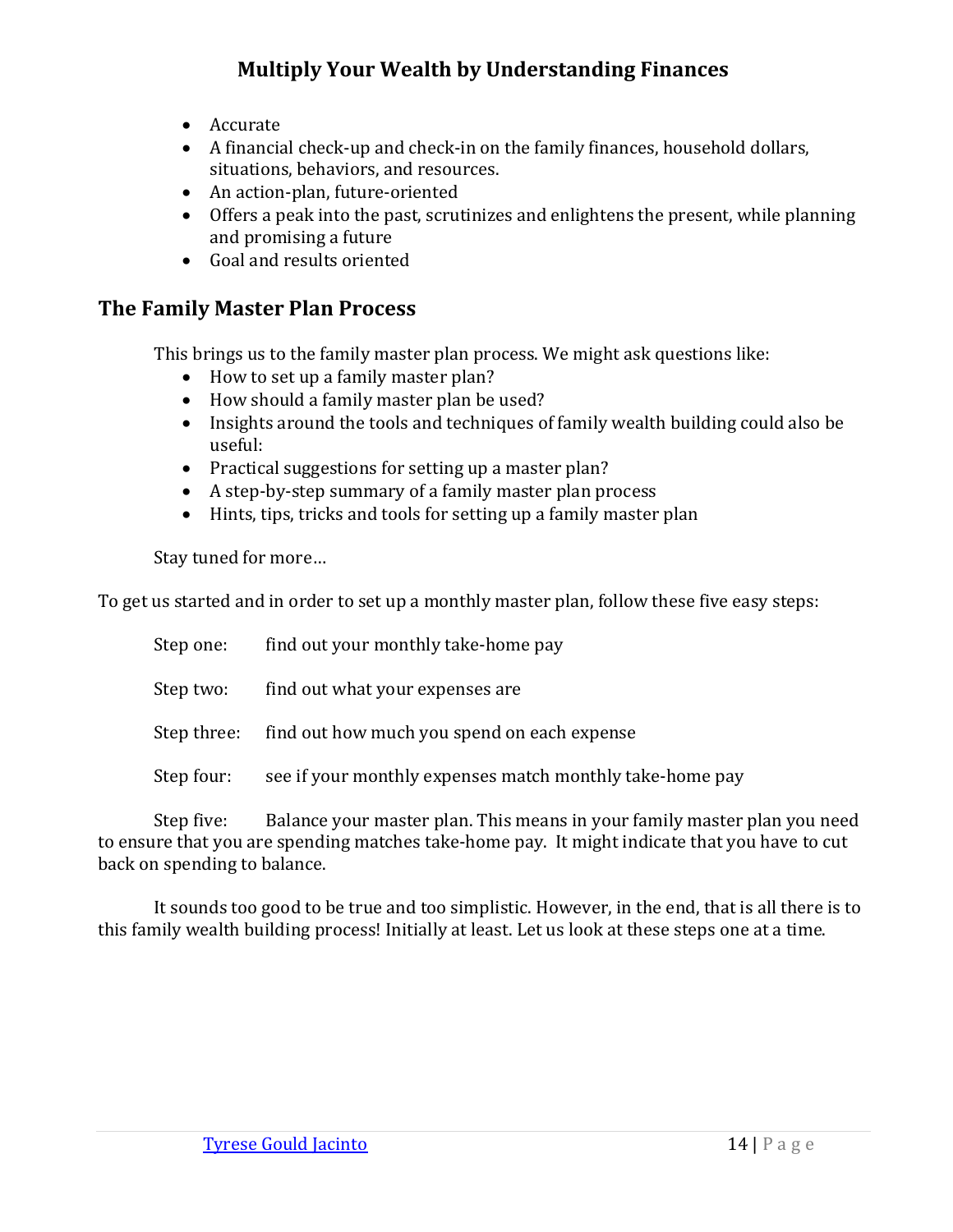### <span id="page-17-0"></span>**Finding out your monthly take-home pay**

Your income is your pay, after some money is deducted. Think taxes, insurance and Social Security. Answer the following questions:

What is your monthly take-home pay? Do other people share expenses in your home?

As mentioned before, total all of the households' monthly take-home pay. This will include all sources of income for all contributing members of the household.

#### <span id="page-17-1"></span>**Finding out what your expenses are**

This brings up other pressing questions:

What are your monthly expenses? Where does the money in fact go every month?

Most people are surprised to learn that it may go for things that we do not need at all. Writing your expenditures down provides us with the unique opportunity to visualize and find out if any money goes for things that we do not need or want.

Here is a short list of expenses that many people have. Put a check mark next to ones you have, then write down any expenses you have, that are not on the list.

- Necessities like food
- Clothes laundry dry-cleaning
- Car and transportation expenses: gas, oil, parking, license, plates, car repair, train fare or bus fare
- Rent, mortgage payments, heat, electricity, phone, water, property taxes, house repair, appliance and repair, furniture, small items for home, cleaning supplies on the yard care,
- Medical and dental expenses: doctor, dentist, drugs, hospital or clinic.
- Savings: short to medium term for something soon, a future purchase, emergencies, investments.
- Installment payments: car, furniture, appliances, charge accounts, credit card accounts, loans.
- Pocket money, personal allowances, tobacco, beer, wine and hair care.
- Entertainment, movies and eating out Recreation, sports and equipment, club membership, newspaper, magazines, cable TV, records and tapes, DVDs videos and other multimedia, vacation, letters and postage.
- School bills, books, room and board at school, workshops, special training courses, lessons, music and more.
- Donations: church or synagogue, charitable giving, charities, other and gifts
- Insurance: (if not deducted from your pay check): life, health, house, car and property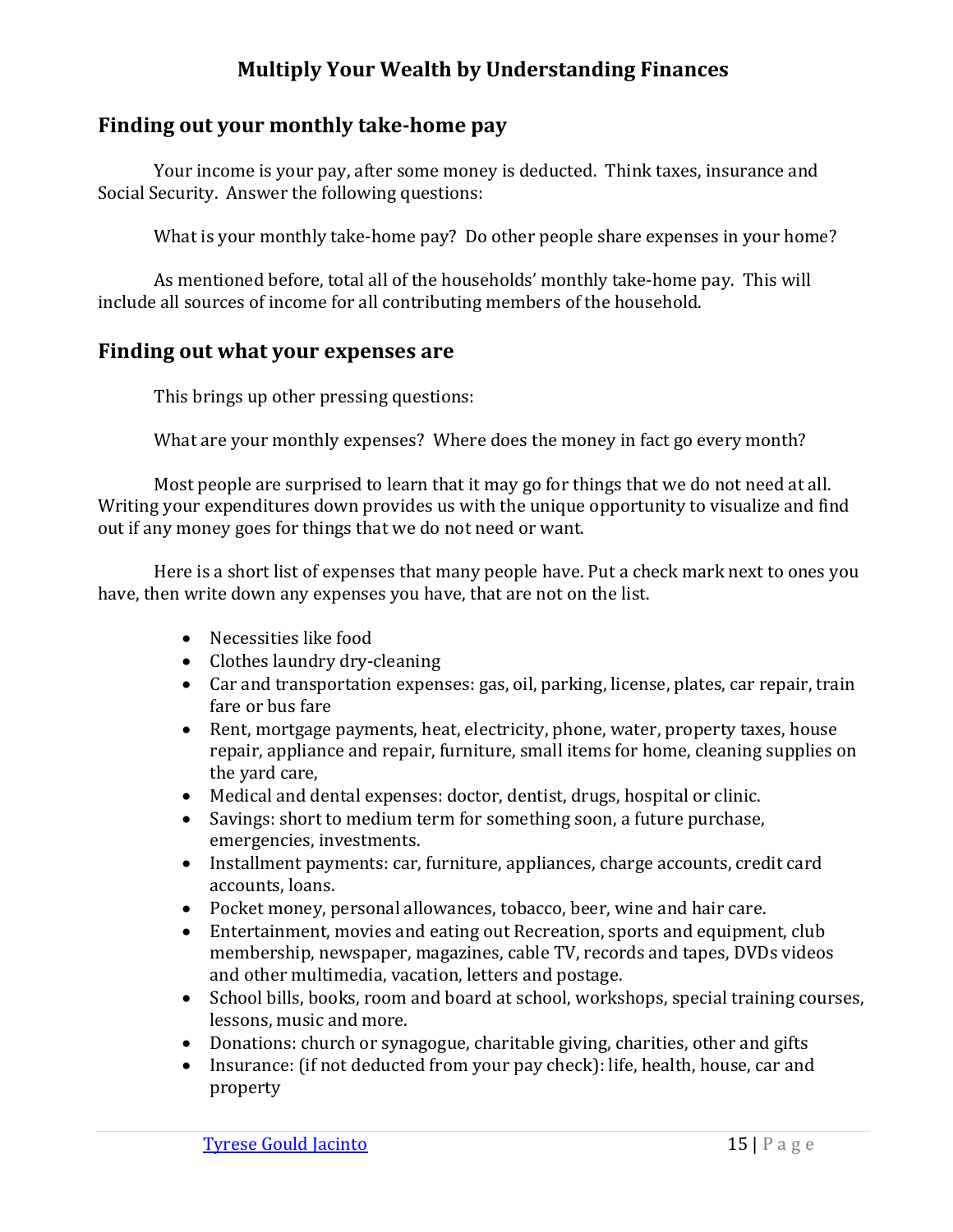• Taxes: (if not deducted from your pay check): Federal, state and local income, social security

Which other ones could you list?

## <span id="page-18-0"></span>**Finding out how much you actually spend on each expense**

This is the hard part, where some thought and effort will have to go into the process to ensure the most accurate information is recorded. This will give a realistic and real-time estimate that is reliable and accurate.

In this section, you need to ask yourself how much each item on your list actually costs how much each item costs you a month.

The following estimates and guidelines could prove helpful to you as you set up your family master plan:

- Monthly bills that stay the same car and rental payments
- Monthly bills that change utilities, phones and more. Find costs per month for say six months, add them up. Take this number you have calculated and divide it by six (the number of months) to get your average cost. This is the number you will be using for your master planar exercise.
- Bills that come every three or six months the number for every month will be used in your master planar process.
- Bills that come annually, meaning once a year divide the amount by 12 months. The answer is your monthly master plan number.
- Bills that come more than once a month food, gas, lunch and family fun. This is a category to watch very closely, as it is a contributor to this "bottomless pit", we sometimes feel and see our cash disappear into.
- Unexpected expenditures or surprise bills what you can afford to set aside as a buffer or emergency, contingency fund - (look at the last three years or so and see what kind of unexpected expenses you and your family faced). Use an estimate that makes sense to you and divide the annual number by twelve months to get your monthly number.

# <span id="page-18-1"></span>**Finding out if monthly expenses match monthly take-home pay**

Compare your total expenses with your take-home pay. A couple of results and scenarios could be staring you in the face:

Positive result: Income more than expense – you can either spend or save!

Negative result: Expense more than income – spending more than you have, you might have to cut costs and try to save some money to cover the bases!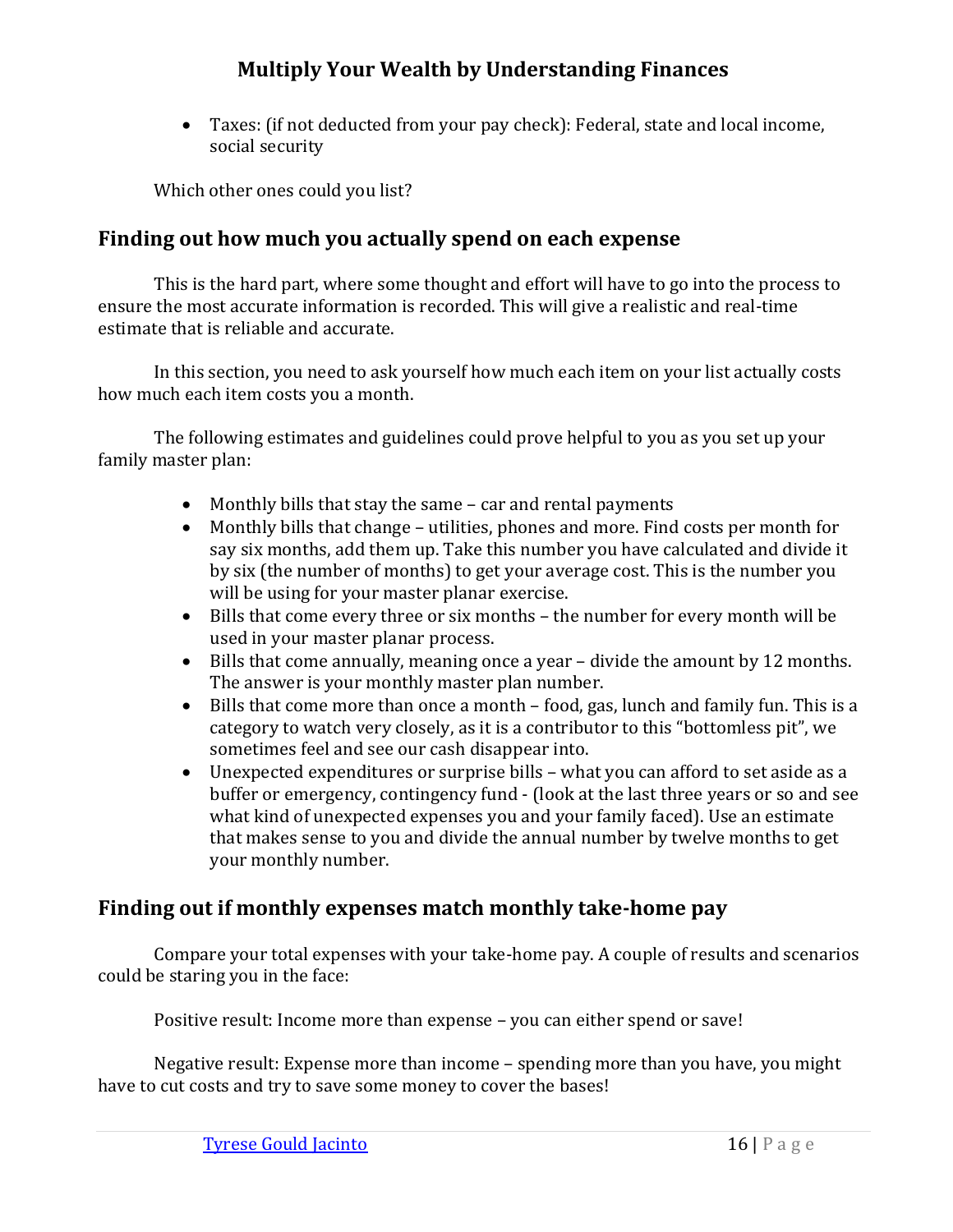Whichever of these outcomes you are faced with, knowing is better than not knowing. For some this might bring little comfort and relief, but people in general, find this exercise useful to make an unknown more measurable. It makes us both accountable and wanting to act, faster and that sense of urgency and momentum is just what the family master plan process needs!

## <span id="page-19-0"></span>**Finding ways to balance your master plan**

Earlier it was stated that a good master plan would mean income would be equal to expenses. Having a small surplus is no guarantee by any means. You might need this to cover and unexpected rise in oil and gas prices or a larger grocery bill due to a party you are hosting at home.

This almost brings the concept home of a sliding scale, flexibility and discretionary buffer categories in master plans to absorb this give-and-take roller-coaster ride that is family wealth building.

The good news is whether you are in the red so to speak or just scraping by, managing to save nothing or maybe a little, or even a lot, this process will highlight areas where your attention is needed right away. It gives direction and purpose and assists families to formulate their spending plans, goals, re-visit their needs, dreams and goals.

Balancing the master plan is no easy task. Here are a few steps that we can suggest to make your life a little easier:

- Find out how much you need to cut from your expenses
- Decide you can make cuts in your expenses and be detailed
- Re-balance your income and expenses after you've made these cuts

A word to the wise: Do not make cuts in your master plan that you cannot live with in real life. It is extremely important to remain realistic and keep your real-time expenses and living realities in the forefront of your mind when you make these decisions.

If you're getting out of a situation where you are in debt and short of cash, you have to try to curb spending any way you can. Cutting those expenses are crucial, not only because you are over master plan.

We mean that there might be other reasons, like adding a master plan-line to your overall planning for your family vacation. Realistically, we cannot add and address new needs and goals before we have fulfilled our duty and responsibilities.

Cutting a little here and there will mostly do the trick – cancel that newspaper subscription for the papers that just land in the recycle box or garbage anyway. Cancel online streaming and stop paying for apps. Do you need all the specialty channels and packages on your Cable TV options? Can you live with giving some up or buying your equipment vs. renting each month?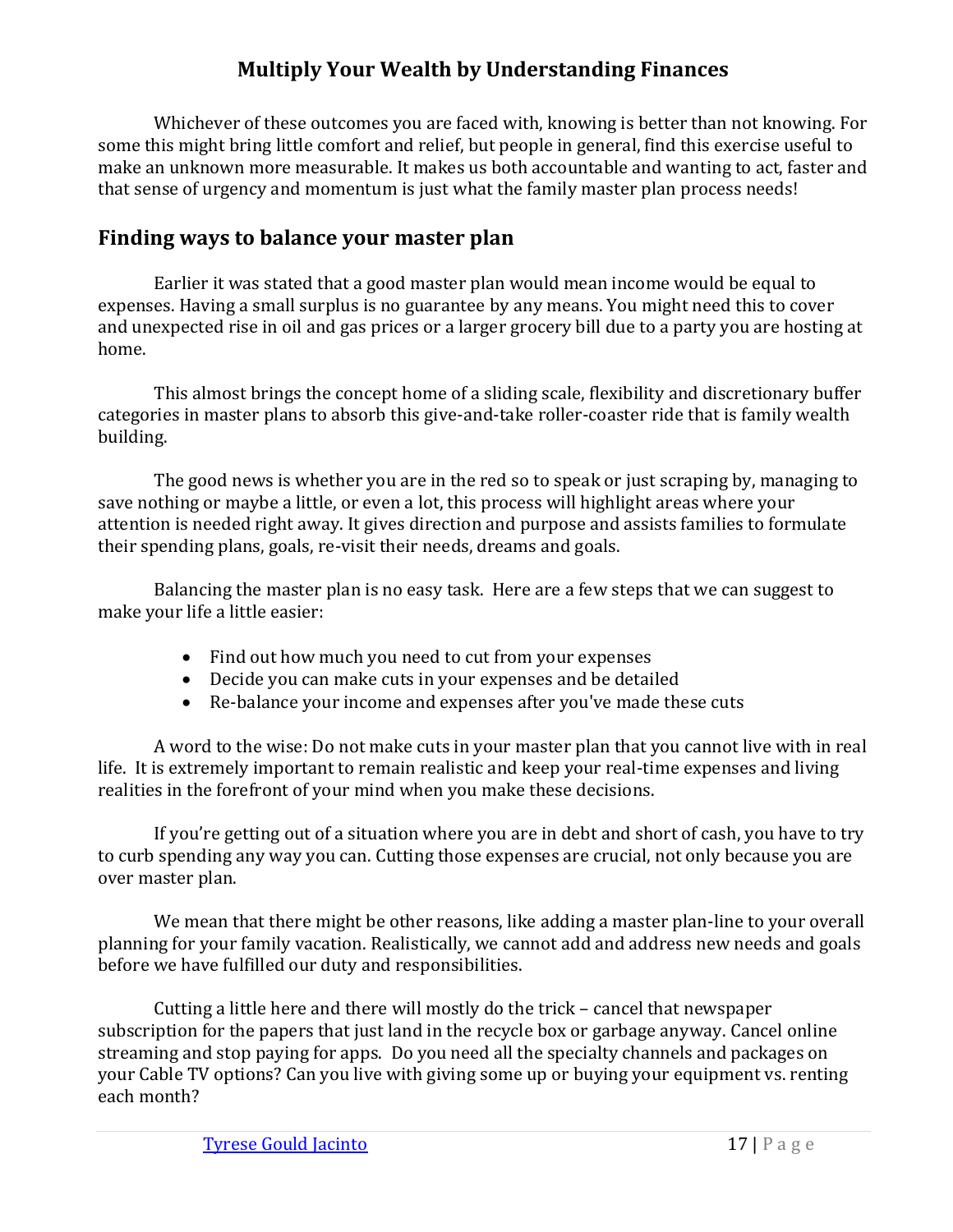There is always the specter of rising prices and interest rates, inflation and more to cope with as well, so building preparedness for that into your master plan is also a priority. Whatever we can do to cut our costs and expenditures will benefit our pocketbooks and family master plans immensely!

Cutting back on things you need the least is a good starting point if you are at a total loss as to what and how to give something up, add a new line into your master plan or plan for the future or inevitabilities. You are well on your way in the family wealth building process. You are doing it, every step of the way. Consolidate and re-visit your master plan often – it is a dynamic process and 'living' document or tools so to speak to help you keep your fingers on the pulse of your financial situation.

Another useful strategy is to set up a bill-paying plan and process that will protect your interest. When, how and how much you get paid will all influence your course of action. Creative and innovative allocation of your paycheck is the key.

If you get paid once a month, the amounts in your master plan will have to be paid monthly as is.

If you get paid twice a month, divide each master plan item by two.

If paid bi-weekly (as is mostly the practice these days), still divide the monthly amount by two – it will not be the exact amount to plan for, but a rough and close estimate. In the end better than nothing!

If you are paid weekly, divide each master plan item into 4. Cash flow management will form a big part of your fiscal strategy, once you have put your master plan pen to paper and mapped out the needs and requirements. Utilize your cash, checking and savings account (if applicable) to pay for expenses. Do not pay your bills with your credit card!

Keep track of all your discretionary spending. A financial diary for a week is always a good idea to scribble down in every time you withdraw money, pay for something or open your purse without thinking.

This will provide you with insights you did not have before on where the money actually goes. It will also carry within it, clues to adjust master plan lines if actual cost is higher on certain items. Spending patterns and behaviors will emerge that might surprise or shock you!

Having some wriggle-room and discretionary spending is always motivation. The occasional treat and indulgence, special night out or other family activity is that more enjoyable, if you know you have worked hard to earn it and deserve a pat on the back for all your fiscal responsibility and discipline!

Always keep one eye on the future folks… master plans might need to change again and again for a variety of reasons. You can never feel you have "arrived" completely and that your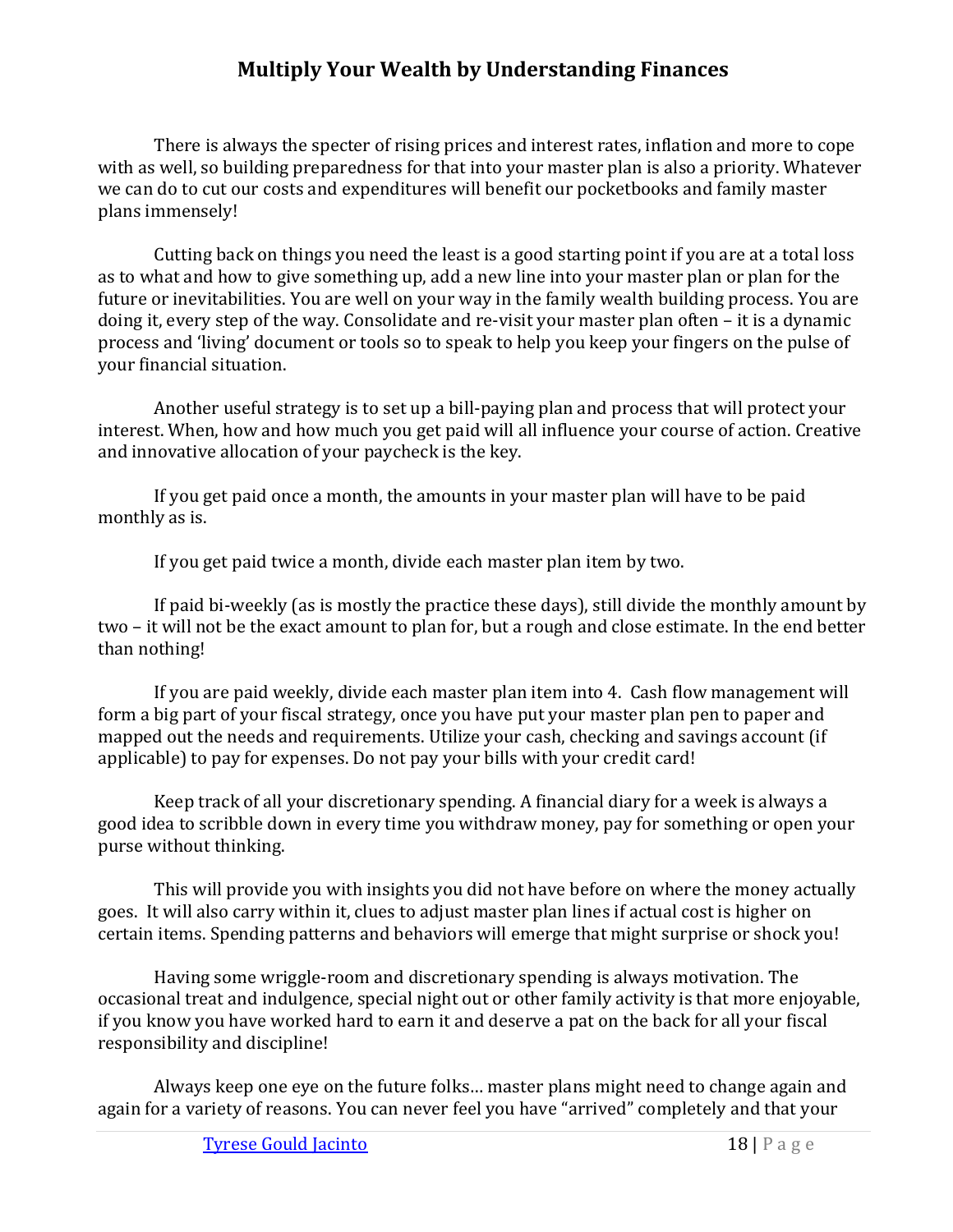master plan is set in stone. Family and life often throw us a curve ball or two, banks, service providers, government and fate sometimes do too!

Changing master plans should not be a source of frustration for you; it actually shows you that your family wealth building process is actually working. It is a real-time pulse and mechanism to capture these changes, which will leave you prepared and informed, ready to act and respond appropriately. This impetus for change can come from different sources.

Here are some examples:

Change of income, goals, rising prices, goals reached, family growing, moving and or relocating to a new place, family getting smaller, new spending habits, change in lifestyle or unplanned expenses.

If you can stick with it and see it through a family master plan can help you meet your goals, get and stay out of debt, pay your bills on time, every time, keep track of your spending, cut costs and stretch your dollar to the max!

# <span id="page-21-0"></span>**HINTS, TIPS, TOOLS AND TRICKS FOR SETTING UP A FAMILY MASTER PLAN**

"Creating a master plan" captures in its expression and meaning, both the excitement and the apprehension most of us feel when we have to face our financial situation and or lack of planning and accountability in that area.

Most businesses would fail if they ran like we manage our household incomes sometimes. This is not a natural thing for people to want to do. It falls into that 'I will if I really have no choice' kind of categories.

However, worth mentioning is that we spend most of our waking hours at work, earning the cash we need to get by and cover our living expenses. Then, we do not take the time to plan what to do with it. We just respond, spend and move on, spiraling, circling around, aimlessly and oblivious mostly about the state of our financial affairs.

This is obviously not true for some of us, for whom planning and organizing comes naturally and wealth building is like second nature and breathing, we just do not think about it, get it done and then barely spare it a second thought. Both these types of approaches can hurt us in the long run.

Our society has also become so fast-paced and focused on success, that we sometimes lose sight of the future perspective, enjoying life and what we do have. We cannot really focus on our own financials for lots of "excuses", sorry reasons we provide like: trouble slowing down,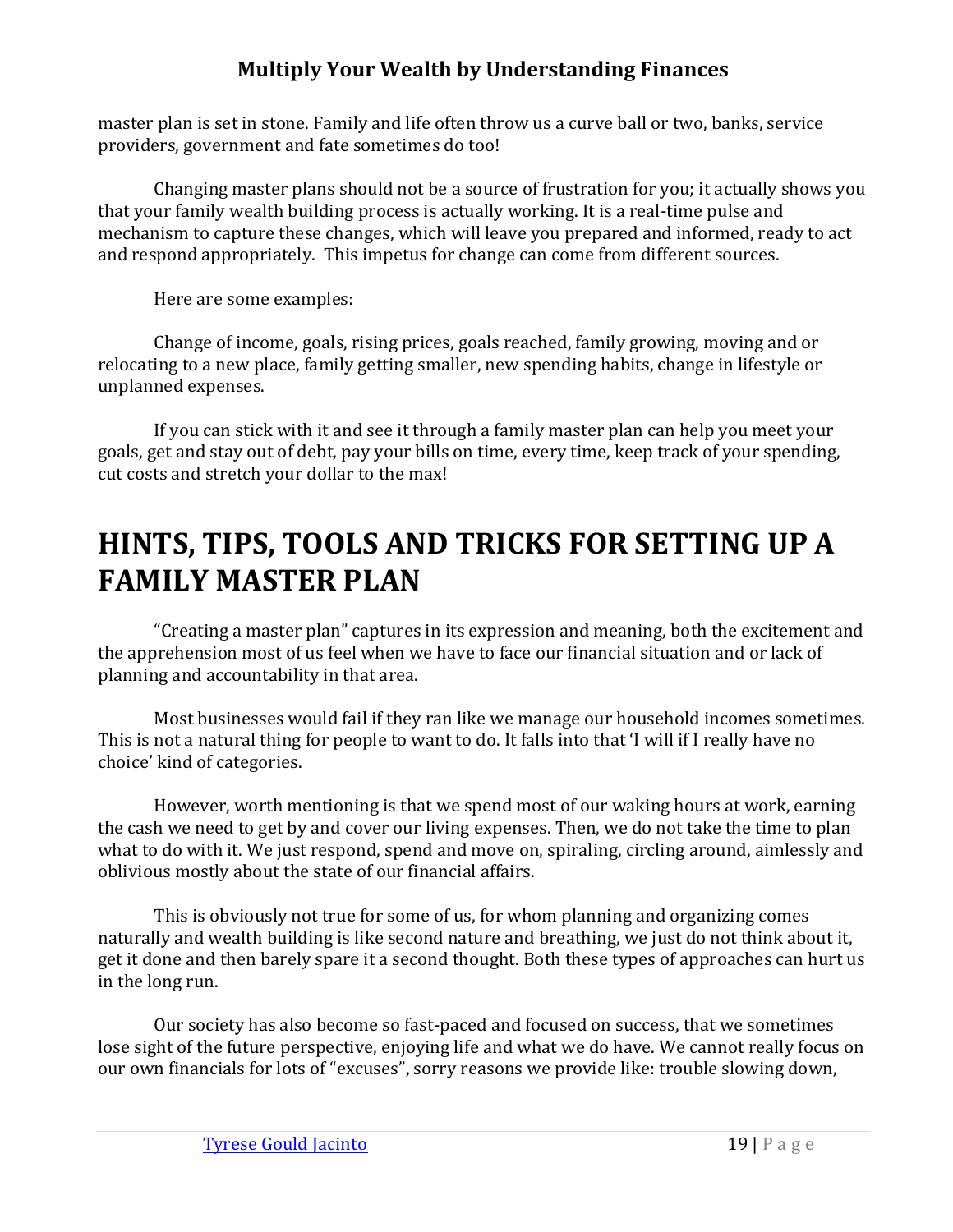taking a step back and evaluating our financial situations or not knowing how to set up a family master plan.

One of the first hints or tips we provide is advocating fiscal awareness. This means evaluating openly, freely and honestly where things are at today for your finances and household.

The whole purpose and goal of creating or setting up a family master plan is to enlighten and alleviate money pressures. Utilizing a tool that can assist you in getting back onto the road to financial freedom, fiscal responsibility and financial, master plan health, positive cash flow, with money to spare would be the ideal work-tool to grasp and grab! As the previous pages have shown the process in itself is not altogether that difficult.

You can certainly see how this real-time, 'dollar and expenditure tracker' can assist you to be agile and respond to market, family and monetary pressure, changes and crises. Continue to revise and update your master plan as your needs, family and circumstances change.

Money is such a daily necessity and ever-present in our comings and goings. There is no escaping it. It is everywhere and needed anywhere and all over. We have different currencies, structures, procedures and all around the world, but in the end, it is the currency that makes the world go around, fueling the global economy.

Seen from that perspective, we often feel that taking control of our own finances and expenditures will not have much of an impact, as we are all at the mercy of the wheels and gear of a churning economical machine, with government and banking rules, regulations, trade and principles, ethics and decision-making that affects our quality of life. However, this is simply not the case!

Good money management skills in the household is crucial, not only for survival and good financial state of affairs, it teaches our children how we think handling money should be taken care of. They watch us so closely.

We model certain behaviors, spending patterns, discipline or maybe throwing all caution to the wind with credit card spending, debt and reminder notices all over the house, creditors calling, afraid to walk to the mailbox to remove the bills, and more.

What chance do our children have to end up entangled in that spiraling and vicious circle we spoke about earlier? Money in, money out?

How do we get to the point where family wealth building is a learning tool to help us teach our kids to work better with their funds? Whether through allowances, mutual savings goals, their own account or more, as parents we have an opportunity to instill some solid financial skills early on in life that will assist them later, as they work toward their independence and family master plans of their own!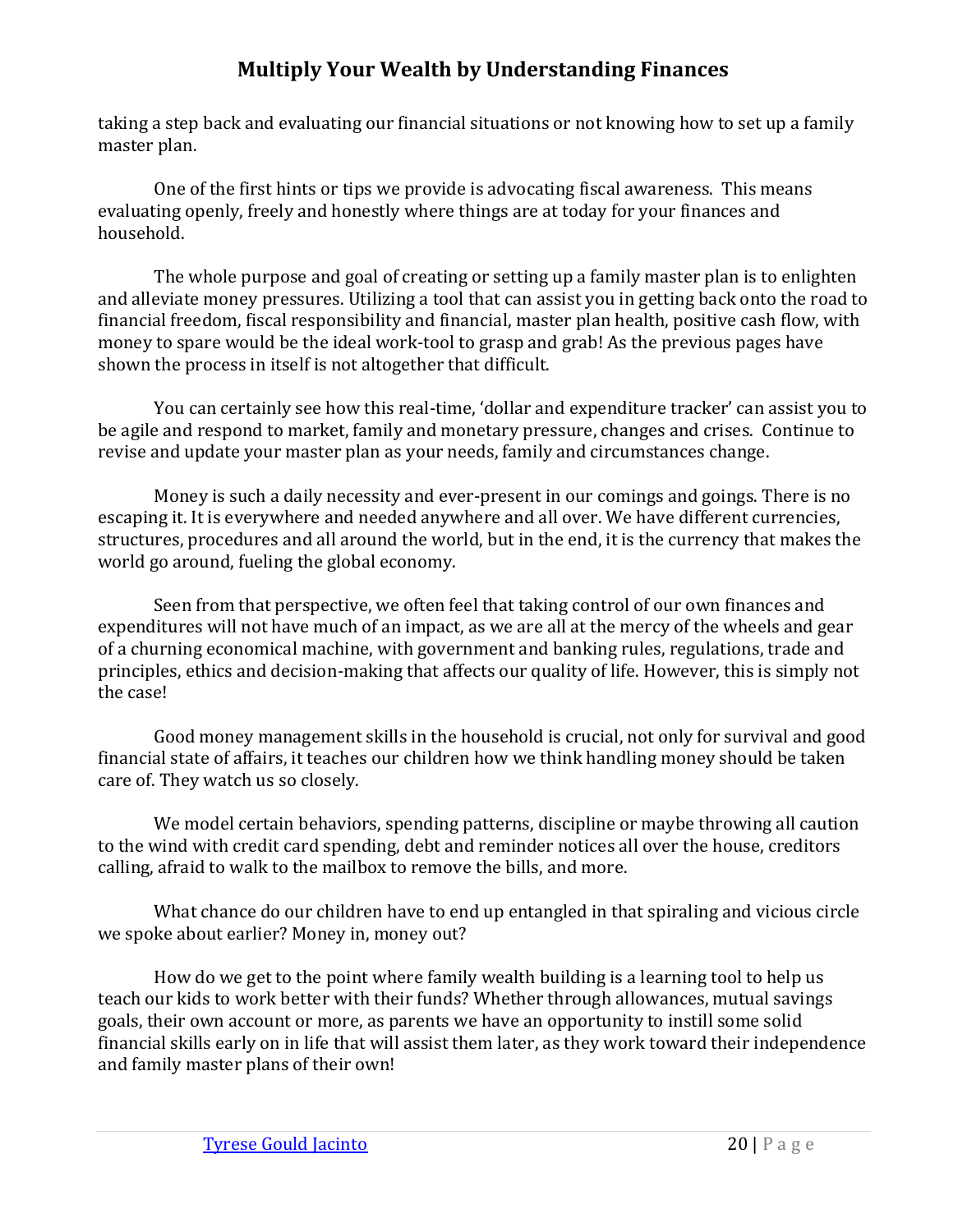Do some of your own soul-searching before you start your wealth building process. How motivated are you to plan, set-up and stick to a family master plan? Would you do it now? Today? If you knew how?

Then let us get started, together. There are lots of practical suggestions for setting up a family or household master plan. We will never be able to cover them or the mechanics and intricacies all here at once. You will however continue to find in these pages' valuable insights and tit-bits to help you pursue better fiscal management and cash flow, wealth building in general.

It is all about making your dollar go further. Investing in the time and effort that it will take to get to that point of greater financial security and possibly even have a surplus eventually!

- 1. Take stock and face the facts head-on, honestly and with serious commitment, drive and purpose. Assessing your own capital worth and analyzing your home life and situation from a financial perspective is of utmost importance.
- 2. Plot your own course. Formulate some financial goals and lay out your own roadmap on how to get where you need and want to be financially speaking.
- 3. Take a thorough, critical and factual look at your fiscal situation and status. Unbiased and honest is best. Get a most recent credit report and look over your bank and credit cards statements, tax returns and other financial sources of information: stock portfolio, RRSP's and more.

Get a financial planner to assist you if you are unsure about what to use and include or not in this assessment. You might also want to take a broader perspective and discuss retirement, priorities, insurance needs, will and testament and more, because, like financials, we never seem to take these crucial life planning tasks and to do very seriously and barely give them second thought or time of day! The time is now and the place is here to take control of your financial situation and life.

- 4. Committing the time and effort to build your financial action and spending plan, master plan and goals should get priority and might just be the most valuable undertaking and time well spent, not wasted you might ever set aside!
- 5. Think of how you define your own financial worth. Reflect on what it is, what you base it on. Is it concrete data and fact, perception or maybe even a wild guess or estimate? Income, savings and all of your other assets work together to give you the whole fiscal picture.

This side of the balance sheet for most people remains fixed and is relatively easy to do, when they put their minds to it.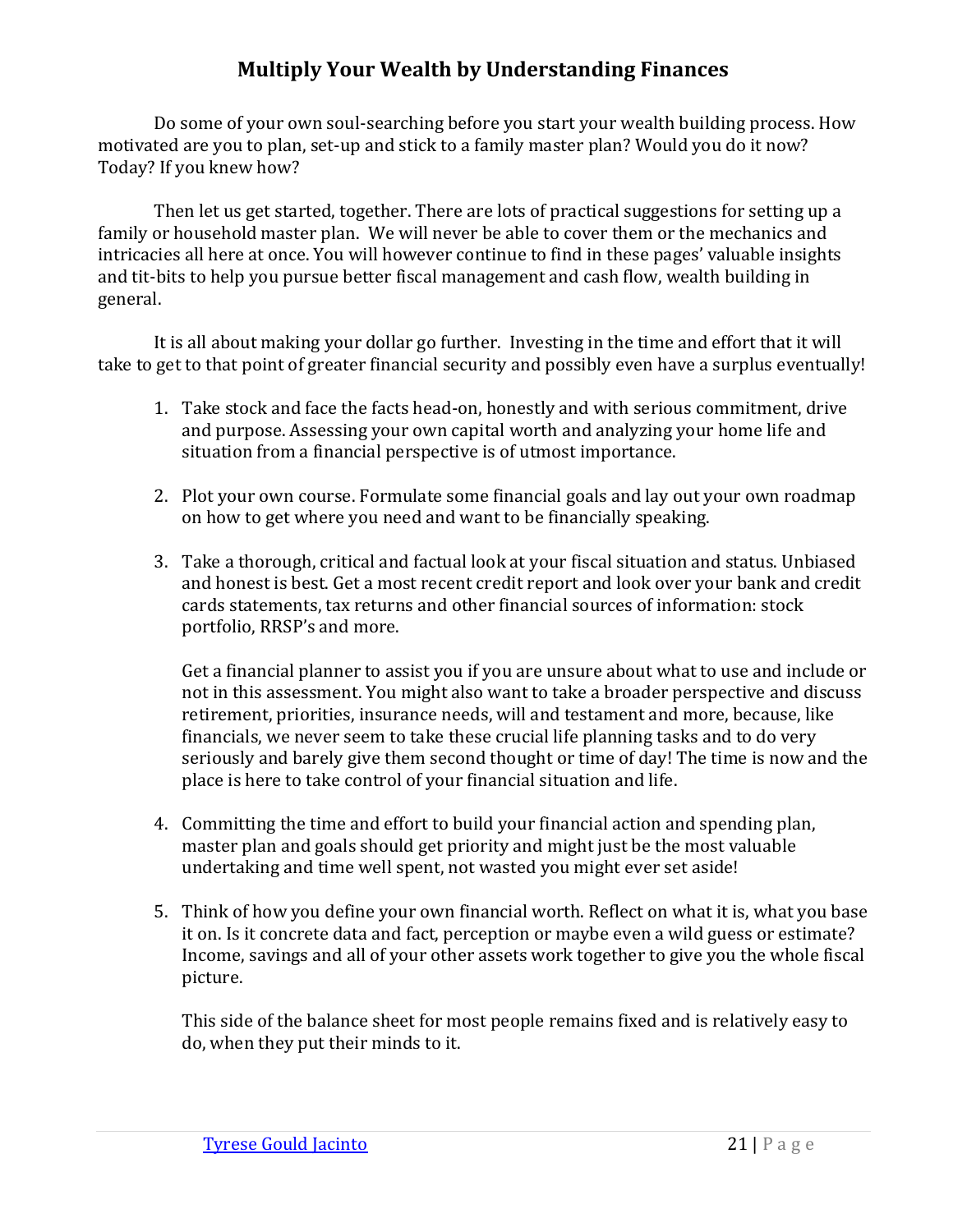- 6. Always remember that this process and document known as a family master plan is only going to be as good as the data and updates you provide! When acquiring new assets, ensure that this side of the balance sheet is strengthened appropriately!
- 7. Adjust your focus slightly to more in-depth and longer term. We live so much in the moment, especially if we purchase things or spend our money. We just look at the cost today and do not think of interest over time and this being the total cost of course.
- 8. Actually, setting financial goals will also energize you, give you a reason to work towards something meaningful. You might even start to enjoy uncovering opportunities for frugal choices, 'penny-pinching' and what we prefer to call creative savings techniques!
- 9. Become financially literate and master the family master plan process, tools and worksheets, spending logs. Demystify some of the complexities and just try some fiscal responsibilities, without being overwhelmed by the intricacies of calculations and more.

Remember, there is always professional help out there, once you have gotten started, completed the grunt and groundwork to move in and on to a comprehensive consultation with a personal, professional financial planner, who can explain the lay of the land, impact of your situation and plan in more detail. Most of them will offer the first consultation free to assess your situation for you. Most of them utilize state-of-the-art software and technology industry-related and customized tools that shed light on even the darkest situation, to find a little ray of hope and a couple of dollars at the end of the tunnel. There is a way out of the abyss.

10. Family wealth building can be used to teach you good fiscal habits: get in the habit of paying in cash, using your credit cards only for emergencies.

Learn how to stop buying on impulse and use your willpower to walk away, say no thank you and leave it at that. Shop at wholesale and discount department stores. Respect your master plan limits and stick to it. Buy generic medicine and support your discount pharmacy.

Always try to find ways to supplement your income, part-time jobs, your own business or rent a room or floor in your house, offer storage, invest in real estate and take in a boarder or tenant.

Turn your thermostat way down in your house and turn off a few lights. Winterize your house from top to bottom. Eliminate and treat areas where heat and energy are lost. Cut back on home and cell phone use. Check insurance policies shop around and raise your deductible to lower your monthly bill.

In isolation, these probably do not have a lot of impact individually, but when they are combining in a well-planned, cleverly executed family master plan, with discipline and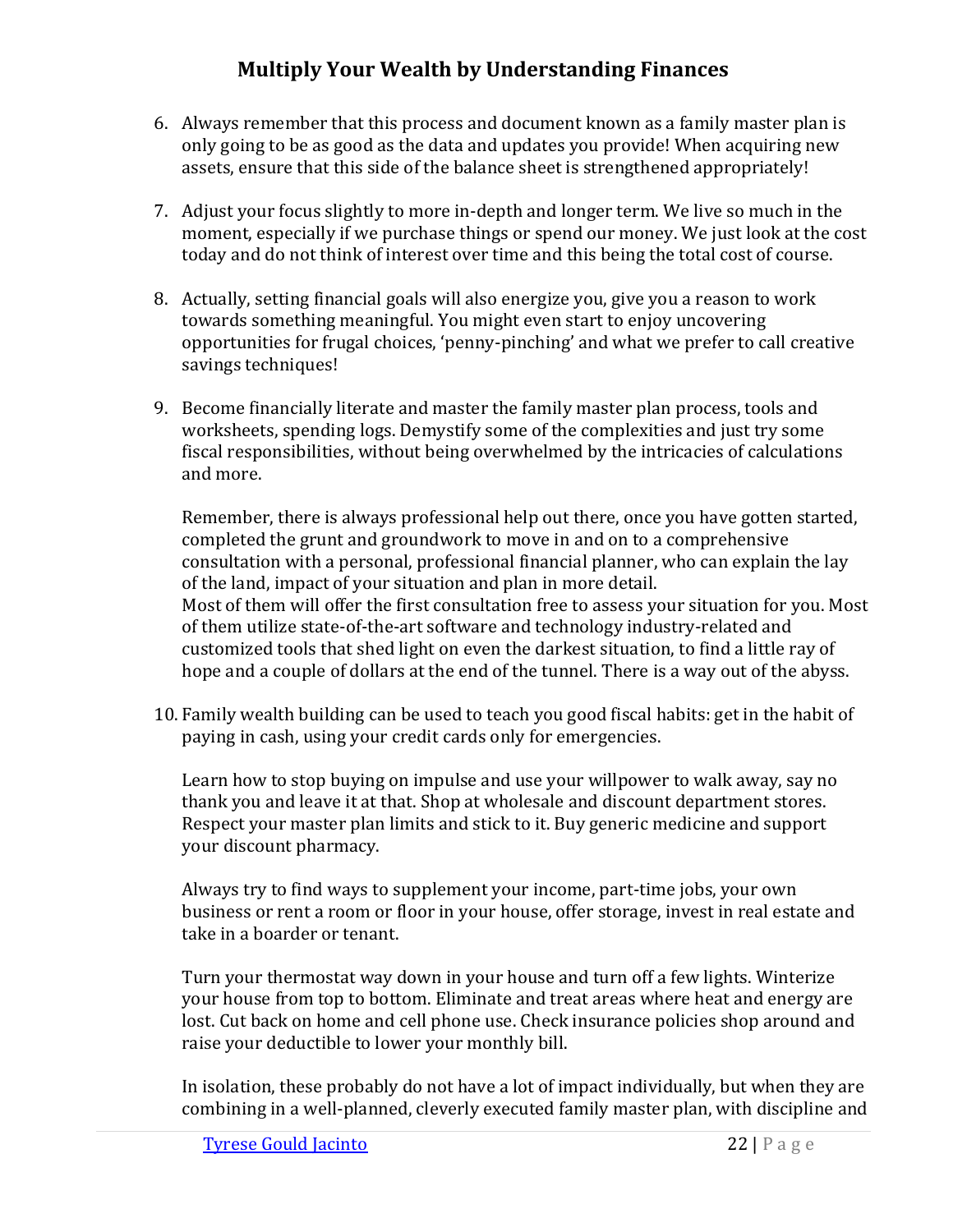consistency, they will start to make a difference and you will start to see the benefits and impact on your bottom line.

11. A family master plan is a learning tool and process to empower individuals and families to better self-manage their financial resources, spending, cost cutting and household finances. In general, you will be able to set-up your own personal or family master plan.

By tackling the skill and mastery of smart wealth building, you will have a greater understanding eventually of exactly where and by how much, you need to adjust expenses to either live within your means or know how much extra you need to maintain your current lifestyle.

- 12. Other family wealth building process steps will require you to be able to identify and categorize all your expenses and, coupled with an easy to set-up and follow filing system, create the backdrop and framework for all future wealth building and fiscal planning at home or elsewhere.
- 13. Family wealth building is not something that is taught by parents or schools; however, it is such a simplistic concept, process and task that it is almost unthinkable that we are not placing greater focus on it these days.

In the end, it is all about what you DO, to make ends meet, which implies action. To be in charge of your finances; family wealth building gives you a sense of real understanding and control over your money, not the other way around. Money is a 'tool' and life necessity but it does not prescribe how you should live or spend it.

14. Family master plans allow you to gain knowledge you would otherwise not have had at your fingertips, concerning your own and family finances.

For example: Knowing where and what expenses you can affect or effectively change, to cut costs appropriately, timely and immediately in certain cases is very helpful.

- 15. To enable your family wealth building process set up an easy and orderly log, recordkeeping and filing system; and make spending notes often to track your money and habits. Trust me, we do not know where all our money goes. We are just certain of one thing and that it slips through out fingers, hands and pockets, cards and plastic, fast!
- 16. Understanding, explaining and sharing the benefits of good wealth building with others is pivotal, to get them on-board and participating actively in the family wealth building process. Ask for their ideas and input. Two heads are better than one in most cases. They might think of savings opportunity, consolidations and or things to do without, that you did not even think about or considered for a second!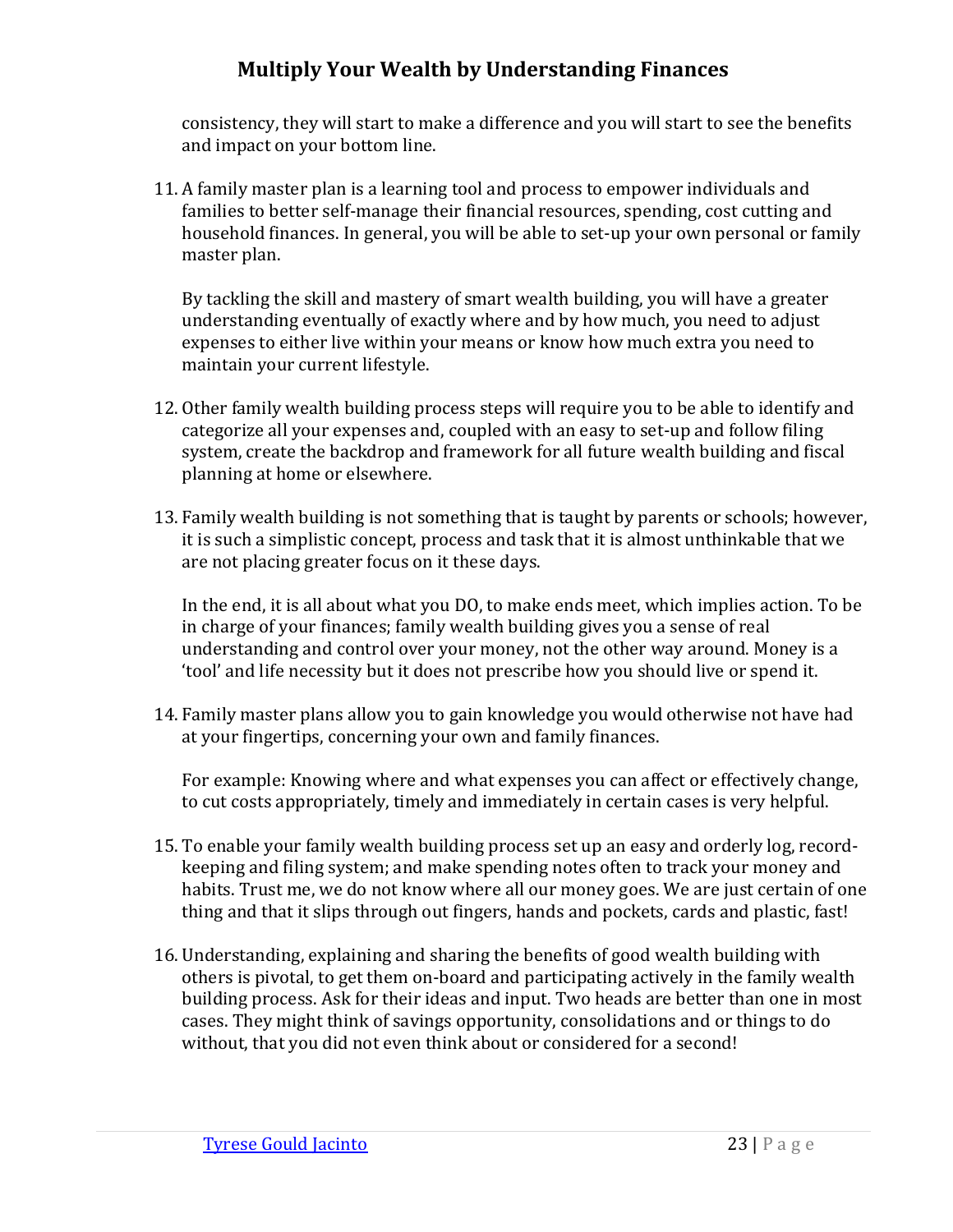17. Here are some more family wealth building summary steps to remember:

Identify and categorize all expenses – look at categories and line items, types and timing of expenses, amounts and master plan accordingly. Remember categories like miscellaneous, discretionary, maintenance, emergency and others. These will also provide you with a little more flexibility when you do have to massage your money, master plan and cash flow processes to meet need, demands and change.

It is of utmost importance that we are able as family master planers to allocate and adjust expense items, prioritize need with foresight, discretion, informed choice and empowered confidence, stemming from core and in-depth knowledge and accurate information.

Practice utilizing a basic wealth building framework and recording method in your family wealth building and formulate your very own personal and or simple 'Home Master plan' or rough first draft of your financial situation – a kind of YOU ARE HERE situational analysis. Chances are you will see and learn something you did not know before.

Even if you feel you just have a basic understanding of wealth building and how it can improve your own management of your own and household finances will make a difference. Take the time out to explore and try putting your first one together, following the steps given earlier in this booklet.

This guide and its content, will appeal to almost anybody:

- anyone who recognizes the need to master plan;
- those who have never or not yet learnt how to master plan;
- individuals or groups who are looking for a first-step debt-consolidation strategy and technique,
- someone who has come into some money through a lottery, casino win, gift or inheritance and want to ensure they know how to master plan properly before they start spending left, right and center.
- It is good for moms, dads, grandparents, children, friends and families to do.
- It fosters independence and fiscal responsibility, accountability and stewardship.
- Even those with reasonable income, now receiving less, will find some answers here.
- The one who needs to understand expenses that need to be adjusted; and
- even those who prefer to feel and be in control of their expenses.

Family wealth building enables them to be in the position to know where they need to modify their lifestyle and make significant adjustments to ensure a bright and happy financial future.

Some of the most important process elements and content pieces of family wealth building to read more about, study, learn and practice, hone and refine are: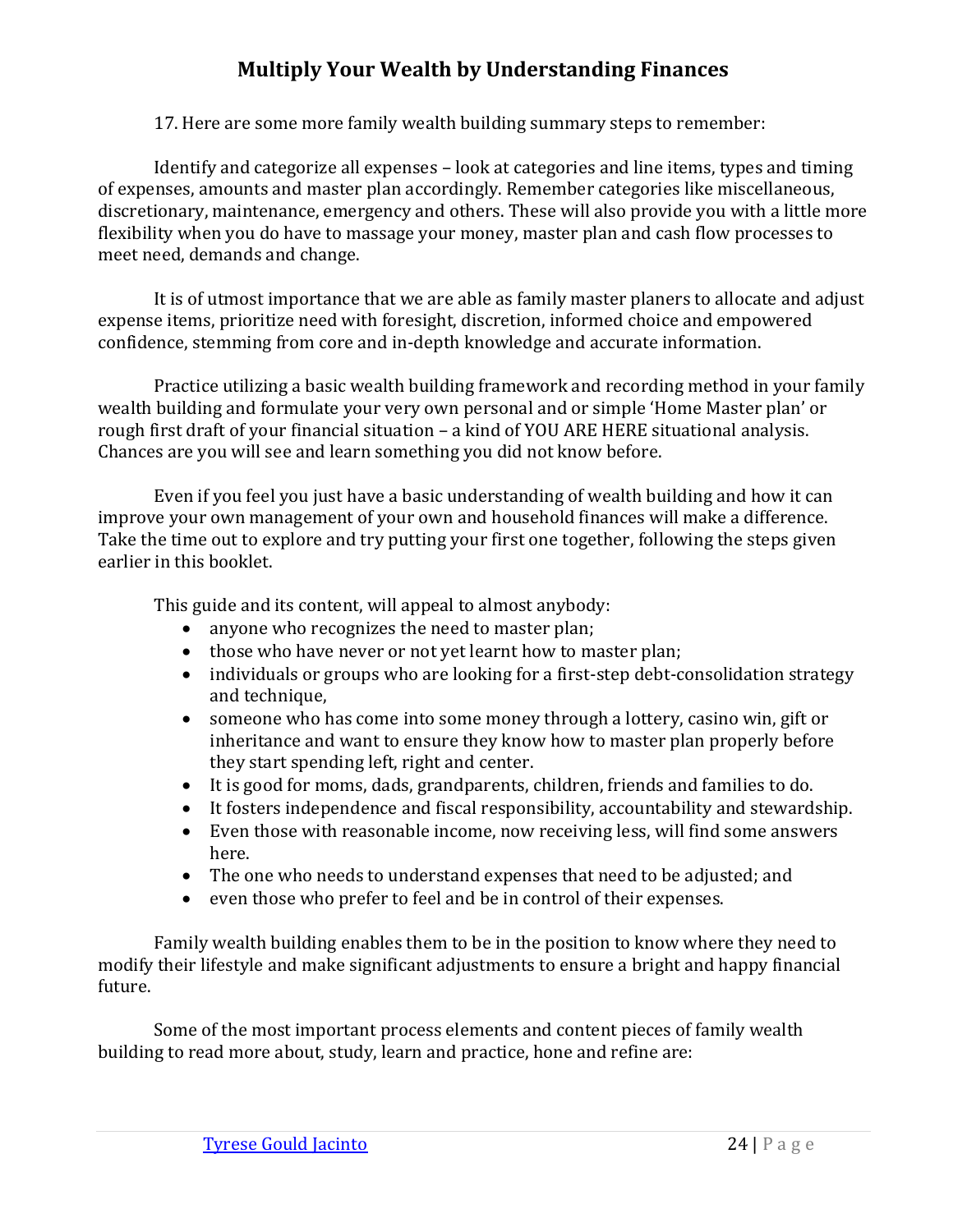A fundamental understanding of the principles, merits and mechanics of wealth building and the wealth building process itself. All the process steps to get your through the journey and to the resulting document, tool or magic numbers!

- Distinguish between fixed, variable and discretional expenditure(s)
- Identify and categorize all expenses, breaking them into categories and line items, time-frames, other detailed sub-classifications and clustering;
- How to set-up housekeeping master plans and what to consider
- Identifying hidden expenses
- Identifying areas of discretionary spending, habits and perhaps over-spending risk areas
- Setting up expenditure recording systems
- Decide on the best way suitable for you and your family to monitor what you spend
- Set-up a very basic Home/Personal Master plan Filing System
- Any calculations, formulas and master plan principles you think will help you maximize and optimize your cash flow and money-management

Another great way to learn about family wealth building is to ask around and to learn from others. With the internet at our disposal, there are numerous reliable sources of practical, tried, tested and true tips, strategies and techniques to follow.

Sometimes exploring a financial activity like family wealth building conceptually is not enough. Getting a practical perspective, with some hands-on tips can be more meaningful that a close description or analysis.

There are lots of definitions, opinions and numerous books have been written on the subject of wealth building for families, by families and others. In our information-age, knowledge is power these days and lots of parents and professionals share and voice their opinions openly on the internet, sharing and growing the body of knowledge. We selected a few examples to encourage others to explore these at their leisure as well.

Here are ELEVEN more practical suggestions and tips from online users posted on the internet on family wealth building:

1. Keep a record book as well as your bankbook

It takes time and requires a lot of self-discipline. Start each month with the balance and enter every payment, etc. in advance, in the form of a calendar. It works well for most people due to the fact that they always have their actual working balance handy. Remember the comment about having your financial information at your fingertips? Here is a sure-fire way to get you on that path quickly.

2. Calendar Calculations

Putting regular bills on a calendar based on due dates and when salaries are received proves helpful to some. This helps specifically to get everything paid on time and keep in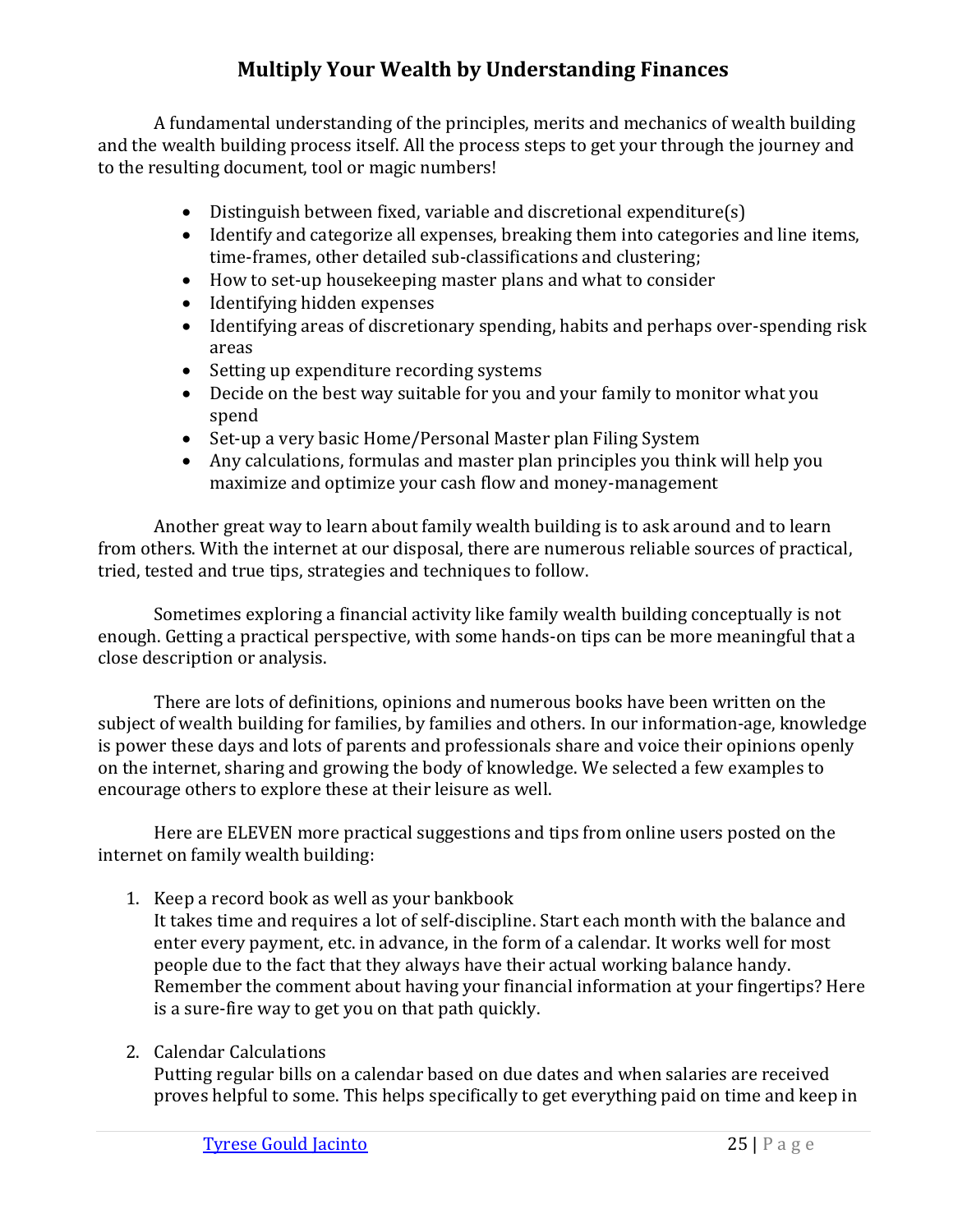perspective where the money actually goes, since all miscellaneous expenses are also recorded.

3. Getting bills paid

Working out all the major and large bills (i.e., rent, car payment, insurance, etc.), dividing it up so every week, that amount is removed from the family 'paycheck'. Therefore, at the end of the month, there is need or risk to lose an entire paycheck to rent or car registration.

4. 1-2-3-4 Plan

Divide all bills weekly. A set amount goes to a savings account each week. When there is a 5th Friday in a month, you have a "free paycheck" to save.

#### 5. Open a household account

In a second checking account, deposit a sum that covers your monthly expenses. Have all of your bills automatically withdrawn. This account acts as a holding cell for household obligations - the primary account is for day-to-day operations. Works for me!

6. A timely master plan

Get a notebook. List expenses and their due dates. Divide payments into small amounts & use labeled envelopes for payments and money storage. Reduce duplicate credit usage to 1 or 2 credit cards. Use the net for bill paying and to check your accounts.

7. Yearly savings

Making a list of all annual or once-a-year type bills (car registration, shots for pets, school pictures, etc.) and divide them by 12. Save this amount each month and, when one of these items come up, you have the money to pay it. No more surprises.

#### 8. Save credit card receipts

Keep an envelope in the car for the credit cards you use. When you buy anything using a card, put the receipt in the envelope as soon as you enter the car. Keep changing the envelope every month. This will save you time and hassle when looking for receipts.

9. Only twice a month

Separate all bills to be paid on either the 1st or 15th of the month. This enables you to pay all bills at once and on time. An added bonus is that you will also immediately know how much money you have left over for entertainment, vacation and other discretionary items.

10. Split into Savings and Checking

Figure out a master plan based on a savings account/checking account split. Savings builds up for things like real estate taxes, vacations, and insurance. Checking is monthly (e.g. phone, groceries, etc.). Split your monthly income into the savings and checking accounts according to the master plan. Savings amounts are strictly master planned. The checking account is controlled by watching the balance until the next payday.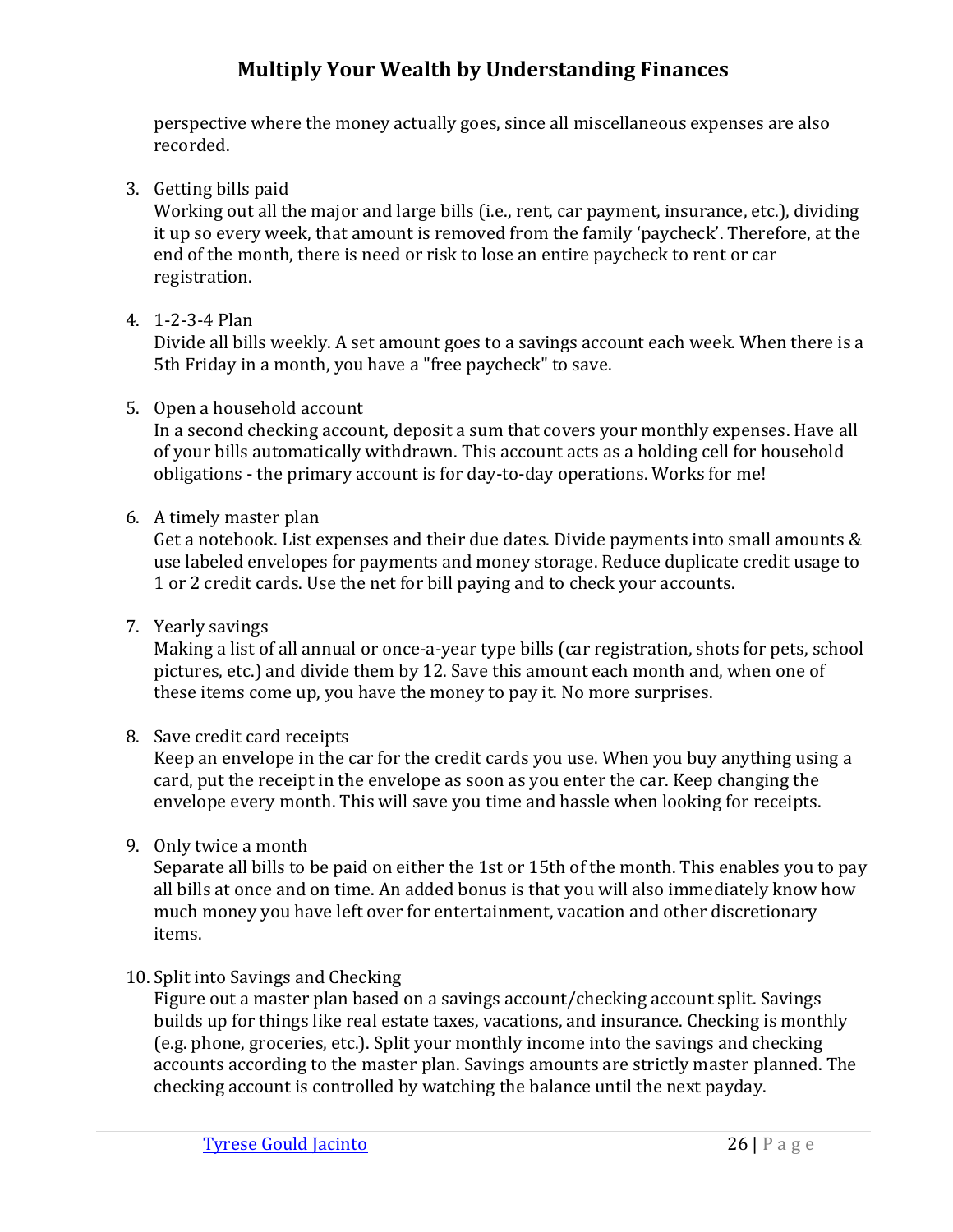11. Respect your partners need for financial security

Everyone likes to buy their toys, but the overall financial security of the household needs to be considered first. I am not against toys; just save up the money first to buy them versus putting non-essential day-to-day expenses on credit.

An example of a toy in my relationship was the spouse's need to have a big expensive truck in the driveway. I was not against the truck, I was against the debt to purchase the truck when there was no money in the savings or money built up for college tuition. Be considerate of the overall family financial situation and provide financial security for your family.

Moreover, on 'living within a family master plan', online users listed FOURTEEN more great practical suggestions on family wealth building:

1. Stay busy after work

One "easy" way to avoid overspending and thus stay within your master plan is to have something else to do after work. Get a second job that is fun, go to school, volunteer or get into great physical shape. The more you do, the less you will spend!

- 2. Watch those miscellaneous categories and the matter of the Make sure Make sure you have enough well-defined categories to capture your true spending. Putting too much into a miscellaneous category makes it harder to track what you have spent and harder to control, especially the splurges!
- 3. Need

If you did not know you need it, you probably do not. Do not buy things just because they are on sale. If you had no use or want for it before you saw it on sale, then you will have no use for it later.

- 4. Save money for special occasions on a master plan quality and a master plan up how much you will spend on Christmas, birthdays, etc. Treat that total like it was a debt and make payments to a savings account for special occasions. Be sure to select a specific day of the month that your payment is due and stick with an amount.
- 5. Don't Forget to Master plan for Special Occasions When forecasting your expenses, remember to include gift-giving occasions. Mother's Day, Valentine's Day, birthdays, Christmas, and anniversaries are good examples. If you plan to spend money on these occasions, remember to include this in your master plan.
- 6. Don't use a debt to get out of another debt Do not take out a consolidation loan to pay off your other debts. The point is to get out of it, not to squeeze them together and end up paying interest on the loan while paying off your debts. Try consulting a "free" debt counselor service first.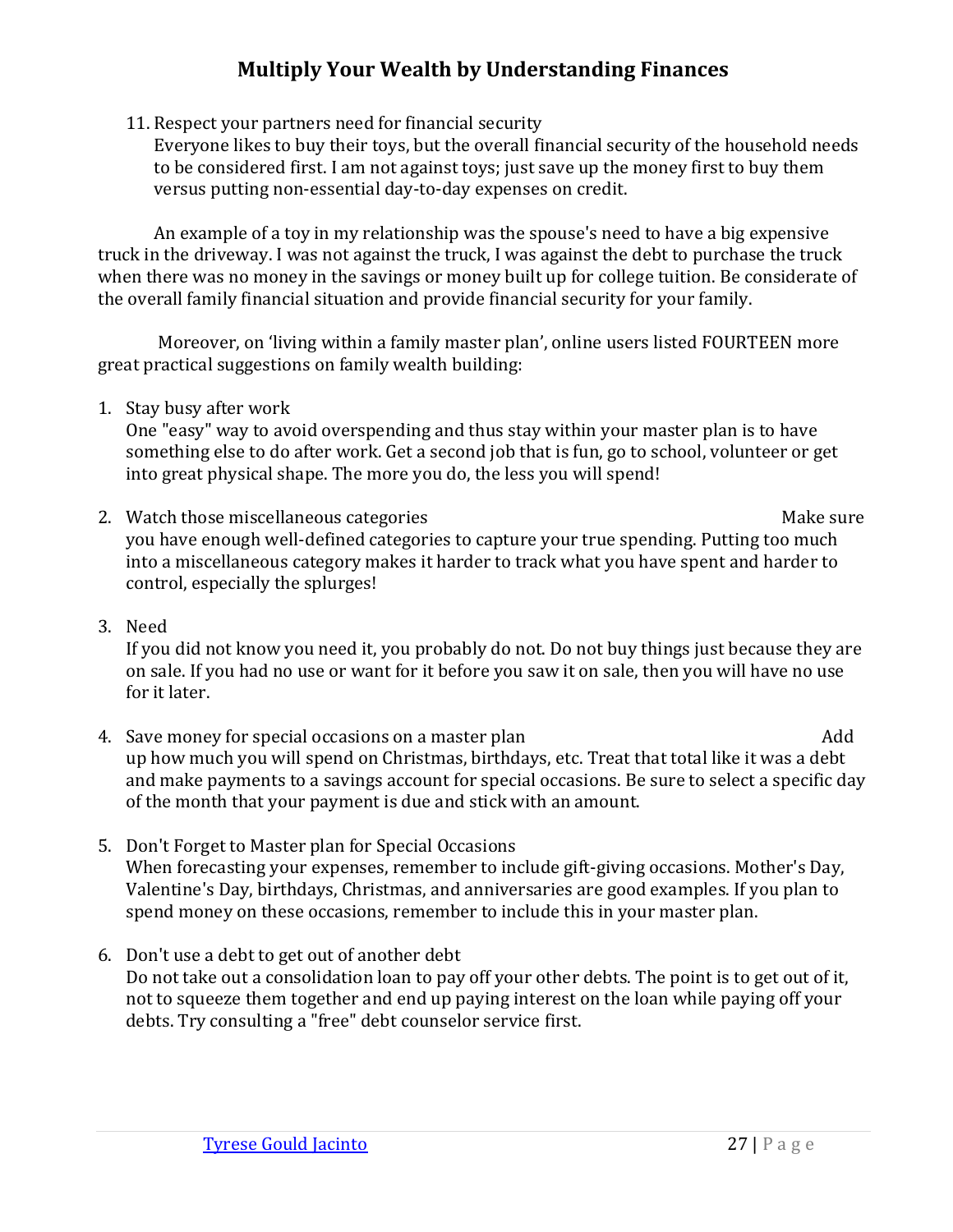7. Remember to Master plan Time as Well

We have all heard "time is money." Well-spent time can be an investment. Take a few minutes to plan ways to save on bills - 15 or 20 min. researching lower rates on electricity or long distance can pay off. You will know when time spent is not worth it.

8. The envelope system

Total yearly/monthly bills, divide each into 12 months. Divide monthly amount into biweekly payments. Use envelope for each bill; put in cash every 2 weeks. Use only the cash in envelope till it is gone. Do not touch your account/debit card! Envelopes ONLY!

9. Good teeth cheaper

You can go to a dental school to have your teeth cleaned, filled, orthodontic work done, etc. The cost is approximately half what you would usually pay. Note: Make sure you have some extra time as this takes a little longer.

#### 10. Avoid expensive friends

Avoid friends who want to go for drinks all the time or suggest an evening at home. The money you spend on drinks and snacks, can buy something better, or go into your savings account. Also avoid friends who want to have supper at your house because you are a "good cook" what that really means is that they are saving money while you are grocery shopping.

11. Keep Track of Your Expenses on a Daily Basis

I call the bank's automated line and do my banking every single night before I go to bed. I can see what checks and/or debits from my debit card are posted and what my running balance is. I compare with what I have in my checkbook or with receipts. This only takes about 10 minutes. Often people get into trouble when they try to keep a running total of what they have left in their head and get into trouble.

12. How to Live Within Your Master plan Organize, master plan, and beat stress.

#### 13. Know what you spend

Establishing a master plan, and periodically entering all of your purchases into money managing software, should take the guesswork out of your finances. At the beginning, minor changes will most likely need to be made to your master plan. Once you have a finalized master plan, one person should be responsible for maintaining the master plan and tracking finances. I sit down with my wife on a monthly basis and go over our financial results. If we are close to exceeding a master plan line item during the month, I will tell my wife and we adjust our spending accordingly.

14. Cut down on interest

With bills happening throughout the month, people can find themselves poor one part of the month, and rich during the other. My bank offers free online bill pay, so I take all of my bills, and divide it by 4. I then pay weekly, so I always have the same spending cash each pay check. It also cuts down on the interest that accrues.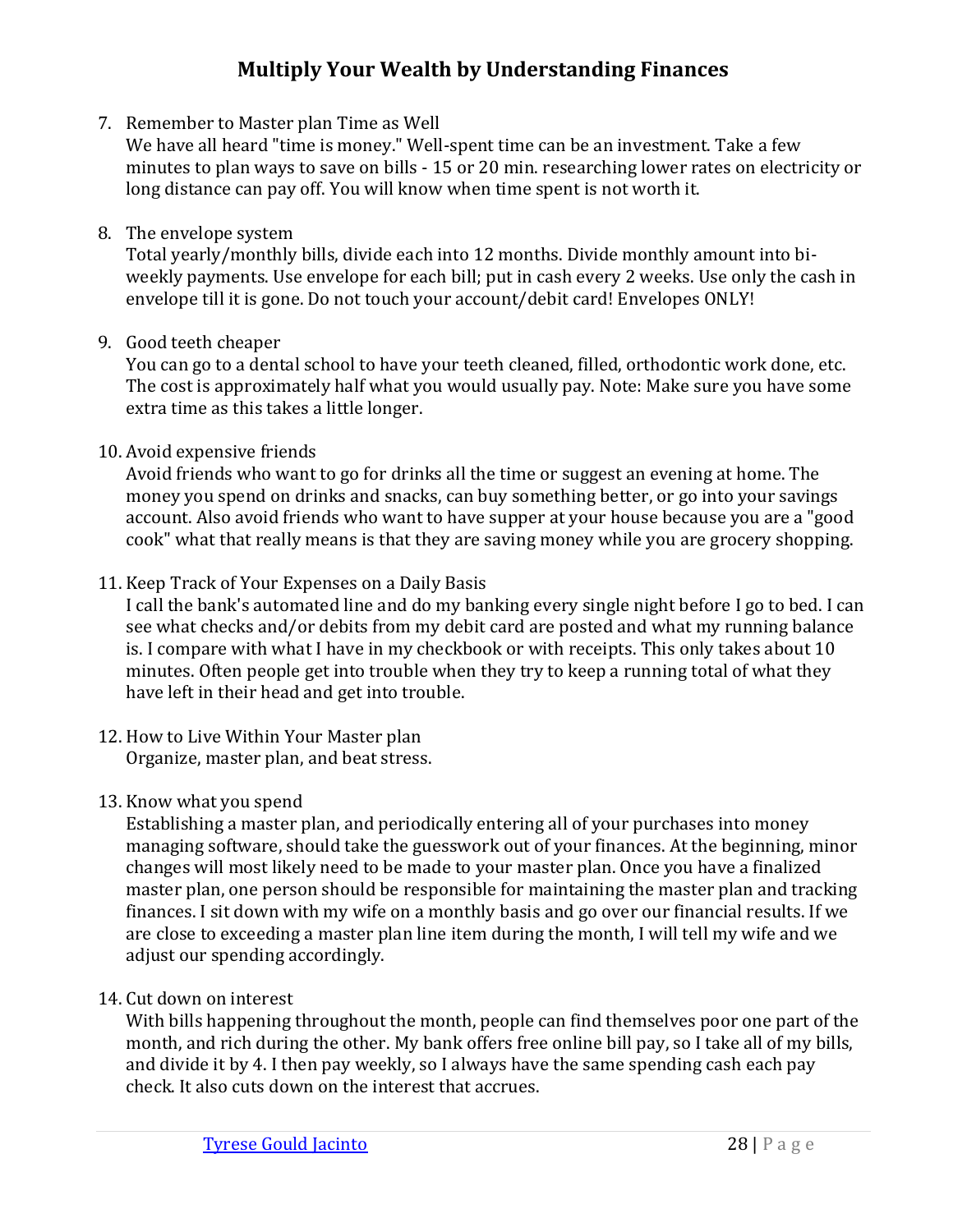Sometimes, just listening to the opinions of others opens up our minds to other possibilities we have not thought of, read about or seen in any published material, industryrelated text-books or master plan specialist tip sheets and 'how to' layouts. All the technical information, procedural and wealth building principles are extremely important if you want to ensure lasting and sustainable change. It is also undeniably true, that in this day and age, collaborating and connecting with others is how we learn.

Utilizing online sources, electronic publications and shared experiences, solving common problems together is definitely the wave of the future. Some providers online offer 'live' customer consultations.

These are mainly for financial issues and mostly your first hour is free. If you are in a real crunch, crises and need a master plan fast, but do not have the time to even read through the Coles-notes version, then maybe the internet has the answer for you. Always remember that you are the best-informed and decision maker in this process.

Taking control of your finances should challenge, invigorate and excite you. You are taking charge of your life, getting your ducks in a row so to speak and traveling down the road of fiscal responsibility and re-connection.

It is mostly a money crunch or crisis situation that make us lean towards wealth building more. Handling a money crisis well and realizing that family wealth building is but one pieces of that puzzle, might be helpful. The expectations, problems faced, context and depth of the crisis, is as important as the steps, procedures, techniques, tools and master plan worksheets you end up using.

Admitting that there is a problem is normally considered a good first step. Asking for help is a close second. Money-matters makes us do strange things. You are probably not the only one facing this situation. Therefore, take heart there is help out there. Even before getting to the how to steps for your own master plan, work on your state of mind, immediate needs, concerns, dues and crisis. Consult a professional financial planner, who will assist you, in all likelihood, through and financial analysis of your situation, assembling facts and information, coming up with solutions, suggestions and alternatives you probably are not thinking of right now. Even when not under pressure or in crisis, when setting up a family master plan, gather your thought, emotions, data, receipts, statements, input from others, discuss, consult, assemble, synergize and prepare to succeed. Get the most appropriate, accurate information you possibly can before setting up any expense categories or filling out worksheets. Get and extra set of eyes to look it over, you will not regret it.

Sober, even-keel, un-emotional, rational, clear-minded, level-headed and ready to take on any challenge – include setting up a personal and family master plan, income, expense statements, asset-liability summaries, expense categories, line items, amounts, estimates and more. Committed to succeed, with a positive attitude and financial resourcefulness will serve you well in any situation, no matter what the money crunch or reason for your wealth building need may possibly be.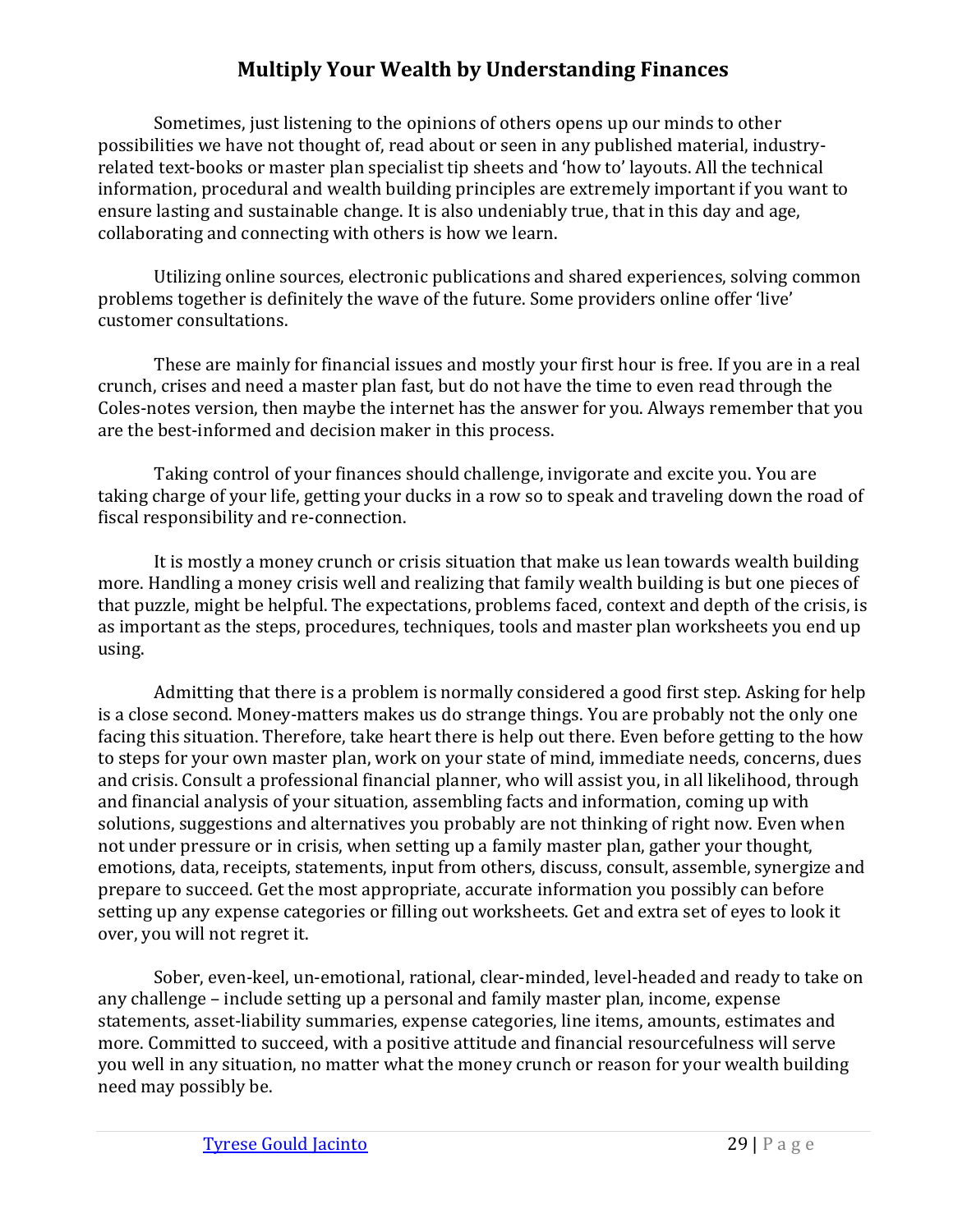# <span id="page-32-0"></span>**Take responsibility and have realistic expectations**

Take some risks when required. Be pro-active and explore your options. Do not hesitate to tackle controversial topics or expenditures, even if it can lead to conflict and disagreement. Couples and finances have always caused some difficulty, so it is all normal. Stabilize your situation, salvage what you can and move on, focus forward. Family wealth building has the past, present, future continuum all covered.

Someone suggested that there are eleven steps in any new money management endeavor you undertake where personal interest and stake is high:

Step One - Change Your Expectations and be Realistic

Step Two - Tell Yourself the Truth – Face the Music

Step Three - Decide How to Pay for Necessities – Stop-gap Solutions

Step Four - Identify Your Assets – all of them! They are there, we just need to go find them

Step Five - Discover How Much You Cost – this is how much you spend and your contribution to situation and circumstance

Step Six - Calculate What You Can Afford to Cost – cost cutting and balancing your master plan

Step Seven - Call Your Creditors – dealing with debt

Step Eight - Quit Paying Late Fees – work with professionals

Step Nine - Create a Family Master plan

Step Ten - Do Not Ignore the Following: IRS, Parking tickets, Association Fees, Car payment, Immigration and other government affiliates that need to be pulled into your situation to assist you as best they can

Step Eleven - Manage Your Money Every Day

It is no surprise then, to even find the ever-popular 'wealth building' concept among these listed must do's to re-collect, re-orient and return to fiscal freedom and avert further money-related crises!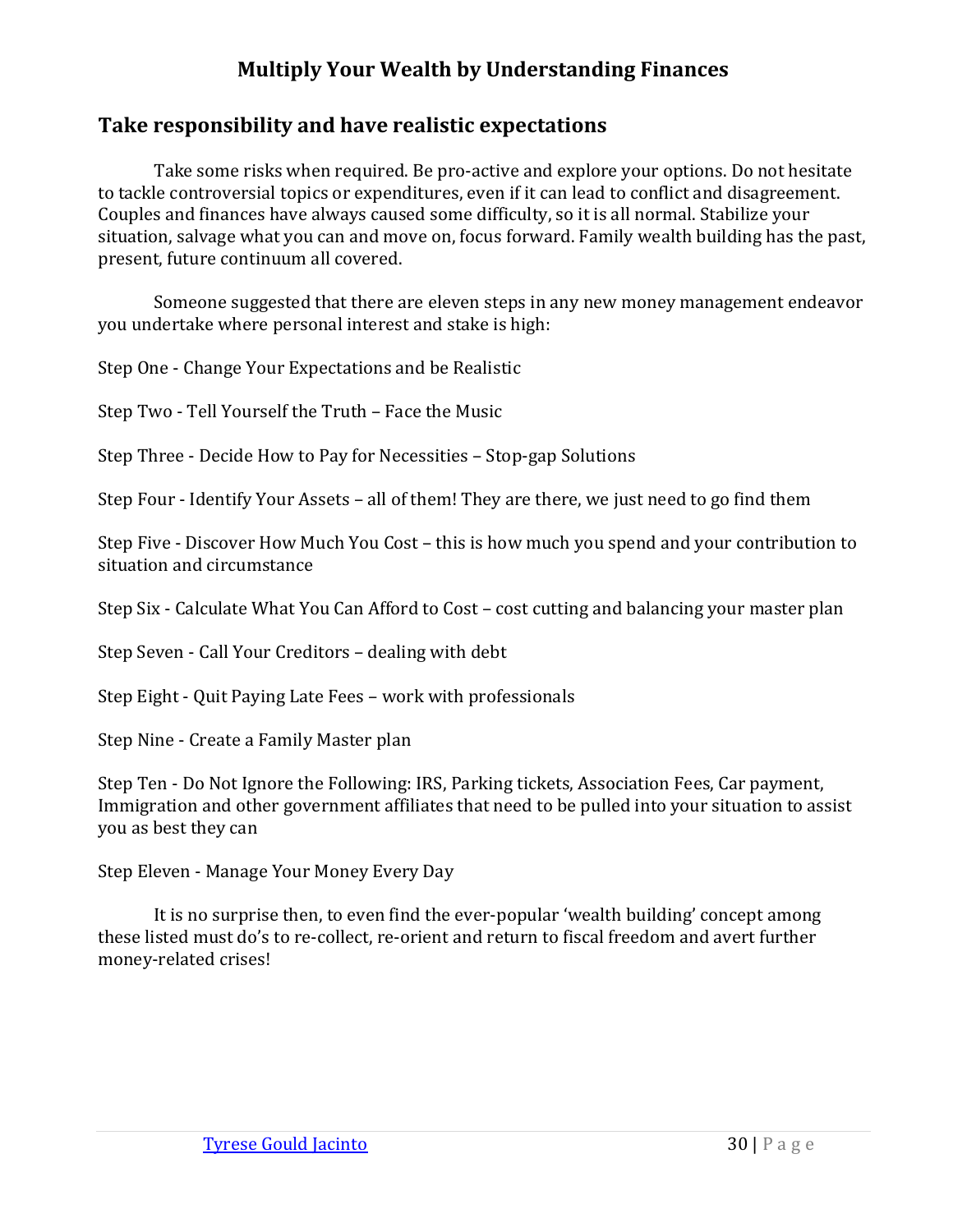# <span id="page-33-0"></span>**HOW SHOULD A FAMILY MASTER PLAN BE USED**

This question immediately suggests that it should be part of the whole family wealth building process. It is much part of the learning around setting it up, considering its usefulness, function and purpose.

Creating or setting up the master plan is one thing. Sticking to it, effectively implementing, sustaining and if actual fact, in essence 'using' it is the ultimate goal and achievement. That is worth celebrating. Families have different ways again to use or refer to their family master plans.

For some it will be no more than a general guideline. For others it would constitute an absolute rule not to be bent or broken. Others still will use the family master plan as a strategic planning tool to protect the interests of his/her family and plan for a full and happy life, setting a small amount aside for the future, invested smartly and securely, with confidence and pride.

The very day the family master plan actually assists you in reducing your spending and making informed smart financial decisions that is the day you do not sit back and relax, but throw all your energy back in making it even better. This is an on-going, continuous improvement exercise, experiment and undertaking of your own making, design and creation!

## <span id="page-33-1"></span>**The family master plan can:**

#### <span id="page-33-2"></span>**Assist you in handling unforeseen increases in costs and unplanned expenses**

It is very common to get discouraged when on the family wealth building path. The minute you feel you have taken strides forward, something will happen, a setback, unexpected upset or expense, breakdown, maintenance or replacement or car, appliance, major purchase or repair and many other setbacks will occur.

In a sense it makes families more robust, responsive and adaptable. Tracking your finances makes you aware of patterns and business cycles, cost and many other factors that affect hearth and home financial life and health. Rent increases, more expensive cigarettes or tax increases, higher gas or energy prices or increased mileage to and from work are but a few examples of these events and issues that might come up.

When faced with these challenges, problems or complexities, having your fingers on the pulse of your available resources, discretionary monies, savings, line of credit, rates, banking fees and more, will all help you make the right informed decision that is best for your family, at that time and act accordingly with diligence and confidence. You are in control of your financial situation and not the other way around. It enlightens and empowers you to do more with less!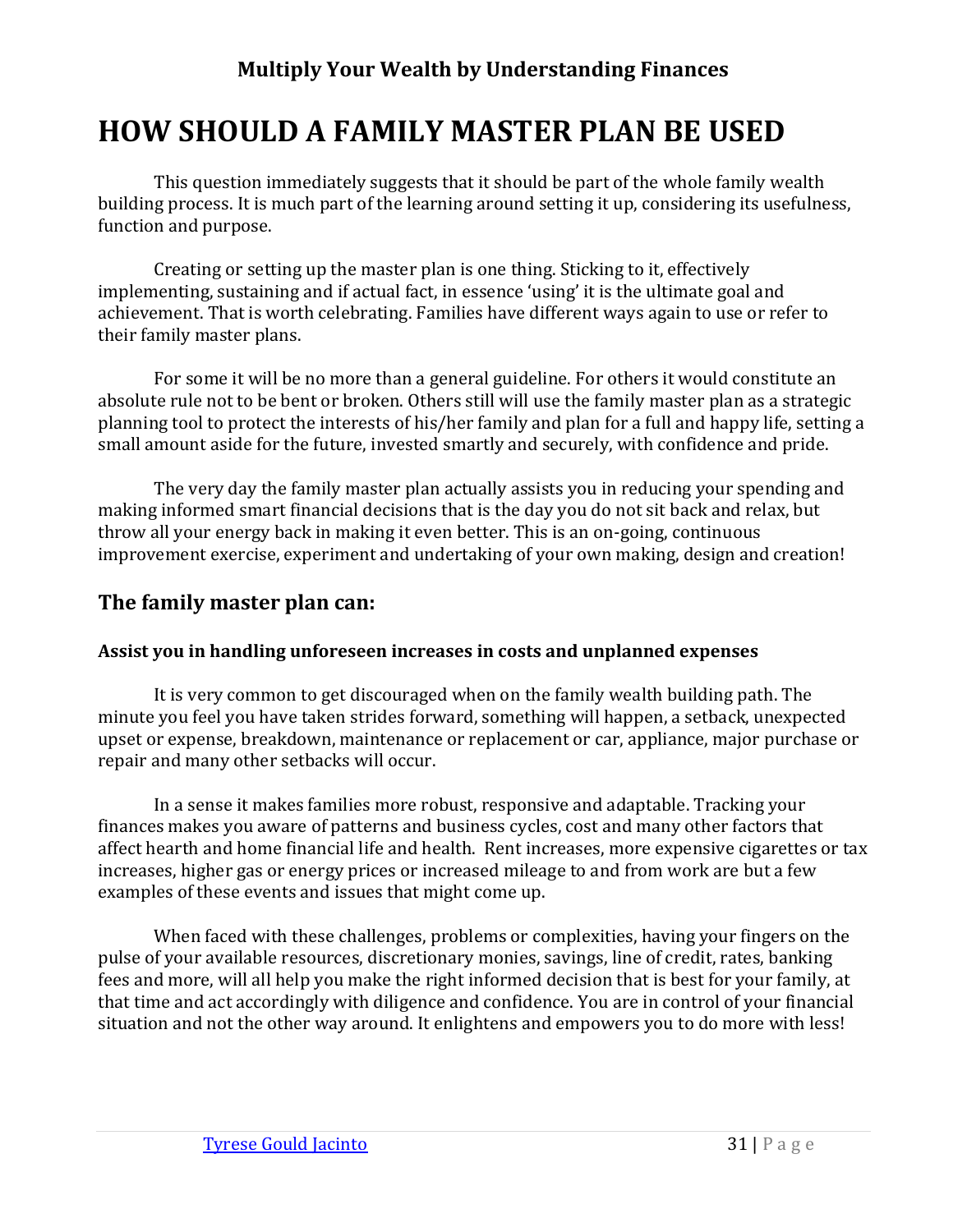Unpredictable pricing and fluctuating expense are not easy to reduce in any master plan. Having this variation handy, spread over a period of time, can help you plan better and anticipate sudden spikes or higher expenditure during certain months of the year.

For example, the telephone bill is higher when the teenagers are home for the summer. Emergency, contingency and improvements are not priorities for most of us when we receive our paycheck. To ensure a steady stream of income into these categories make "saving for a rainy day" come to life and have some real impact and meaning in our financial planning.

Cutting non-essentials first is a good strategy. Alcohol, long distance phone calls, gifts, gardening and landscaping services, decorating costs, pet care needs, recreation and lottery tickets can all be good money-saving categories. The more line items you can include, in your cost reduction, the smaller the dollar-amount impact in each.

It should come as no surprise that by just cutting a little in each of these categories, families can easily save upwards of \$240 per year without too much noticeable difference in their lifestyle or any major disruptions or sacrifices. If is less than1 % of your total spending, it should not really cause pain, grief or reason for worry.

Family master plans can also provide hints on how to save on non-essentials: Buying more or less of a product or service, comparison shopping for the lowers possible price, bulk and discount, sale, buying a lower-priced or no-name brand. Eliminating some gift giving (Christmas, birthdays, friends and family) is a way to save money.

Elimination of waste is another clever way to save money that is often overlooked, BUT not in the family master plan. Thrown out food because too much was purchased or it spoils because at time of purchase it was not as fresh as it could have been. Spur-of-the-moment clothing purchases, too trendy, uncomfortable and not the right size perhaps?

Making an active effort to participate in the family wealth building process will carry its own rewards as well. Self-discipline and curbing your own spending will soon become second nature almost.

#### <span id="page-34-0"></span>**Enable families to make large spending reductions at the appropriate times**

Anything from a small rent increase of a couple of dollars to an all-out job-loss can impact home life and finances, and not in a positive sense. The family master plan offers you the opportunity to prepare somewhat for this, whether pro-active or responsive action follow. Flexibility and adaptability are bonuses with family wealth building.

It will spell out the reality, damage, impact, what needs to be done at the barest of minimums to get by and offer stop-gap solutions, practical and accessible, right away. It is not to say that it will have you not worrying about it! All of us will be concerned if this is our situation, but it will leave you more prepared to deals with the challenges head on and right away as opposed to wasting time wondering what to do and how bad it is.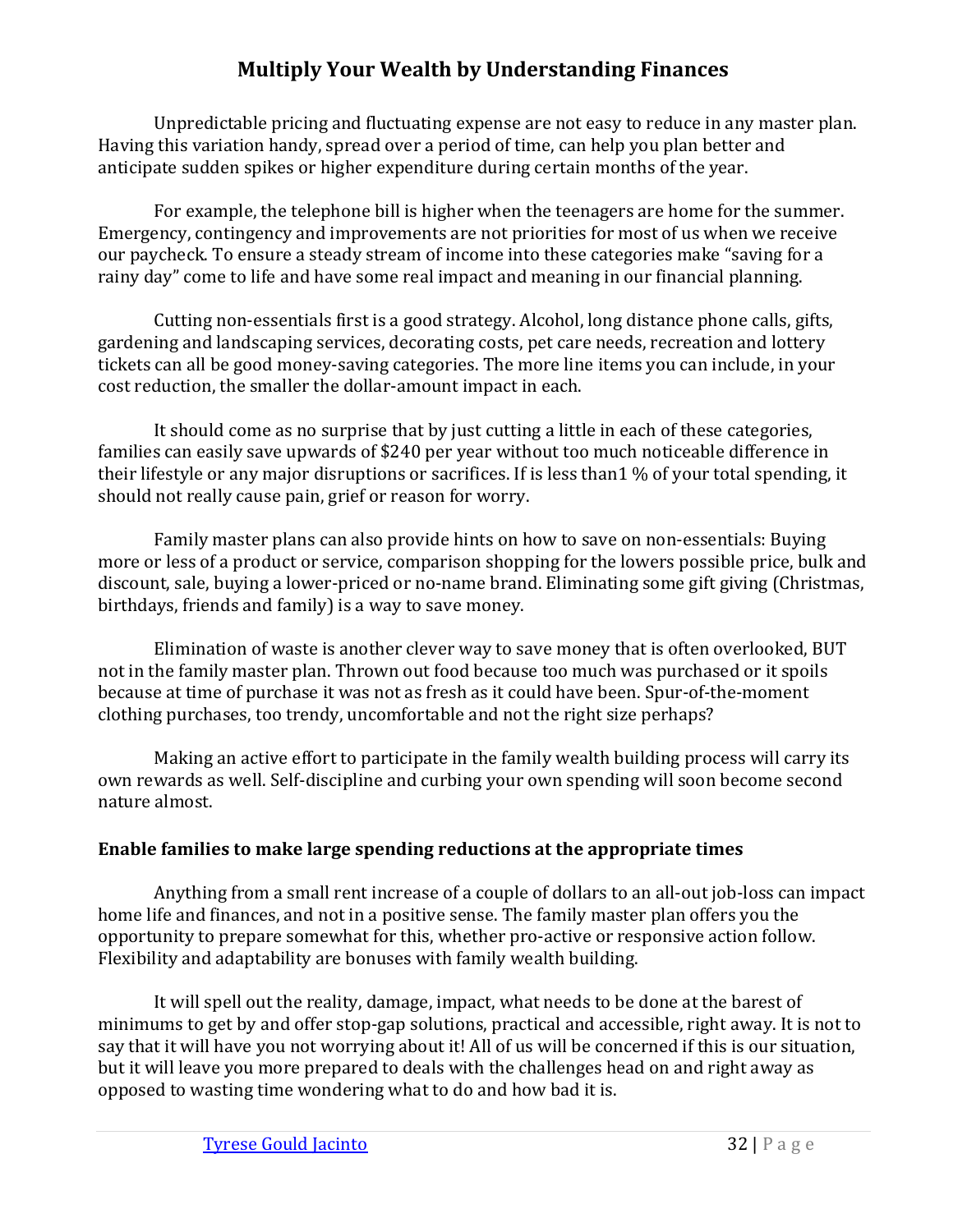#### <span id="page-35-0"></span>**Protect against income reduction and inevitabilities**

In the case of job loss mentioned above there are also immediate realities to consider. Financial implications are huge for family life and the pressure is on. Family master plans and informed master planned will tell you that this tool and time spent will be worth every penny if this were ever to happen to them.

Because of the heightened awareness and familiarity with the context and content of the financial, spending and cost cutting plans and strategies, goals and savings, the family master plan process and product now offer avenues to solutions rather than barriers of debt and no point of return.

Tackling normal spending categories first, reduced transportation costs, packing a lunch as opposed to having it in the cafeteria every day. Suspend all discretionary funding, move money in your accounts around to ensure liquid assets to cover basic expenses. Luxury items and recreation, sports and other leisure activities will be another category to find some master plan dollars.

Maintenance and repair costs might be suspended or delayed, cost-cutting is never pleasant but the wealth building process makes it easier to know where the cushions and 'fat' is that can be trimmed or eaten away at, without risking heart and limb!

Other positive job-changes like promotions and relocations could also have a lot of impact. Taxes, relocation fees, buy-and-sell of homes, settling allowances, insurance, storage etc. they all add up. The family master plan will help you assess your situation more clearly, leading to better decision-making and informed empowered choice.

Any discussion on 'Multiply Your Wealth by Understanding Finances', will be incomplete without a section dealing with debt and debt consolidation

Normally we use credit cards for a variety of good reasons, like convenience, business expenses, online commerce, instant accountability, unexpected bargains or expenses, medical and or other emergencies.

There are however, also very definite situations where plunging yourself deeper into debt is not a good idea at all:

An expensive item you know you cannot afford (indulgence shopping). If you do not have the cash funds to purchase it, charging it is not going to make it easier for you to pay it! By putting it on plastic you just racked up the price and interest charges. Your master plan will not thank you later for this one. Bad decisions often lead us down the wrong path. You will be left facing paying for this choice for a couple of years down the road still.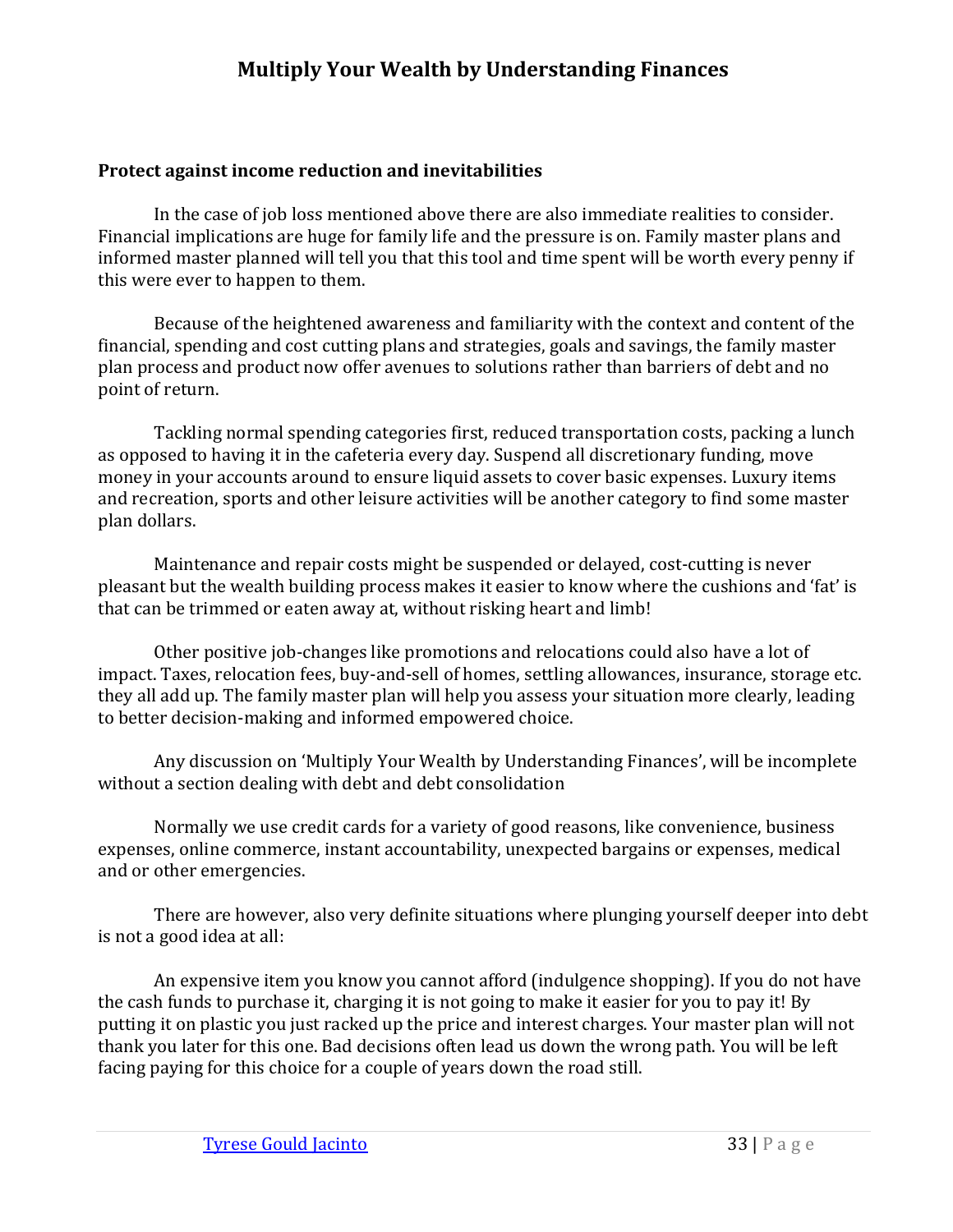- Online or TV shopping or infomercials for gadgets and widgets.
- When grocery shopping, pay cash rather than plastic, or you will most likely overspend.
- Meals, drinks, nights out and other entertainment charges are all like the miscellaneous category in a master plan. The balance and dues will just keep on piling up, if it is not tracked and monitored closely

• If you are truly going to be master plan-minded and money conscious while trying to get out of debt, consolidating or in debt-repair avoid the plastic!

Check the interest rates on your card, consolidate accounts, go through the exercise of balance transfers et al. and seek the advice of a professional to assist and advise you, on how best to approach credit of any sort while on the mend to financial freedom, reputation, repair and recovery.

For family wealth building purposes, credit cards are for EMERGENCIES ONLY and should not be used to pay for bills or luxury items. Carrying a high balance, missing a payment, paying less than the minimum or other faux pas, might negatively affect your credit rating and undermine all the other good work you were doing in your wealth building process.

Watch out for steeper late charges, higher rates, annual service fees, interest rates and charges, and cash advances.

Using your credit card at an ATM for a cash advance can sometimes not be convenient, as the rate and cash advance fees can total as much as 24% or higher. This is even more than loan sharks or other payday like loan providers.

Do not use credit cards for any of the following reasons: unplanned expenses you cannot pay for; having no cash savings to help you with unexpected expenses, consuming more than you can afford or impulse shopping.

Debt management and family wealth building actually fit like hand-in-glove together. They complement and strengthen each other if used appropriately and with caution, diligence and commitment to change.

It is advisable to get a handle very early on in your wealth building process on what exactly the debt situation is. For most people this is the most painful part of the process. Facing their monetary past and the aftermath of overspending, lack of wealth building and large debt!

Extreme care should be taken early on as well to protect your financial interest. Review your family master plan spending categories and avoid debt by every means you can and not use it for living expenses.

Repaying your debt should be the main priority. Consulting with a financial planning and debt consolidation professional and specialist will help you answer the question whether you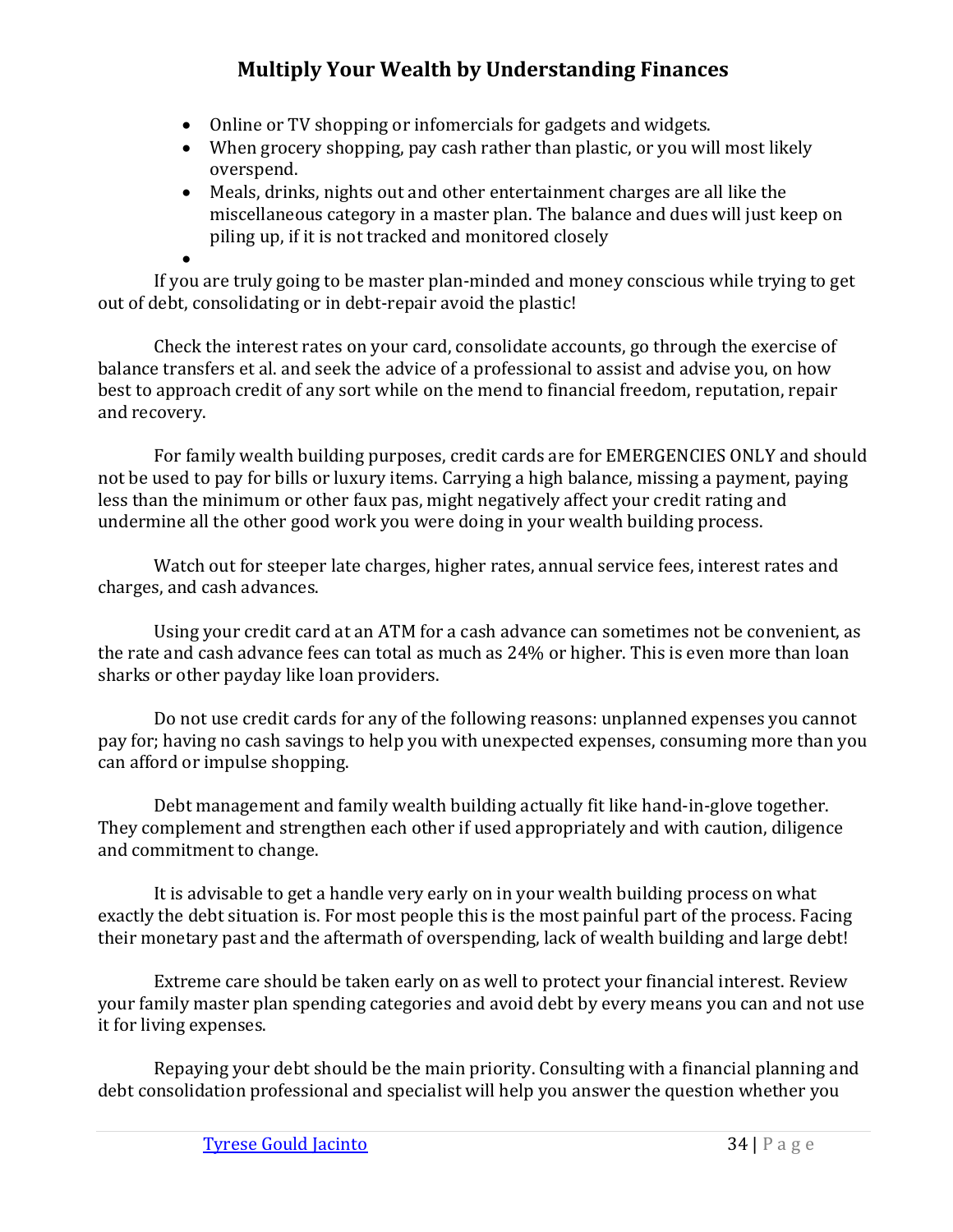need to consolidate, transfer, stop using credit cards all together, file for bankruptcy or what your other options are. Exhaust all the possibilities before pursuing this route.

A personal debt review can be painful, but is very necessary to assess the status quo or where you are now and how good or bad it is. What is the depth of your "obligation" category in your master plan, where this will inevitably fall?

Debt is a wide concept, covering lots of things, including mortgage, car, credit cards and other retail credit card accounts and personal loans of any kind. IOU's from family or friends also have to be included, if you are honest about making a difference, repaying in a timely fashion and truly want to know how bad it really is!

Your summary sheet can carry the following headings: account, total amount due, monthly payment, total interest paid last year, and interest rate. Financial advisors call this a debt review register. It is painful to see this data, because it will clearly show the impact of bad financial decision-making. Interest paid gives you absolutely NO BENEFIT WHATSOEVER!

Strategies for debt and cash flow management in a family master plan include: Consolidating all consumer debt (that is everything you owe, except for your mortgage) and making it a priority to pay it off in a timely fashion, getting reduced rates and maximizing your effort in wiping the financial slate clean.

- Paying off high-interest credit cards first
- Use a line of credit if you can as the interest rates are typically lower
- Suspend any kind of spending on any credit card and establish good habits paying in cash for purchases
- Use all store-based cards wisely or not at all, if that is the disciplined approach you have chosen. Store-based card often have no annual fees and you could qualify for them even with a low credit score – showing restraint and good fiscal management by making your payments on time, every time and keeping the account up to date, will go a long way to regaining your confidence and repairing your credit.
- Utilize the service of a good credit counseling service to assist you and deal with your habitual over-spending and shopping addiction
- Use credit card statements for wealth building purposes for accuracy and tracking Loans are handled no differently – the strategy is pretty much the same: find the highest loan balance and the highest rate and start paying the latter first
- Avoid any new debt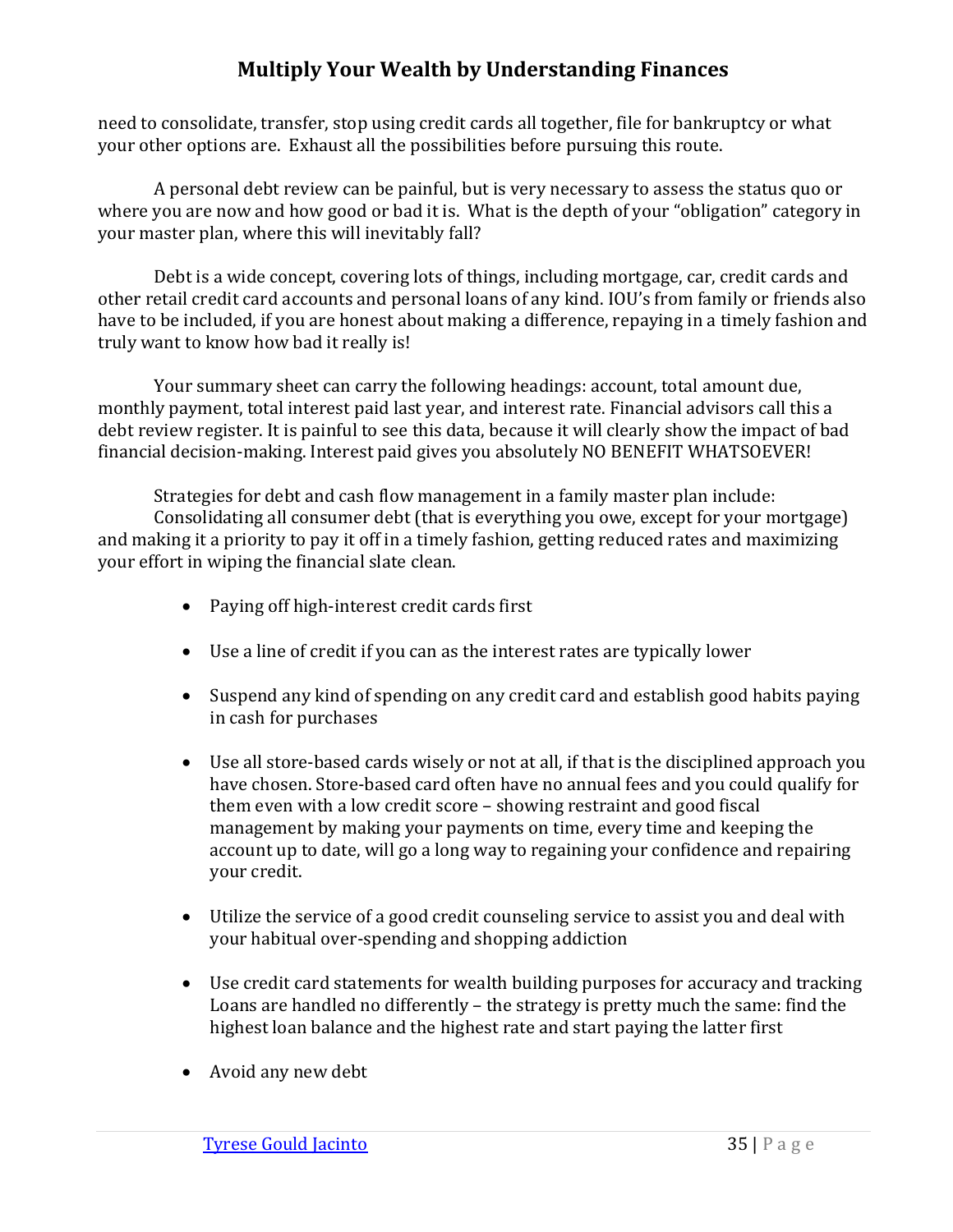- If after a six-month period you have paid like clockwork, contact your creditors and negotiate a lower rate at that time to ease the burden a little bit
- If your credit is in disrepair, begin the repair process immediately. Contact

[Lexington Law](https://www.lexingtonlaw.com/?tid=662.0.9618)'s professional expert  $\begin{bmatrix} CALL & 1-833-818-7700 \end{bmatrix}$ 

Explain each dispute and request an investigation to resolve the issues. If you have supporting paperwork, offer it, coding pages to match dispute paragraphs. Do not send your originals.

Student and educational loans are approached as investments in your future and is a hybrid and shoulder debt category really. Loan-payback for all tuition debt needs to be included in your family master plan. Taking a second job (evenings and weekends might be the answer here, while honing and practicing your skills and gaining some more experience as well!). This might lead to better business opportunity later and higher paying jobs later in life!

Take heart. Family master plans are not here to depress you even further. The fact that you are taking pro-active measures to participate in your life, sends the right signals, not only to creditors and credit counselors, but also to the family members that care so deeply about you too!

Another popular topic for family master plans, is children and fun activities. How to make the most of these togetherness opportunities, while living and functioning within limited means and on a master plan, causes many money wise parents concern:

"The best things in life are FREE" – you just need to know where to find them, how to look and then enjoy them together. Being cash-strapped or master plan-challenged should not minimize the FUN you as a family have together.

Prioritize it together with the other members and the children in the home (if they are older), discussing alternatives like picnics, walks, visiting a beach, lake or park close-by.

Look for locations with lots of open-area space, baseball fields, tennis courts, and basketball courts.

- Use coupons for entertainment like DVD rentals, miniature golf and other sports.
- Matinee rates for movies are a great way to save money.
- Play board games with friends, arrange potlucks and play-dates.
- Visit zoos and museums and outdoor summer concerts that are usually free of charge.
- Add fun elements to choosing, like putting the activities in a hat and letting other choose what to do next.
- Avoid window shopping, mall-crawling or expensive shops where you will be tempted to spend more money or leave feeling guilty that you cannot.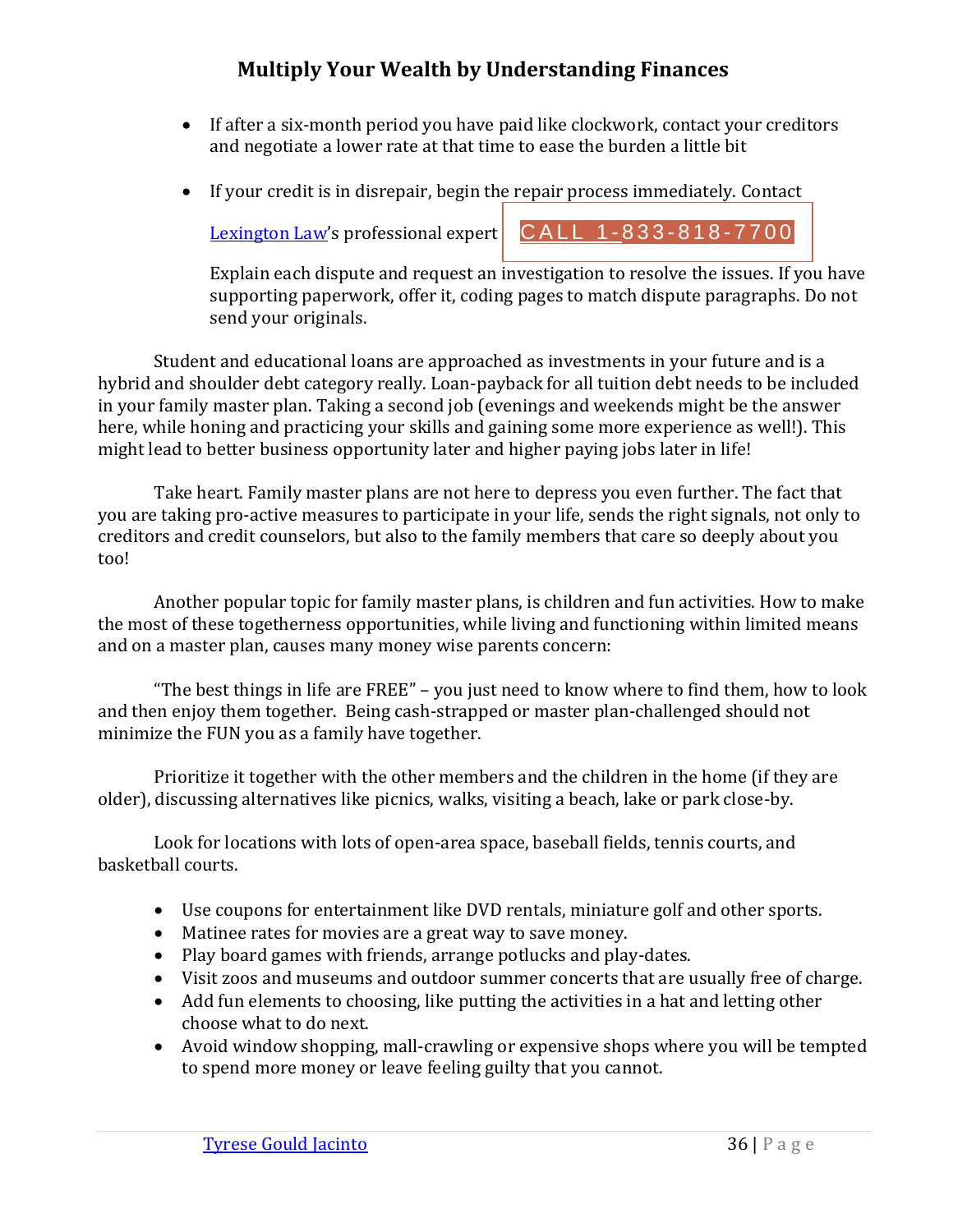• For discounted, bargain-priced brand-name kids clothing, shopping at end of season sales is a real master planar blessing!

Master plan for one very special outing or event, you can do as a family and set aside a little extra if you can for that annual camping, local or road trip you plan for, in your family wealth building process each and every year.

Family master plans is not all doom and gloom. There are always ways to do little things together, make memories and invest time and attention in one another that costs absolutely nothing but time, a smile, a hug or two and a caring heart to share them all with!

# <span id="page-39-0"></span>**FINAL THOUGHTS ON SETTING UP A FAMILY MASTER PLAN**

None of us want to remain or be without money, short on cash, cash-strapped and not able to live well and or get the things we need, dream about and want. Family wealth building brings us one-step closer to our fiscal realities, while offering more than the direction and route, but also the tools and techniques to get to fiscal nirvana!

Most of us have an inherent want to protect what is rightfully ours. Our hard-earned cash is no exception here. We want to enable, as far as it is in our power, to utilize what little (or much) we do have to the best advantage and our family benefit overall. Family wealth building helps us do so with method, structure, elements and processes that enable success.

Family wealth building can assist have and have nots alike make better financial decisions with a future perspective always in mind.

Building greater awareness of where our money actually goes, or ends up, can be enlightening and empowering at the same time. Some react with shock and horror, as they realize they are their own worst enemy. They bear witness to impulse-driven shopping and periods with no fiscal discipline. Realizing that this course of action hurt you and your family in the long run, puts a sudden halt on the money flowing out typically! (even if the effect does not last too long!)

Although family wealth building can be overwhelming at first, the tools and techniques, process and steps to follow are fairly simple, straightforward and easy. Like so often said, it is not rocket science! We just need to have the right attitude, motivation and persistence to see and follow things through. Master plan or bust!

Family wealth building can help you get, be and remain in control of your money and family's financial situation. Be kind to your pocketbook!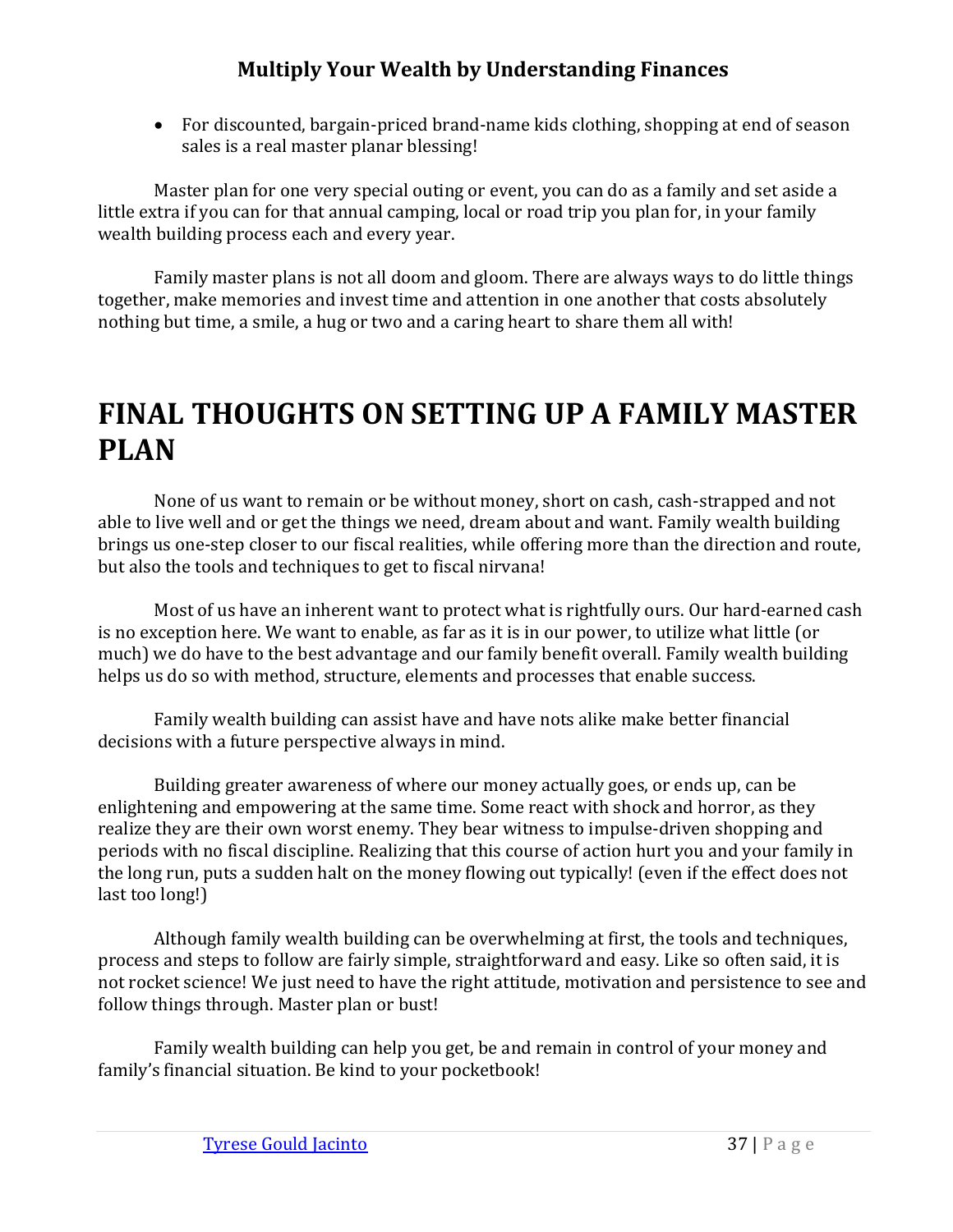Set aside time to work on your household financials and wealth building processes on a regular basis. Keep it up to date and accurate. This way you can spot problems early, react quickly and come up with creative solutions in the short-term to address any issues, challenges or shortfalls. Be on top of things.

Family wealth building helps you know your own financial facts. You will be able to know, instinctively and exactly what is going on with your cash-balance without even looking at your statement necessarily! A good test to tell whether someone is using a family master plan for their household is to have them write down the exact amount they have in the bank today, and as of now also on their person, in their wallet. Add the two and write down the total right now.

What did you learn from this exercise? Let us take it one-step further. What do you owe? Include credit cards, car financing, mortgage and other debt. Subtract what you owe from what you have. Have you learnt anything by doing this simple exercise? For most of us the answers would be astonishing! This hands-on involvement and knowledge about your finances helps some and not others. For some of us just glancing at our statement now and again, having no idea as to what is in our wallets, is quite all-right too. (That is, as long as you are not finding ways to spend it without realizing it!)

In family wealth building, do not be hesitant to set stretch-goals too. Whether you get there by cost cutting, taking a second, part-time or seasonal job or find another source of supplemental income, it helps your raise the bar even higher.

Family wealth building is not just about wealth building to the last cent and flying by the seat of your pants. It offers structure, wisdom, decision making and reward for the serious and tenacious amongst us. Taking it on as a major and regular task and priority will change your quality of life, sometimes without you even realizing it.

You are in it for the long haul! Take responsibility for spending. It this means laying down some ground-rules in your household and cutting back on a couple of luxury items, that needs to be discussed, agreed upon and stuck to, to make your master plan work and have an impact over time.

Family wealth building is about minimizing and totally avoiding if possible, any unexpected and deemed unnecessary spending. Spell out the realities and consequences of these purchases to others – short on cash, family tension, unnecessary stress and complications, hardship and more. Openly discussing it builds fiscal responsibilities on all fronts. This does not mean rigidity or inflexibility. Need, merit, means and circumstance will obviously dictate.

Family wealth building is also about shared responsibility. All members can participate – even the kids. Taking responsibility for the grocery bill for example. Mom is responsible mainly for the weekly outing to the store, but when it comes to the staples like milk, bread, eggs and cheese, one of the teenagers can be entrusted with the master plan funds and task, help shop for bargain, check flyers and more. Setting house-rules about who gets to pay for what and when is also important when you have young adults still living in the house or have boarders. Family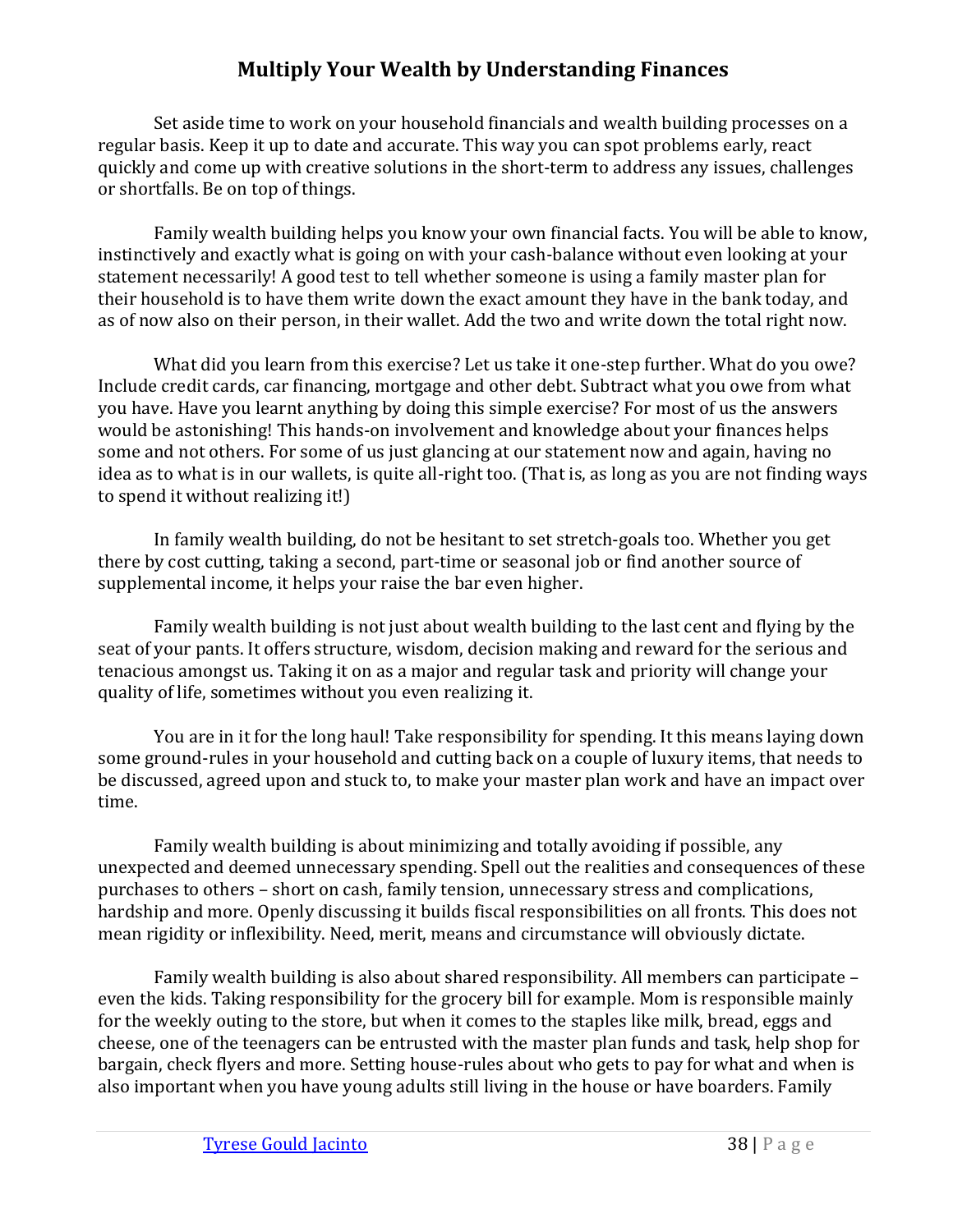wealth building allows the channel for discussion and eventually mutual agreement on financial goals and priorities.

Perhaps the most important part of all, is that family wealth building helps us all learn where the money actually goes, as opposed to where we think it does or should go. Normally very different things! The initial realization of the amounts (usually larger than we think!), involved on incidental, discretionary and impulse buying is an eye-opener for most and ends up saving families all kinds of money they never knew they had. Just brining that into the awareness and our conscious mind tends to put a stop to unnecessary expenditure.

Mall walking and hanging out in retail stores to kill time, is counter-productive and part of the reason we spend frivolously. From bookstores, to lottery tickets, gourmet coffee, foodcourt lunch, and a quick movie, items you do not really need, but think you or your spouse or kids would like leads to hasty, flawed and almost distorted decision making. The thought, actions and actually purchases are not master plan-driven and money conscious at all. All these things add up over time. Smoking, daily coffee (or two), buying candy, chocolates, pop, magazines and more to 'kill time' are all money-guzzlers that should be avoided.

Other examples of incidental money-guzzlers are parking meters, donuts, shoe repair, raffle tickets, fund-raising, car wash, pay phone. Avoid it is probably unrealistic, but family wealth building, logging and tracking at least makes us more aware of these categories and 'traps. Have a category in your master plan for Miscellaneous and track it for say 3-6-12 months and see how it adds up!

Beware the flyers, advertisements, special discounted sales and other retail or sales tricks of the trade that tempt, entice and lure you in to spend your precious dough!

Keep on tracking spending and income no matter what. A good tip for family wealth building is, at least initially, get a notebook and a pen and write things down as opposed to going to high-tech, spending money to get it done etc. Avoid this being or becoming just another unexpected and unplanned expense! It is supposed to help you, not hurt you. Tools are great, but process and results are better.

Family wealth building help you focus on the different types of expense you and your family and household face. The annual ones are the hardest, we tend to put them on the back burner and they tend to be larger amounts too. Having them in your master plan assist us not forgetting their major expenses like school fees, judo or gym memberships, dance classes, Christmas and birthday gifts, babysitting or nanny-salaries and more.

Fiscal restraint, wise decisions, weighing options, informed choice, planned set and formulated goals and projection estimates and steps to get there, all work together in the family master plan, to get you back on track and on the road to enjoying your dollar-earnings.

Initially, when setting up your family master plan probably for the first time, it is acceptable when estimating some of the expenditures and cost to err on the higher side. This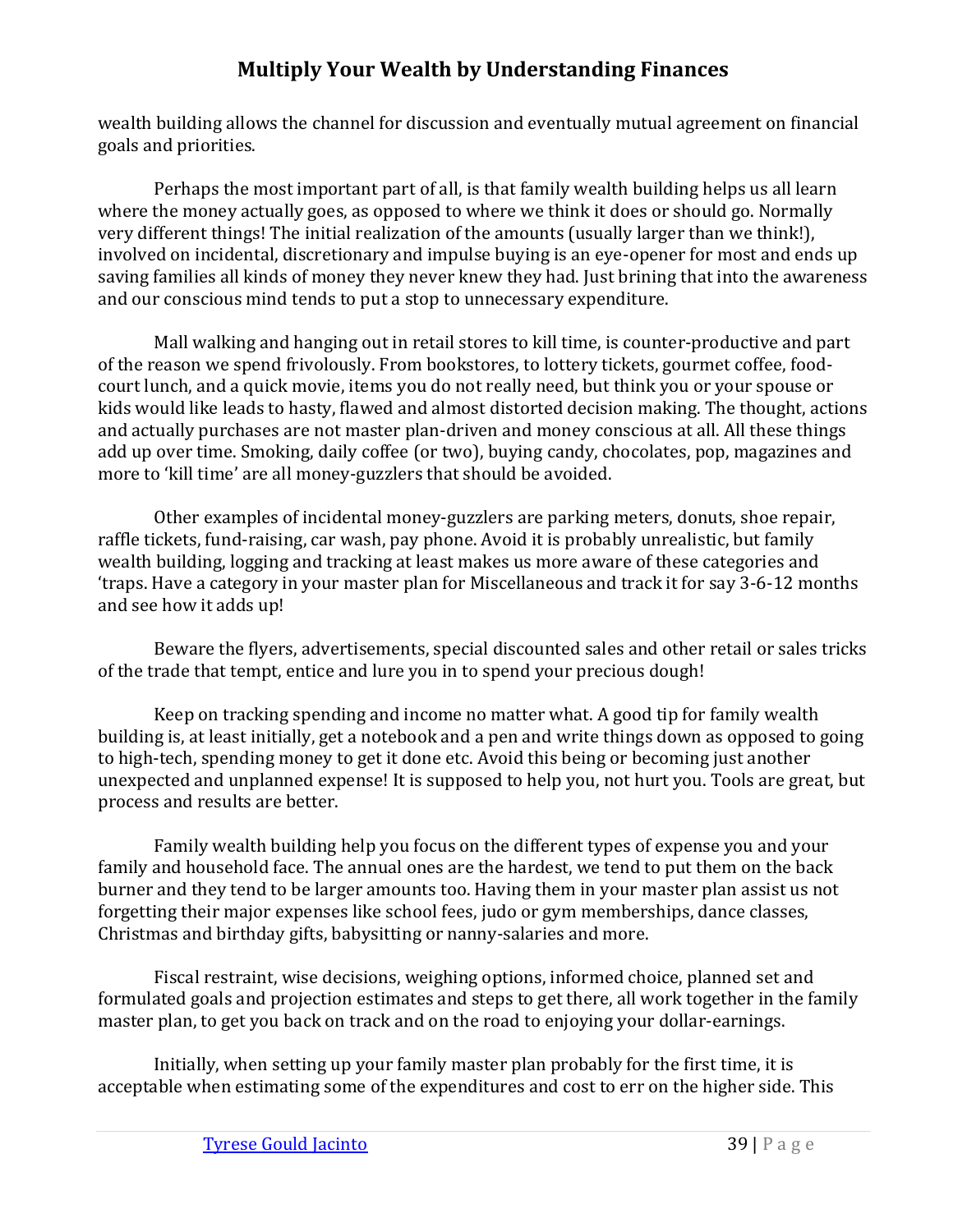will definitely show you where you would need to cut back if you had to add in master plan line items or master plan for big purchases like appliances, furnace replacement etc.

Family master plans keep it real, in the moment and us humble, on our toes and accountable.

Some realities we will have to live with. Some fixed costs we are not able to reduce right away or at all. The fact of the matter is, we are on the look-out and actively finding other and innovative ways to cut spending and costs that we would otherwise not have been motivated enough to do of our own accord.

Surely, the most interesting effect of the family master plan on most people, is revealing our personal spending habits, preferences, weaknesses or "buttons to push" my kids call them. Family wealth building helps us to get to know what they are and improve on them.

Where and why, on what and how much are all factors that impact while our money keeps vanishing. We are most often the biggest culprits here. Shopping excursions should be minimized; they are just a good excuse for buying unnecessary items.

Overspending while with a group of friends or peers are all too common these days. Grocery bills hide a lot of "sins" or impulse buying (chocolates, chips, magazines, ice cream etc.). Also knowing when during the year you tend to spend more money, is also important – bulk buying might be the answer. Think juice and snacks when the kids are home for summer for example. This also helps people realize that funds should be available almost year-round and that life is unpredictable.

Family wealth building is one of those activities that none of us really truly value, until we see or feel it make a difference. If you stick with it long enough, disciplined and committed, you will experience the dynamic impact and life-altering influence and contribution of this tool and process. Happy number crunching! Have fun creating your own family master plan.

Therefore, for now, we will stop our discussion here. Throughout these pages, attempts were made to show the need, benefits, nature, elements, advantages, processes and techniques for family wealth building that can get you started right away, offering practical advice and poignant suggestions that apply to your unique situation, whatever that may be.

We trust it has been time well spent and happy trails on your journey back to fiscal control, independence and empowered decision-making. PASS IT ON.

Contact me! Tyrese Gould Jacinto.